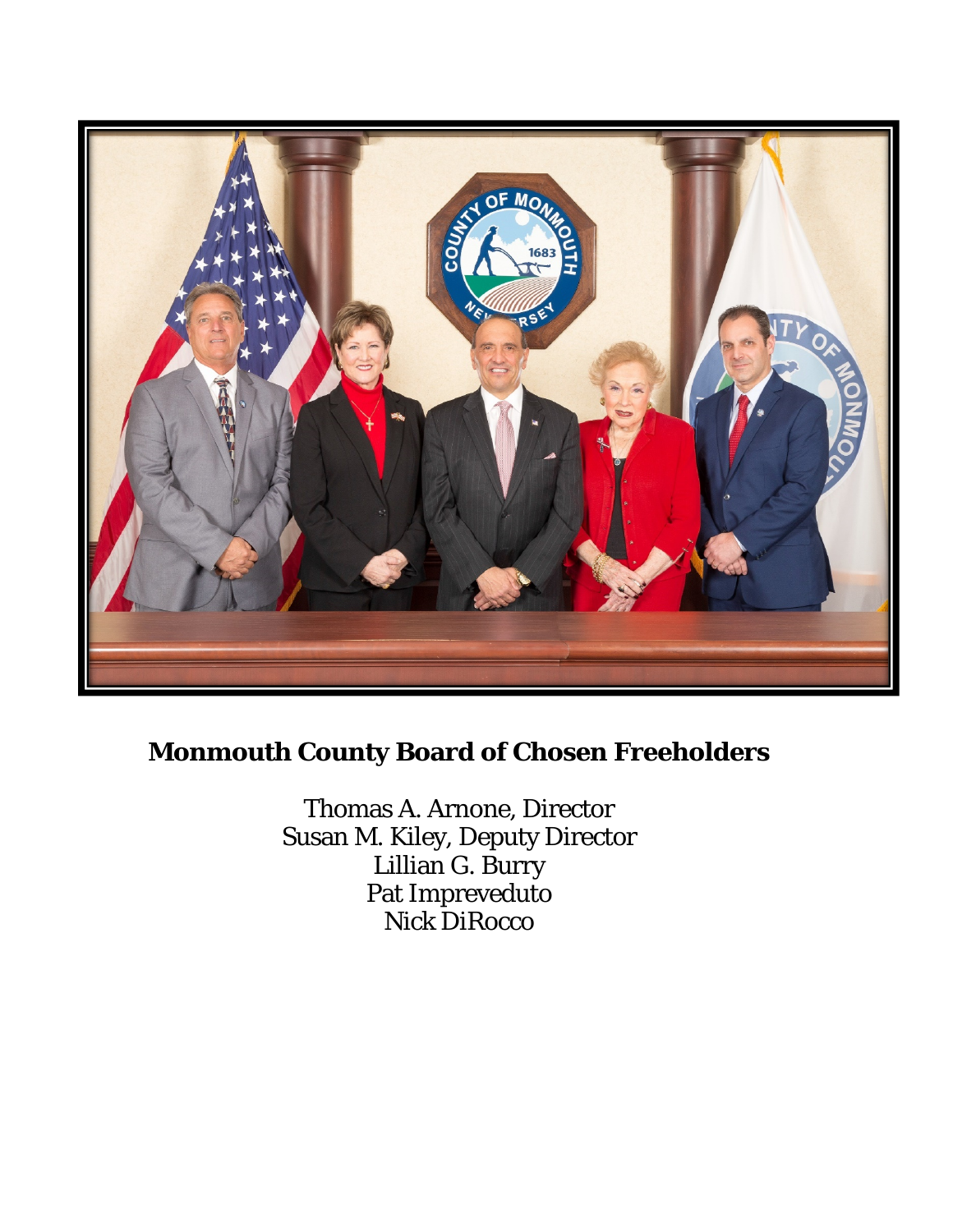# *A message from Freeholder Deputy Director Susan M. Kiley*

Dear Friend,

As the Freeholder Liaison to the Department of Human Services, I am incredibly proud to be able to provide this COVID-19 Pandemic Resource Guide to our Monmouth County residents.

During these unprecedented times, it is so important for residents to have access to essential services in a timely and efficient manner. This guide aims to provide a one-stop location for residents to find information about a variety of services available in each municipality.

This guide was developed by the Monmouth County Division on Aging, Disabilities and Veterans Services, Aging Disabilities Resource Center (ADRC), in coordination with the 53 municipalities in Monmouth County, to assist Monmouth County residents obtain information about resources during the COVID-19 Pandemic.

I would like to thank Sue Moleon, Director of the Division, and her entire staff for their hard work on this guide and their dedication to the residents of Monmouth County and recognizing the need for community involvement in order to best serve our residents.

Within this guide, you will find information about a range of necessary services including food pantries, designated senior store hours, food delivery and curbside service, pharmacies, crisis counseling, behavioral health services, health department and poison control, caregiver support, disability services, veterans and first responders support and benefits as well as financial assistance.

This guide will continue to be updated as the COVID-19 situation further evolves. If you are aware of new services or a status change of current services, please contact Sue Moleon at the Monmouth County Aging Disability Resource Center via email at [sue.moleon@co.monmouth.nj.us](mailto:sue.moleon@co.monmouth.nj.us) or Sheila Chapman at [sheila.chapman@co.monmouth.nj.us.](mailto:sheila.chapman@co.monmouth.nj.us)

Thank you again to all who have been involved in this invaluable endeavor.

Sincerely,

Suan M Kiley

Susan M. Kiley Freeholder Deputy Director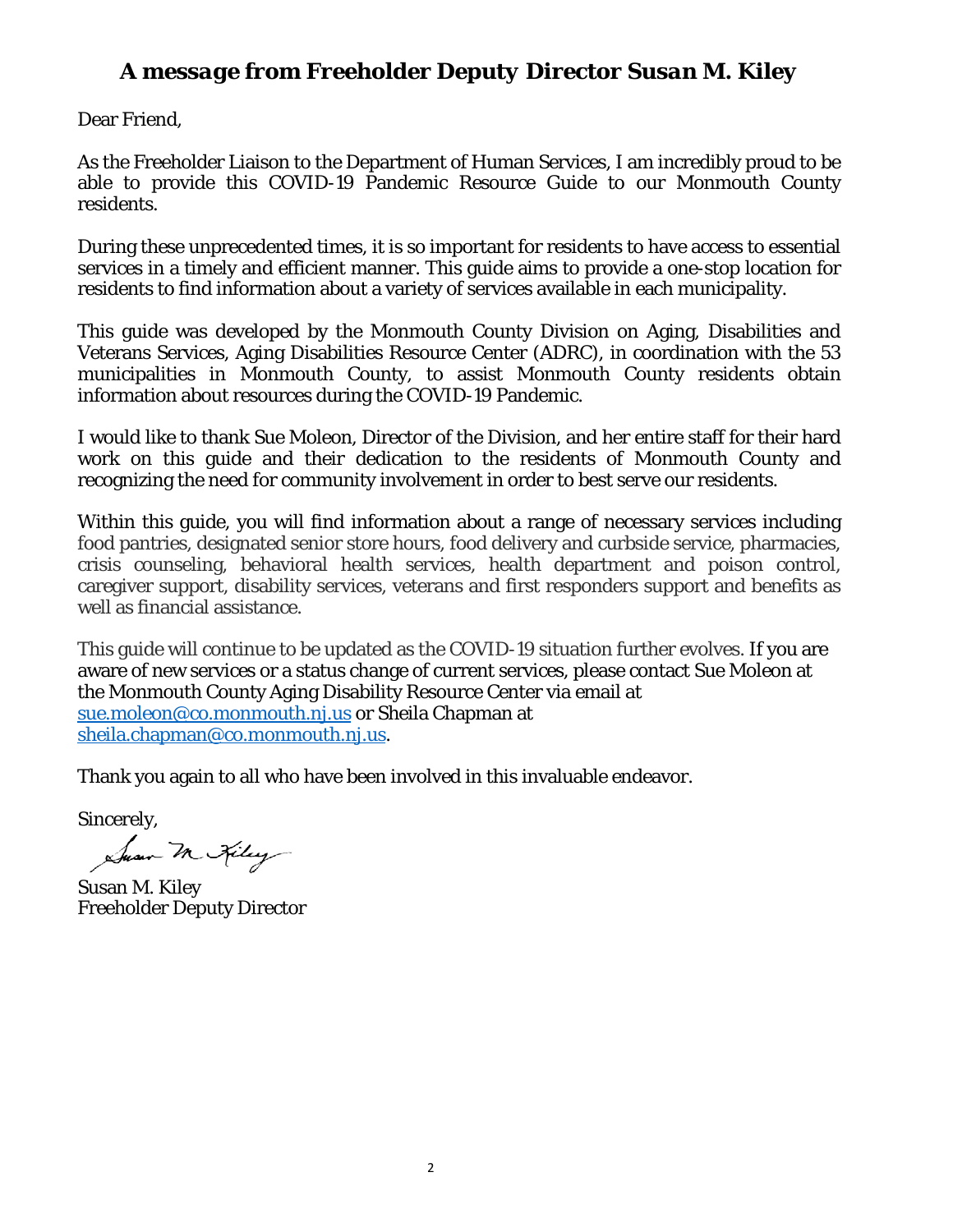# **Table of Contents**

| (Listed by Municipality)                                                               |     |
|----------------------------------------------------------------------------------------|-----|
|                                                                                        |     |
|                                                                                        |     |
| (Includes information on seniors/disabled shopping hours delivery and pick-up options) |     |
|                                                                                        |     |
| (Food delivery or pick-up Service)                                                     |     |
|                                                                                        |     |
|                                                                                        |     |
|                                                                                        |     |
|                                                                                        |     |
|                                                                                        |     |
|                                                                                        |     |
| (Includes State, County and local and Medical transportation Services)                 |     |
|                                                                                        |     |
| (Listed by municipality service areas)                                                 |     |
|                                                                                        |     |
| Hotlines                                                                               | .64 |
|                                                                                        |     |
|                                                                                        |     |
|                                                                                        |     |
| (Housing, Mortgage, FEMA, SBA, Local Resources)                                        |     |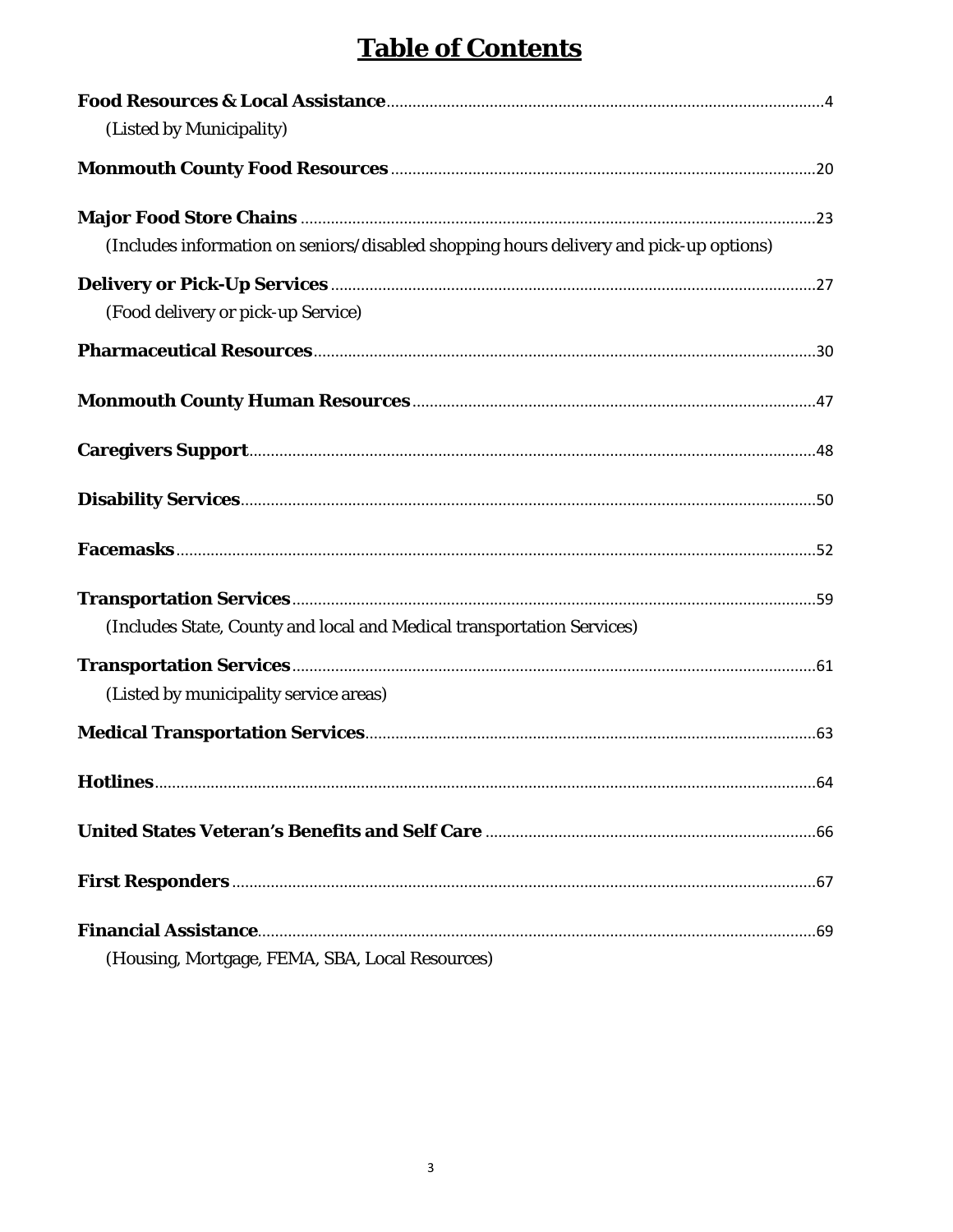# **Food Resources & Local Assistance**

\_\_\_\_\_\_\_\_\_\_\_\_\_\_\_\_\_\_\_\_\_\_\_\_\_\_\_\_\_\_\_\_\_\_\_\_\_\_\_\_\_\_\_\_\_\_\_\_\_\_\_\_\_\_\_\_\_\_\_\_\_\_\_\_

\_\_\_\_\_\_\_\_\_\_\_\_\_\_\_\_\_\_\_\_\_\_\_\_\_\_\_\_\_\_\_\_\_\_\_\_\_\_\_\_\_\_\_\_\_\_\_\_\_\_\_\_\_\_\_\_\_\_\_\_\_\_\_\_

(Listed by Municipality)

### <span id="page-3-1"></span><span id="page-3-0"></span>**Township of Aberdeen**

**Resource:** Food Service & Financial Services First Thursday of the month 9:00 am to 1:00 pm **Organization:** St. Vincent DePaul 42 Wooley ST., Matawan, NJ

**Contact:** 732-290-1878

**Service Area:** Aberdeen Township

**Resource**: Food Services

Pantry - third Saturday of the month 8:00am-12:00pm.

**Organization:** Providence Baptist Pantry 15 Lincoln Ave, Cliffwood, NJ

**Contact:** 732-566-4430

**Service Area:** Cliffwood Beach area

**Resource:** Food Service

Pantry -fourth Saturday of the month from 8:oo am-12:00 pm

Pre-packaged grocery will be placed in car by staff.

**Organization:** First Presbyterian Church 883 NJ-34, Matawan, NJ

**Contact:** June, 732- 566- 2686

**Service:** Matawan and Aberdeen

### **Borough of Allenhurst**

**Resource:** Well Checks. Allenhurst residents that wish to receive a daily well check call can contact the Allenhurst Police Department for more information on how to sign up.

**Organization:** Allenhurst Police Department

**Contact** 732-531-2255

**Service Area:** Allenhurst Borough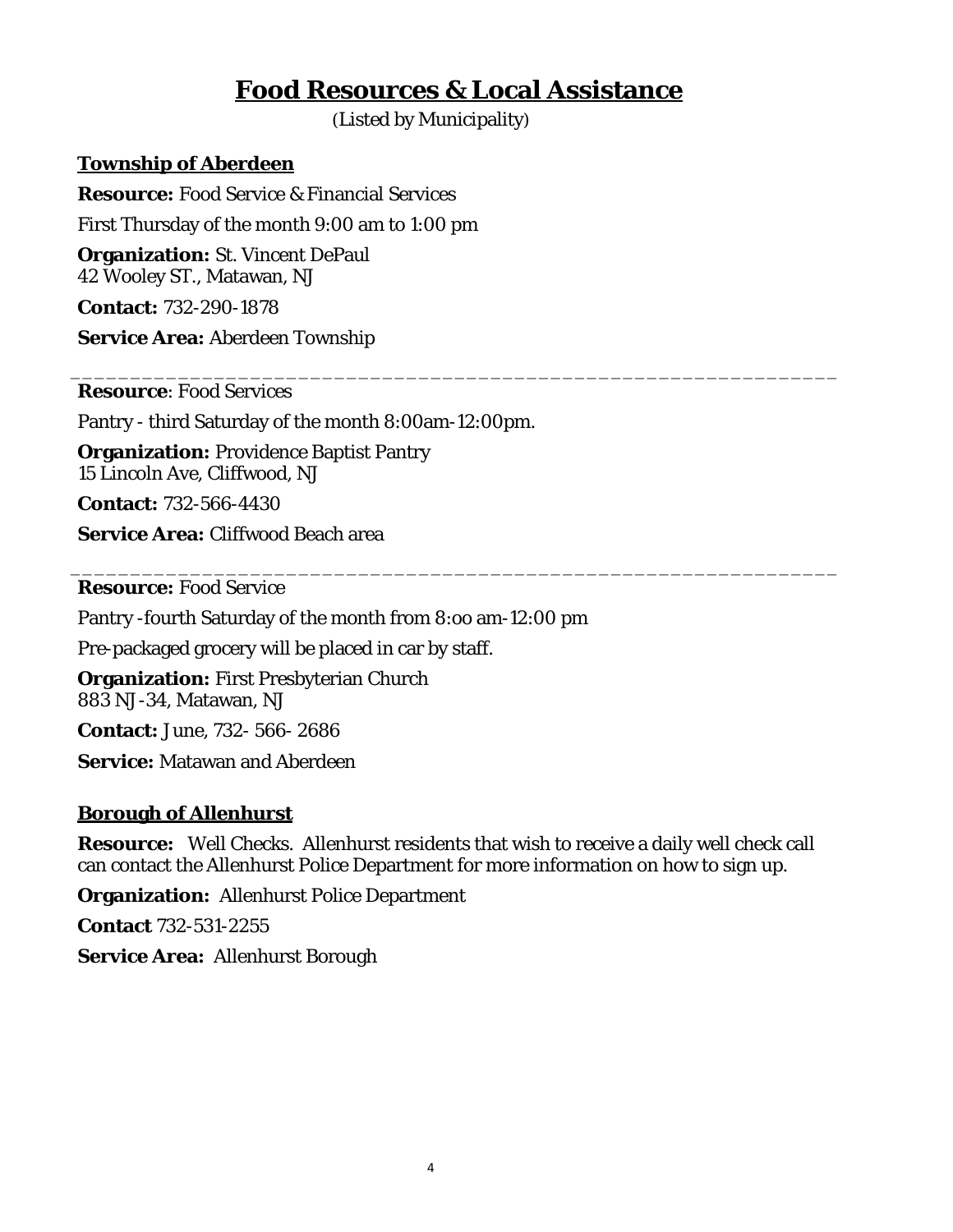## **Borough of Allentown**

**Resource:** Food Services Distributing pre-bagged items only. No delivery service. Monday and Wednesday 10:00am to 12:00pm

**Organization:** Allentown Food Pantry 20 High Street, Allentown, NJ

**Contact:** 609-259-7289

**Service Area:** Allentown Area

## **City of Asbury Park**

**Resource:** Food Services

Pantry hours, Tuesday 11:00am-1:00pm.

Saturday "Grab n Go" Soup Kitchen 11:30am -1:00pm.

**Organization:** Trinity Church Episcopal 503 Asbury Ave., Asbury Park, NJ

**Contact:** 732 775-5084 office@trinitynj.com

**Service Area:** Asbury Park

\_\_\_\_\_\_\_\_\_\_\_\_\_\_\_\_\_\_\_\_\_\_\_\_\_\_\_\_\_\_\_\_\_\_\_\_\_\_\_\_\_\_\_\_\_\_\_\_\_\_\_\_\_\_\_\_\_\_\_\_\_\_\_ **Resource:** Food Services

Serving Grab and Go meals Monday to Saturday starts at 5:00 pm until food is gone. First come first serve.

**Organization:** Boys and Girls Club of Monmouth County 1201 Monroe Ave, Asbury Park, NJ

**Contact:** 732 775-7862

**Service Area:** Asbury Park

\_\_\_\_\_\_\_\_\_\_\_\_\_\_\_\_\_\_\_\_\_\_\_\_\_\_\_\_\_\_\_\_\_\_\_\_\_\_\_\_\_\_\_\_\_\_\_\_\_\_\_\_\_\_\_\_\_\_\_\_\_\_\_ **Resource**: Food Service

Monday and Friday from 9:00am -11:00 am.

**Organization**: Salvation Army 605 Asbury Ave, Asbury Park, NJ

**Contact**: (732) 775-8698

**Service Area**: Asbury Park

\_\_\_\_\_\_\_\_\_\_\_\_\_\_\_\_\_\_\_\_\_\_\_\_\_\_\_\_\_\_\_\_\_\_\_\_\_\_\_\_\_\_\_\_\_\_\_\_\_\_\_\_\_\_\_\_\_\_\_\_\_\_\_ **Resource**: Food Service

They will provide fresh produce, meat and eggs every Friday from 11:00 am-1:00 pm beginning June 5th.

**Organization**: Nourish Asbury Outdoor Pantry hosted by Jewish Family and Children's Services. 705 Summerfield Avenue, Asbury Park, NJ 07712

**Contact**: (732) 774-6886, <https://www.jfcsmonmouth.org/>

**Service Area**: Asbury Park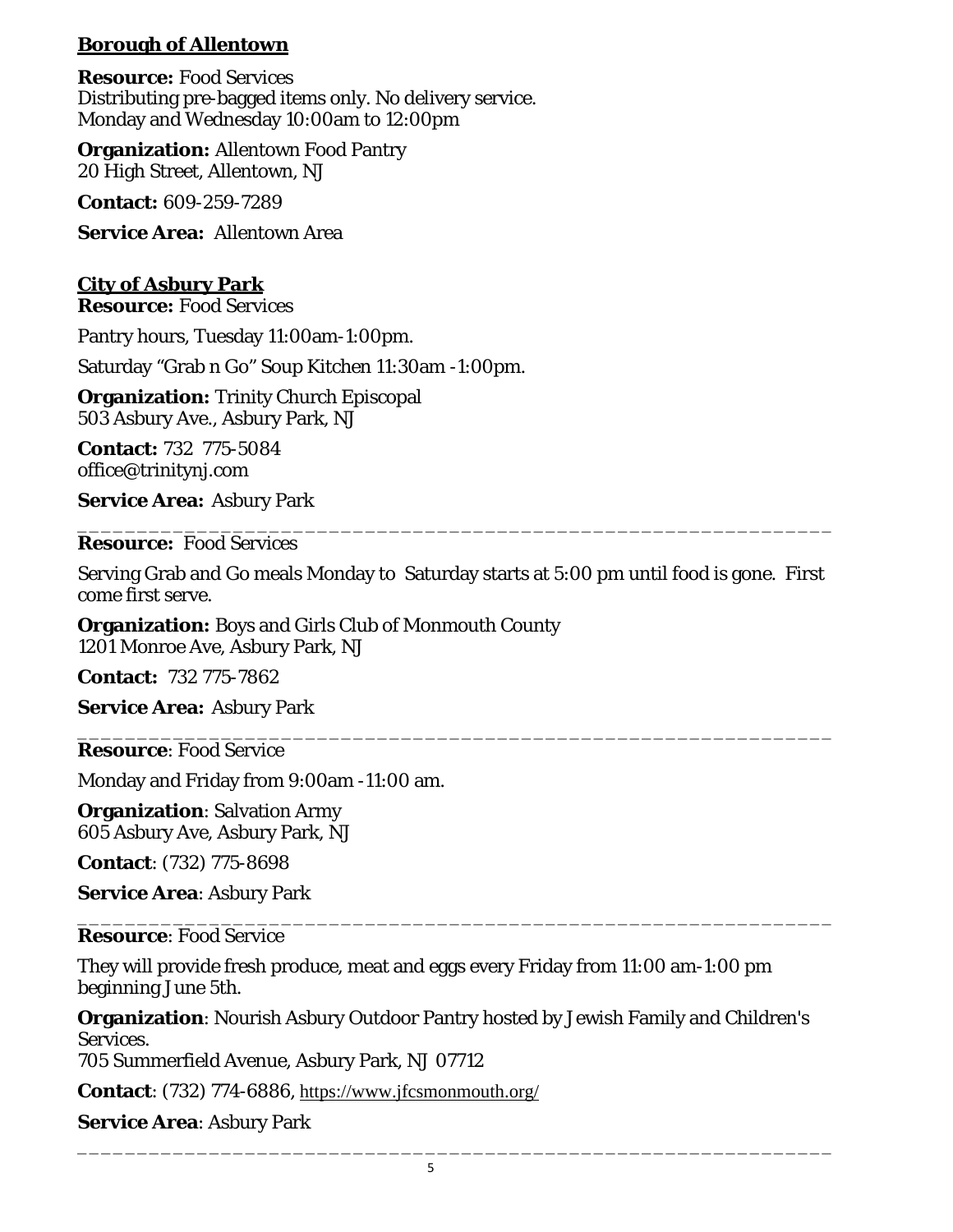**Resource**: Food Services Second and fourth Saturday of month 9:00am to 11:00 am

**Organization**: Faith Food Pantry 1209 Bangs Ave. Asbury Park, NJ

**Contact**: 732-988-1816

**Service Area**: Monmouth County

**Resource:** Food Services Soup Kitchen- Sundays 12:00pm-1:00pm.

Bagged lunch distribute in the parking lot (rear door).

**Organization:** St. Augustine's Soup Kitchen 155 Prospect Ave., Asbury Park, NJ

**Contact:** Ms. Fern Lucas 732 -774-3069

**Service Area:** Asbury Park

\_\_\_\_\_\_\_\_\_\_\_\_\_\_\_\_\_\_\_\_\_\_\_\_\_\_\_\_\_\_\_\_\_\_\_\_\_\_\_\_\_\_\_\_\_\_\_\_\_\_\_\_\_\_\_\_\_\_\_\_\_\_\_ **Resource:** Food Services Second and fourth Wednesday of each month, 10:30am to 12:00pm

\_\_\_\_\_\_\_\_\_\_\_\_\_\_\_\_\_\_\_\_\_\_\_\_\_\_\_\_\_\_\_\_\_\_\_\_\_\_\_\_\_\_\_\_\_\_\_\_\_\_\_\_\_\_\_\_\_\_\_\_\_\_\_

**Organization:** Lutheran Church of Atonement Pantry

308 1st Ave. Asbury Park, NJ

**Contact:** 732-776-5727

**Service Area:** Asbury Park

\_\_\_\_\_\_\_\_\_\_\_\_\_\_\_\_\_\_\_\_\_\_\_\_\_\_\_\_\_\_\_\_\_\_\_\_\_\_\_\_\_\_\_\_\_\_\_\_\_\_\_\_\_\_\_\_\_\_\_\_\_\_\_ **Resource**: Food Service Second and last Saturdays of each month, 12:00pm to 2:30 pm

**Organization**: Second Baptist Church Pantry 124 Atkins Ave. Asbury Park, NJ

**Contact**: 732-774-5347

**Service Area**: Asbury Park

\_\_\_\_\_\_\_\_\_\_\_\_\_\_\_\_\_\_\_\_\_\_\_\_\_\_\_\_\_\_\_\_\_\_\_\_\_\_\_\_\_\_\_\_\_\_\_\_\_\_\_\_\_\_\_\_\_\_\_\_\_\_\_ **Resource:** Food Service Thursdays 10:00 am to 1:00 pm

**Organization:** St. Peter Claver Pantry 1419 Springwood Ave. Asbury Park, NJ

**Contact:** 732-775-4157

**Service Area:** Asbury Park Area

\_\_\_\_\_\_\_\_\_\_\_\_\_\_\_\_\_\_\_\_\_\_\_\_\_\_\_\_\_\_\_\_\_\_\_\_\_\_\_\_\_\_\_\_\_\_\_\_\_\_\_\_\_\_\_\_\_\_\_\_\_\_\_ **Resource**: Food Service Food Pantry Wednesday and Friday 10:00 am- 11:30 am

**Organizatio**n: Bethel Food Pantry 119 Atkins Ave. Asbury Park, NJ

**Contact**: 732-681-4413

**Service Area**: Monmouth County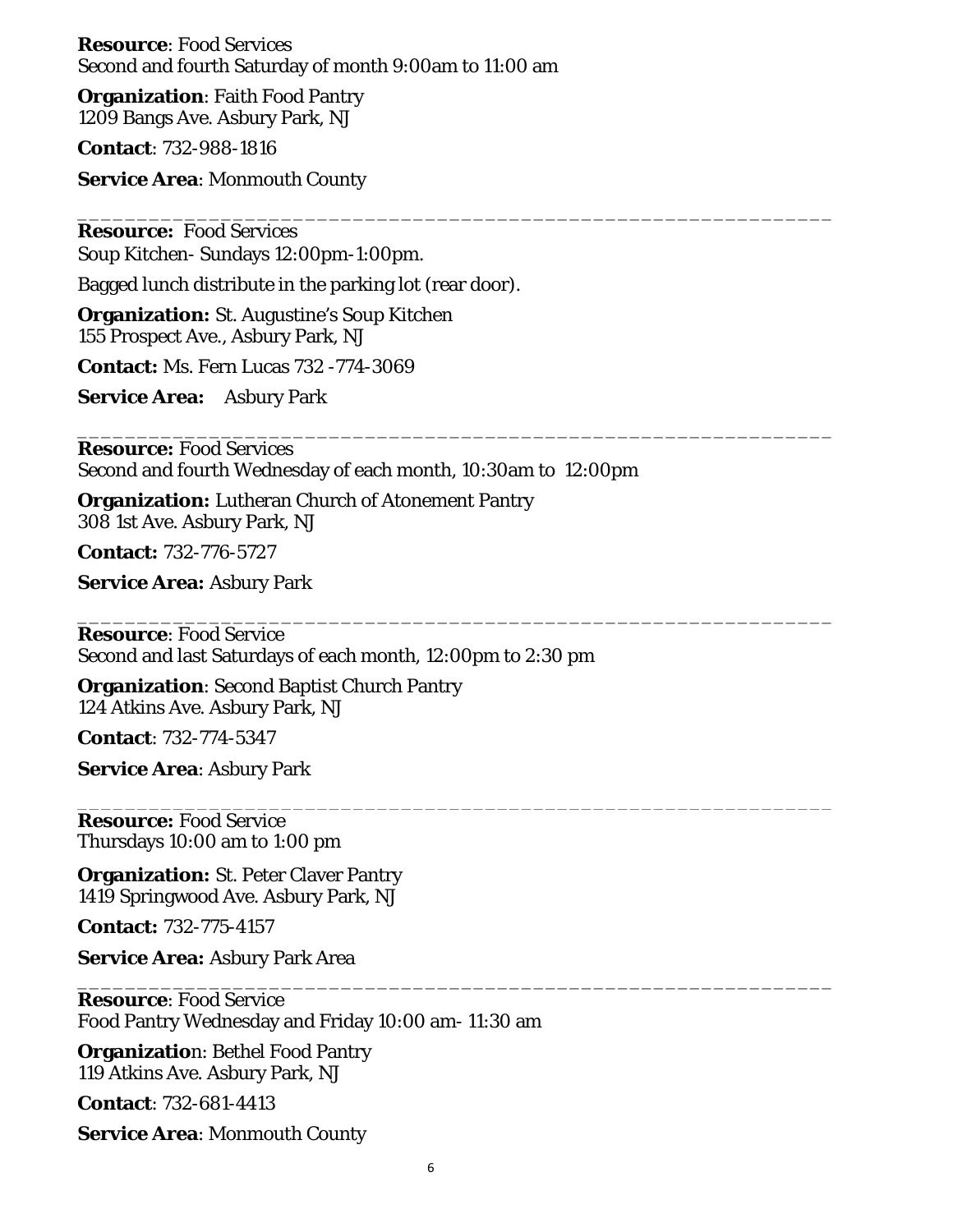# **Borough of Atlantic Highlands**

### **Resource:** Food Services

Pantry open Mondays & Thursdays 9:00 am – 11:15 am with strict social distancing regulations. Wednesdays & Thursdays 4:30 pm-6:00pm Distributing "Emergency food bags" for the residents of the Atlantic Highlands and Highlands. They can walk up to the tent or pull up in their car and they will receive a pre-packaged bag of food.

**Organization:** Atlantic Highlands Navesink United Methodist Church. Located in front of the Skate Park between Snug Harbor Ave. and Central Ave

**Contact:** 732 291-0485

**Service Area:** Atlantic Highlands, Highlands

#### \_\_\_\_\_\_\_\_\_\_\_\_\_\_\_\_\_\_\_\_\_\_\_\_\_\_\_\_\_\_\_\_\_\_\_\_\_\_\_\_\_\_\_\_\_\_\_\_\_\_\_\_\_\_\_\_\_\_\_\_\_\_\_ **Resource:** Food & Pharmacy Gift Cards

Atlantic Highlands PBA is donating a limited number of \$25 Foodtown and Bayshore Pharmacy gift cards to residents of Atlantic Highlands in need of assistance. An officer will drop off the gift card at the residence. Email all requests with name, address and phone number to: atlantichighlandspba242@gmail.com

\_\_\_\_\_\_\_\_\_\_\_\_\_\_\_\_\_\_\_\_\_\_\_\_\_\_\_\_\_\_\_\_\_\_\_\_\_\_\_\_\_\_\_\_\_\_\_\_\_\_\_\_\_\_\_\_\_\_\_\_\_\_\_

**Organization:** Atlantic Highlands PBA

**Contact:** atlantichighlandspba242@gmail.com

**Service Area:** Atlantic Highlands

### **Borough of Belmar**

**Resource:** Food Services

Food pantry delivery service.

**Organization: Calvary Baptist Church** 600 13th Ave. Belmar, NJ

**Contact:** Call (732) 681-0940 and leave message.

**Service Area:** Belmar, Lake Como

#### \_\_\_\_\_\_\_\_\_\_\_\_\_\_\_\_\_\_\_\_\_\_\_\_\_\_\_\_\_\_\_\_\_\_\_\_\_\_\_\_\_\_\_\_\_\_\_\_\_\_\_\_\_\_\_\_\_\_\_\_\_\_\_ **Resource:** Food Services

Food Pantry open Tuesday, Wednesday and Thursday 10:00 am-12:00 pm. May also have volunteers help with food shopping.

**Organization:** West Belmar United Methodist Church

**Contact:** 732-681-4413

**Service Area:** Belmar

### **Resource:** Well Check

Operation Reassurance available to Belmar residents who live alone or at home with one or more disabled persons. Resident is responsible for calling Police Department every morning between 9-11. If no call is received, PD will contact or send out officer to residence.

\_\_\_\_\_\_\_\_\_\_\_\_\_\_\_\_\_\_\_\_\_\_\_\_\_\_\_\_\_\_\_\_\_\_\_\_\_\_\_\_\_\_\_\_\_\_\_\_\_\_\_\_\_\_\_\_\_\_\_\_\_\_\_\_

**Organization:** Police Department

**Contact:** 732-681-1700 www.belmar.com

**Service Area:** Belmar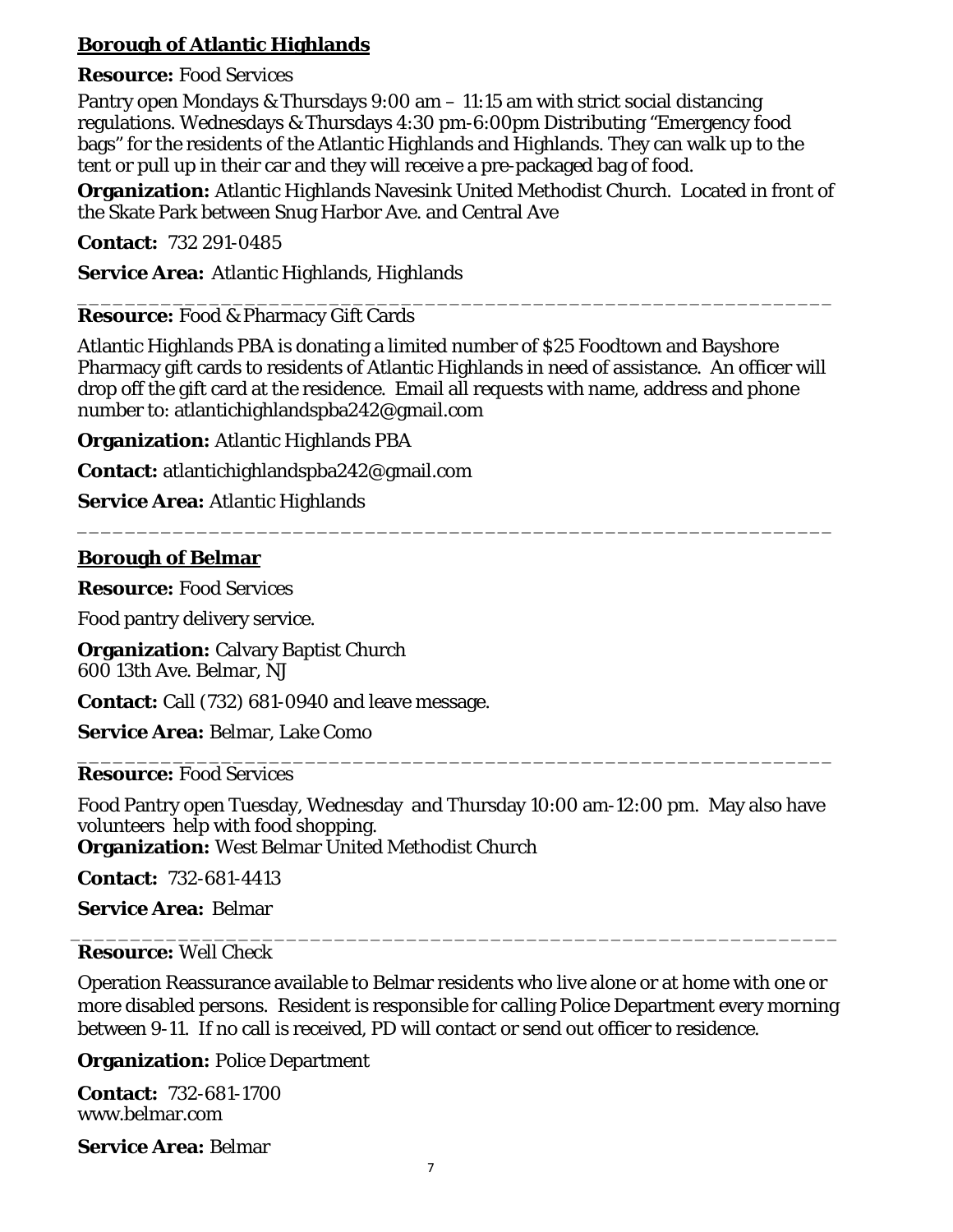# **Borough of Bradley Beach**

### **Resource:** Food Services

Prepacked food curbside pickup only. Monday - Friday 10:00 am-12:00 pm, Thursday 6:00 pm-7:00pm

**Organization:** Bradley Food Pantry

**Contact:** 732-775-0161

Service Area: Asbury Park, Avon, Belmar, Bradley Beach, Lake Como, Neptune and Wall Twp., Ocean Grove and Wall.

## **Borough of Eatontown**

**Resource:** Food Service

Every other Wednesday 12:00pm-3:00pm starting April 15th. Must register. Pantry is requesting that you wear a mask when you come into lobby to register. Curbside only service only after registration.

\_\_\_\_\_\_\_\_\_\_\_\_\_\_\_\_\_\_\_\_\_\_\_\_\_\_\_\_\_\_\_\_\_\_\_\_\_\_\_\_\_\_\_\_\_\_\_\_\_\_\_\_\_\_\_\_\_\_\_\_\_\_\_

**Organization:** Eatontown Food Pantry. 15 Meridian Road, Eatontown, NJ

**Contact:** Richard Fowler, Eatontown\_Food\_Pantry@outlook.com

**Service Area:** Eatontown and surrounding towns please call for details.

### **Resource**: Food Services

Second and fourth Wednesday 5:00- 6:30 pm Second and fourth Saturday 9:00- 10:30 pm

**Organization**: St. Dorothea's Pantry 240 Broad St., Route 71 Eatontown, NJ

**Contact**: 732-542-0148

**Service Area**: Monmouth County

# **Borough of Farmingdale**

### **Resource:** Food Service

Twice monthly distribution from 3:30 and 6:30 p.m. Curbside only. Call for dates and times. Will take emergency calls.

\_\_\_\_\_\_\_\_\_\_\_\_\_\_\_\_\_\_\_\_\_\_\_\_\_\_\_\_\_\_\_\_\_\_\_\_\_\_\_\_\_\_\_\_\_\_\_\_\_\_\_\_\_\_\_\_\_\_\_\_\_\_\_

**Organization:** Howell Food Pantry 449 Adelphia Road, Howell, NJ

**Contact:** 732-938-2368

**Service Area:** Farmingdale, Howell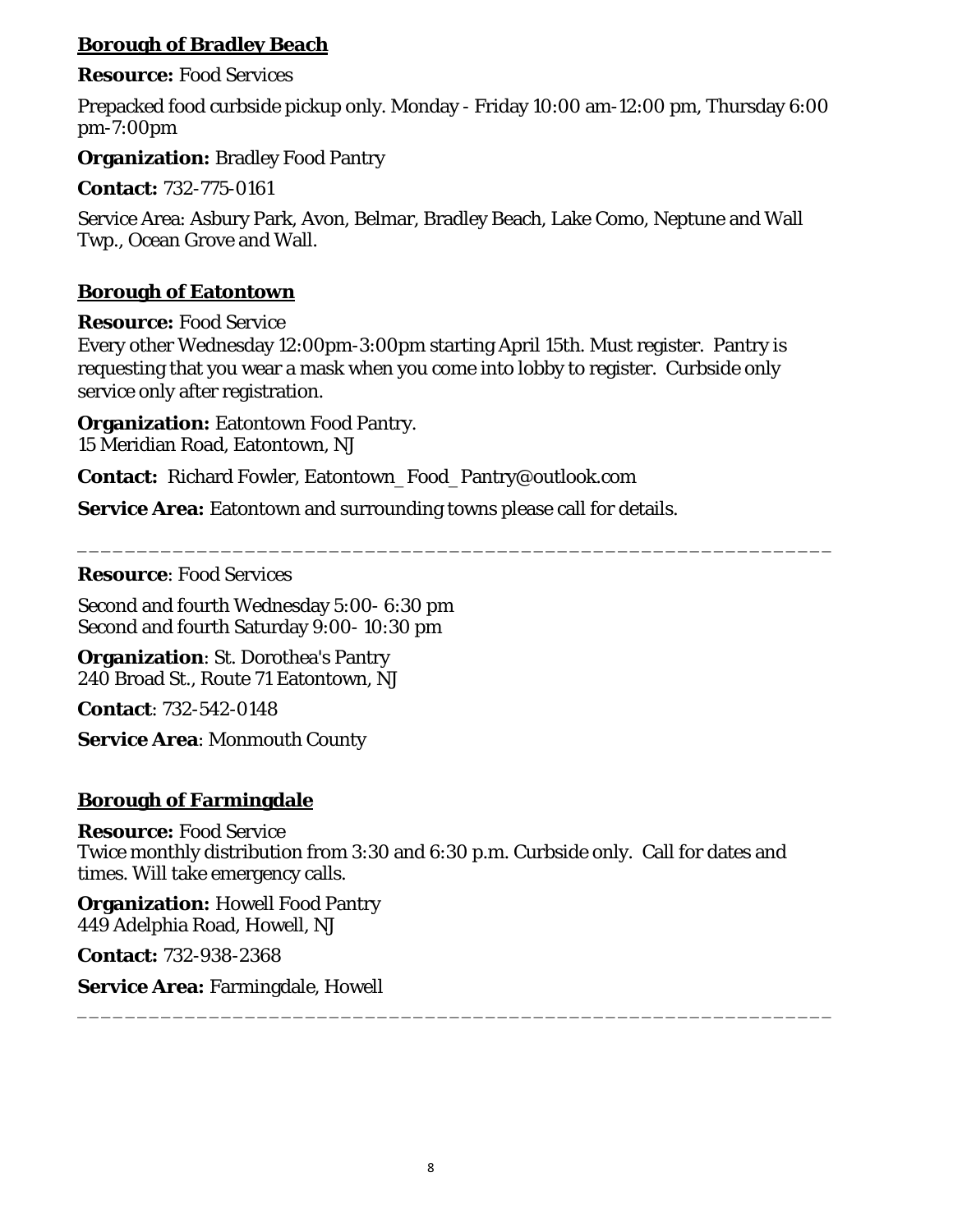### **Resource:** Food Services

Residents are asked to call 732-938-5375 and make an appointment to pick-up dry goods.

**Organization:** Saint Catherine's, 31 Asbury Road, Farmingdale NJ

**Contact:** 732-938-5375

**Service Area:** Farmingdale

### **Borough of Freehold**

**Resource:** COVID19 non-emergency Hotline for information, assistance & referrals.

**Organization:** Borough of Freehold

**Contact:** Hotline number: 908-839-8508

**Service Area:** Freehold Borough

**Resource:** Non-emergency COVID-19 Hotline, food assistance, comfort call, or other non-emergency concerns.

\_\_\_\_\_\_\_\_\_\_\_\_\_\_\_\_\_\_\_\_\_\_\_\_\_\_\_\_\_\_\_\_\_\_\_\_\_\_\_\_\_\_\_\_\_\_\_\_\_\_\_\_\_\_\_\_\_\_\_\_\_\_\_\_

\_\_\_\_\_\_\_\_\_\_\_\_\_\_\_\_\_\_\_\_\_\_\_\_\_\_\_\_\_\_\_\_\_\_\_\_\_\_\_\_\_\_\_\_\_\_\_\_\_\_\_\_\_\_\_\_\_\_\_\_\_\_\_\_

\_\_\_\_\_\_\_\_\_\_\_\_\_\_\_\_\_\_\_\_\_\_\_\_\_\_\_\_\_\_\_\_\_\_\_\_\_\_\_\_\_\_\_\_\_\_\_\_\_\_\_\_\_\_\_\_\_\_\_\_\_\_\_\_

\_\_\_\_\_\_\_\_\_\_\_\_\_\_\_\_\_\_\_\_\_\_\_\_\_\_\_\_\_\_\_\_\_\_\_\_\_\_\_\_\_\_\_\_\_\_\_\_\_\_\_\_\_\_\_\_\_\_\_\_\_\_\_\_

**Organization:** St. Rose of Lima Parish

**Contact:** 908-839-8508 (Spanish/English).

**Service Area:** Freehold Borough

### **Resource:** Food Services

Mobile Pantry will not allow you to select items. There will only be pre-packaged bags available. One bag per family. Freehold Family Health Center parking lot 597 Park Ave, Freehold NJ.

**Organization:** Neighbor Connections to Health/Fulfill

**Contact:** Carly Trill 908-692-7338 (English) or Karen Ubeda at 732-547-7274 (Spanish).

**Service Area:** Freehold

**Resource:** Food Service

Prepackaged bags will be handed out in back of building. Tuesdays and Thursday 10:00 am - 12:00pm.

**Organization:** Open Door Pantry, 39 Throckmorton St. Freehold, NJ

**Contact:** 732-780-1089

**Service Area:** Freehold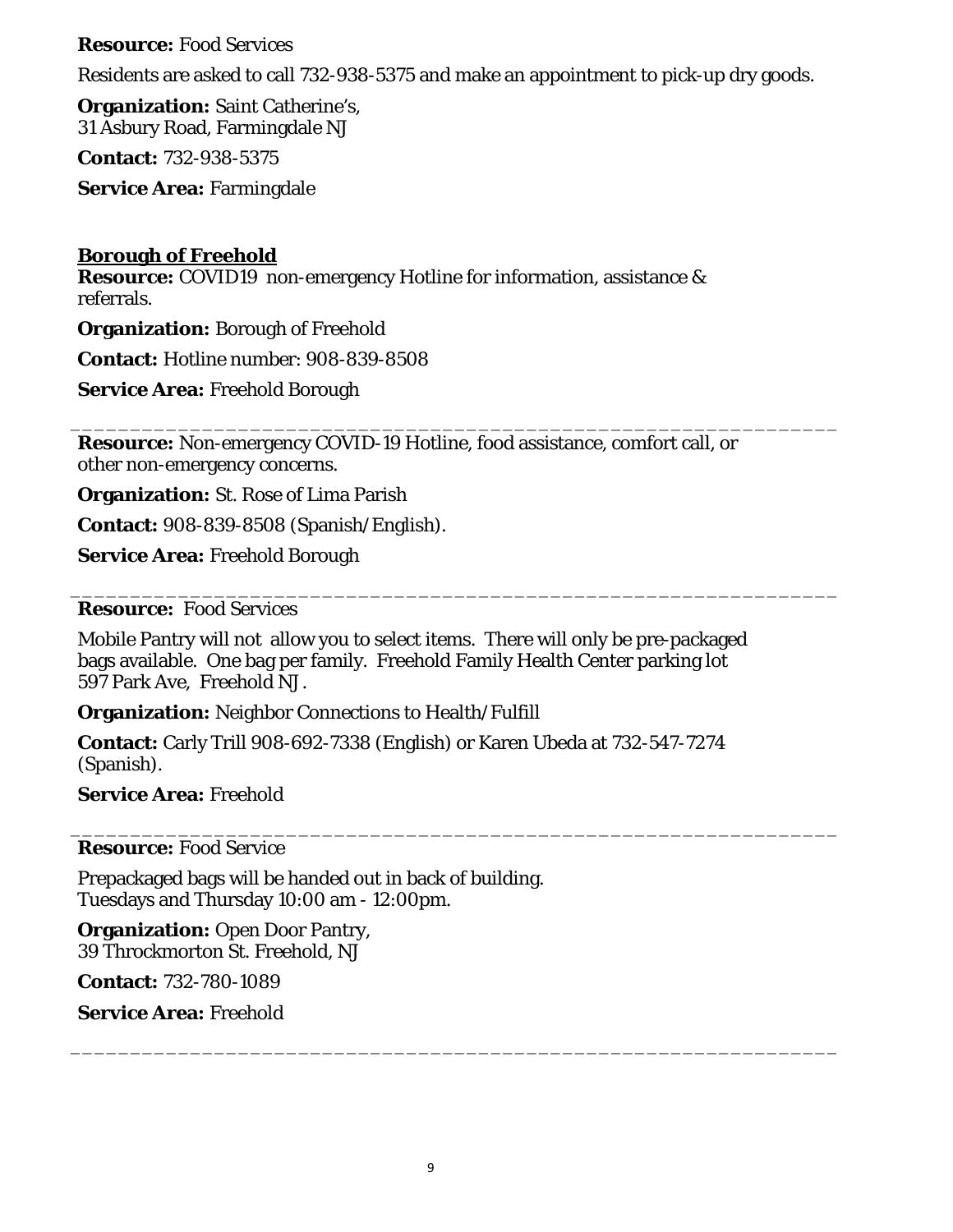## **Resource**: Food Service

Prepackaged bags will be handed out on Mondays, Wednesdays and Fridays 10:00 am- 1:00 pm.

**Organization**: YMCA Center St. Freehold, NJ

**Contact**: 732-845-5273

**Service Area**: Freehold Area

\_\_\_\_\_\_\_\_\_\_\_\_\_\_\_\_\_\_\_\_\_\_\_\_\_\_\_\_\_\_\_\_\_\_\_\_\_\_\_\_\_\_\_\_\_\_\_\_\_\_\_\_\_\_\_\_\_\_\_\_\_\_\_\_ **Resource**: Food Service

**Organization**: Neighborhood Connections to Health (NCTH) Mobile Pantry **Contact**: 908-692-7338 **Service Area**: Monmouth County

### **Township of Hazlet**

**Resource:** RAINE (Reaching All in Need Every day) Foundation is a 501(c)(3) foundation created to assist children in crisis. RAINE provides assistance via food, clothing, emergency housing and other necessities.

**Organization:** Raine Foundation

**Contact:** 732-865-3555 www.rainefoundation.com

**Service Area:** Bayshore, Keyport, Keansburg, Union Beach, Hazlet, Holmdel, Matawan and Middletown.

\_\_\_\_\_\_\_\_\_\_\_\_\_\_\_\_\_\_\_\_\_\_\_\_\_\_\_\_\_\_\_\_\_\_\_\_\_\_\_\_\_\_\_\_\_\_\_\_\_\_\_\_\_\_\_\_\_\_\_\_\_\_\_\_ **Resource:** Food Services Thursday Food Pantry open from 5:30-7:00 pm for pick-up only.

**Organization:** St. John's United Methodist Church 2000 Florence Ave., Hazlet, NJ

**Contact:** 732-264-1236 **Service Area:** Hazlet

# **Borough of Highlands**

**Resource:** Food Service Food pantry hours Sunday 11:00am to 12:45pm and Monday 5:30pm to 7:15pm.

**Organization:** OLPH-St Agnes 141 Navesink Ave Highlands, NJ

**Contact:** 732-996-7995 **Service Area:** Highlands

**\_\_\_\_\_\_\_\_\_\_\_\_\_\_\_\_\_\_\_\_\_\_\_\_\_\_\_\_\_\_\_\_\_\_\_\_\_\_\_\_\_\_\_\_\_\_\_\_\_\_\_\_\_\_\_\_\_\_ Resource:** Food Services. Walk up to the tent or pull up car and will receive a prepackaged bag of food.

Highlands Skate Park

**Organization:** Atlantic Highlands Navesink United Methodist Church 96 3rd Ave., Atlantic Highlands, NJ

**Contact:** 732 291-0485

**Service Area:** Highlands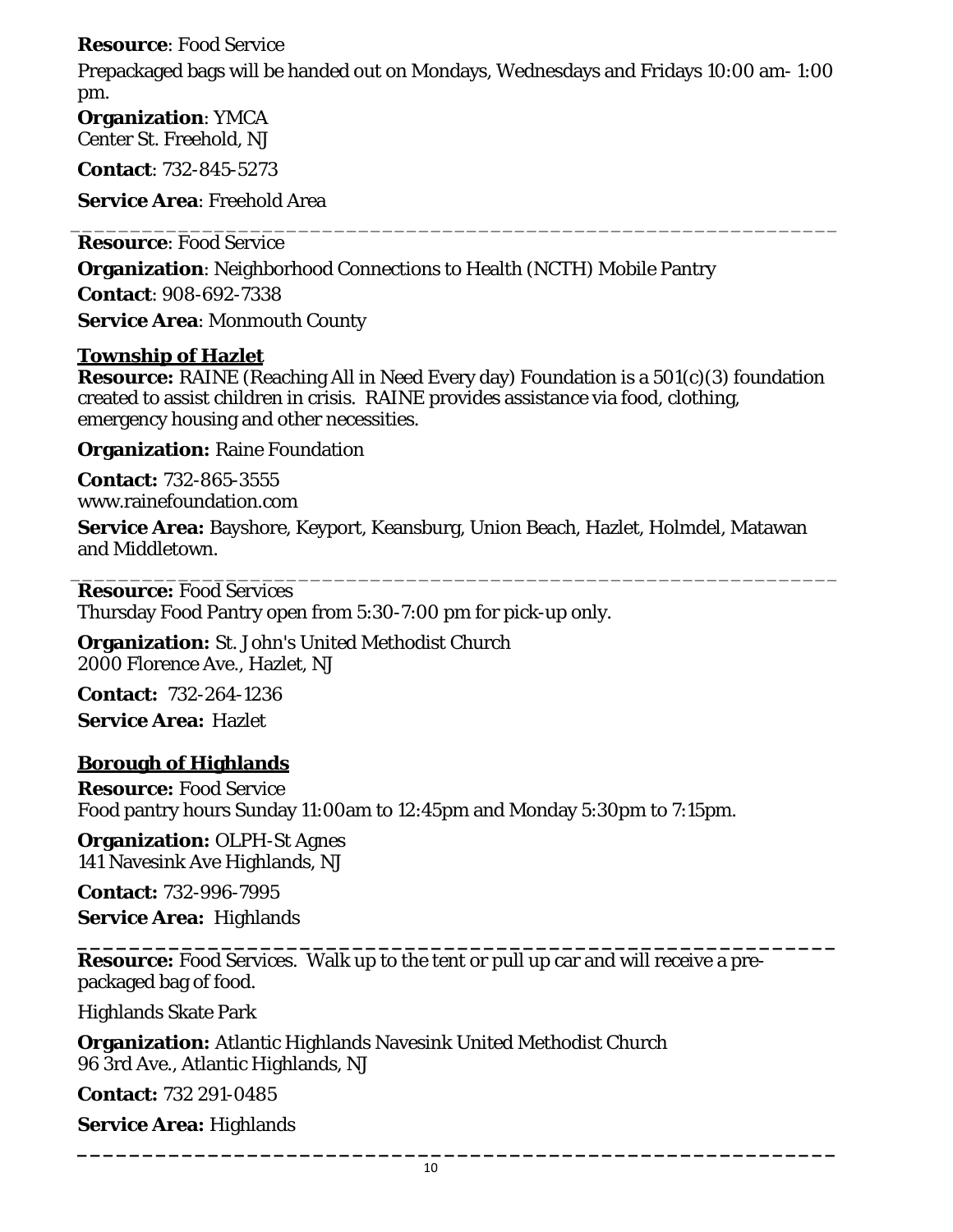**Resource:** Food Service Sundays 11:00 am-12:45 pm and Mondays 5:00pm- 7:30 pm Pre-packaged bags of food available for pickup at side door of church

**Organization:** Our Lady of Perpetual Help Church 121 Miller Street Highlands, NJ

**Contact:** 732-291-0272

**Service Area:** Atlantic Highlands/Highlands

## **Township of Howell**

**Resource:** Food Services Howell Senior Center will deliver food to seniors from their food pantry. Call for more information.

\_\_\_\_\_\_\_\_\_\_\_\_\_\_\_\_\_\_\_\_\_\_\_\_\_\_\_\_\_\_\_\_\_\_\_\_\_\_\_\_\_\_\_\_\_\_\_\_\_\_\_\_\_\_\_\_\_\_\_\_\_\_\_\_

**Organization:** Howell Township

**Contact:** 732-938-4500

**Service Area:** Howell

**Resource:** Food Service

Call for Service

**Organization:** Howell Food Pantry 449 Adelphia Road, Howell, NJ

**Contact Information:** 732-938-2368

**Service Area:** Howell and Farmingdale

### **Borough of Keansburg**

**Resource:** Food Services Lunch - Daily 12:00pm -1:00 pm Dinner- Wednesdays & Fridays 5:00pm - 6:00 pm Pantry- Tuesdays & Saturdays 9:00am - 11:00 am. Wednesdays 5:00pm- 7:00 pm

**Organization:** Keansburg Food Pantry 247 Carr Ave., Keansburg, NJ

**Contact:** 732-787-3520

**Service Area:** Keansburg

\_\_\_\_\_\_\_\_\_\_\_\_\_\_\_\_\_\_\_\_\_\_\_\_\_\_\_\_\_\_\_\_\_\_\_\_\_\_\_\_\_\_\_\_\_\_\_\_\_\_\_\_\_\_\_\_\_\_\_\_\_\_\_\_ **Resource:** Food Service

Food Pantry is open every Wednesday and Friday from 9:30am-12:30pm.

**Organization:** Project Paul 211 Carr Avenue, Keansburg, NJ

**Contact:** 732-787-4887

**Service Area:** Keansburg and surrounding towns, call for details.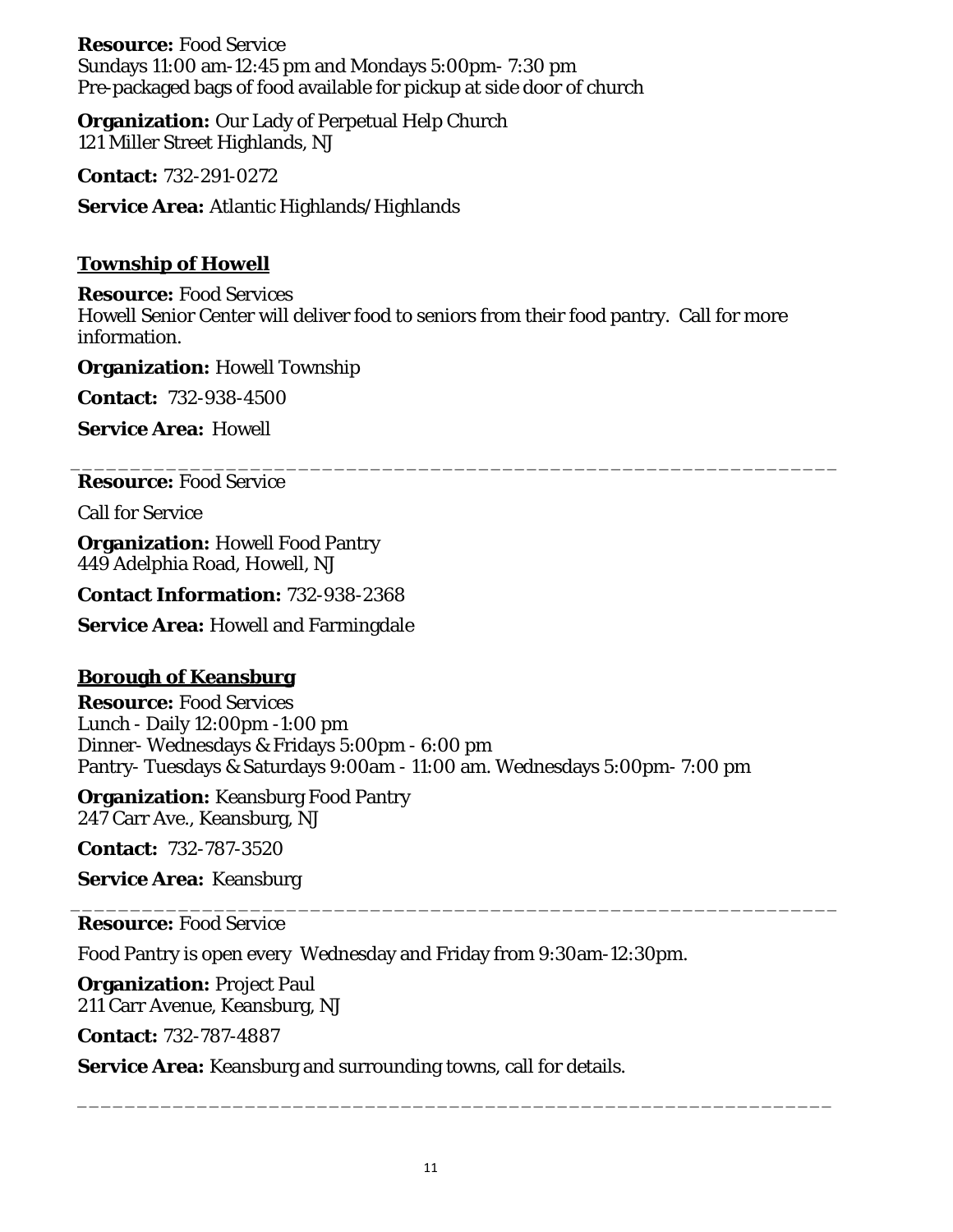**Resource**: Food Service Lunch - Daily 12:00pm -1:00 pm Dinner - Wednesdays & Fridays 5:00pm - 6:00 pm Pantry - Tuesdays & Saturdays 9:00am - 11:00 am. Wednesdays 5:00pm- 7:00 pm

**Organization**: St Marks-Keansburg Food Pantry 247 Carr Ave. Keansburg, NJ

**Contact**: 732-787-3520

**Service Area**: Monmouth County

### **Borough of Keyport**

If you are not able to have someone pick-up your prescription or have an additional item that you may need help obtaining please email: oem@keyportonline.com or leave a voicemail at 732-739-5120 and someone will get back to you.

\_\_\_\_\_\_\_\_\_\_\_\_\_\_\_\_\_\_\_\_\_\_\_\_\_\_\_\_\_\_\_\_\_\_\_\_\_\_\_\_\_\_\_\_\_\_\_\_\_\_\_\_\_\_\_\_\_\_\_\_\_\_\_\_ **Crossing Guard on Duty for access to Stop & Shop:** Broad Street by the entrance to

Stop&Shop from 6:00am to 2:00pm everyday until further notice. Patrons 60 years old and older are able to shop from 6:00am to 7:30am or anytime during their regular store hours.

\_\_\_\_\_\_\_\_\_\_\_\_\_\_\_\_\_\_\_\_\_\_\_\_\_\_\_\_\_\_\_\_\_\_\_\_\_\_\_\_\_\_\_\_\_\_\_\_\_\_\_\_\_\_\_\_\_\_\_\_\_\_\_\_

### **Resource:** Food Pantry

**Organization:** Keyport Ministerium Food Pantry Open on Tuesday and Thursday between 9:30am-11:30 am. Only one person at a time

allowed in pantry.

42 Elizabeth Street, Keyport, NJ 07735

**Contact Information:** 732-888-1986

**Service area:** Keyport and Greater Bayshore area. Please call for specific service areas.

\_\_\_\_\_\_\_\_\_\_\_\_\_\_\_\_\_\_\_\_\_\_\_\_\_\_\_\_\_\_\_\_\_\_\_\_\_\_\_\_\_\_\_\_\_\_\_\_\_\_\_\_\_\_\_\_\_\_\_\_\_\_\_\_ **Resource:** RAINE (Reaching All In Need Everyday) Foundation is a 501(c)(3) foundation

created to assist children in crisis. RAINE provide assistance via food, clothing,

emergency housing and other necessities.

**Organization:** Raine Foundation

**Contact:** www.rainefoundation.com 732-865-3555

**Service Area:** Bayshore, Keyport, Keansburg, Union Beach, Hazlet, Holmdel, Matawan and Middletown.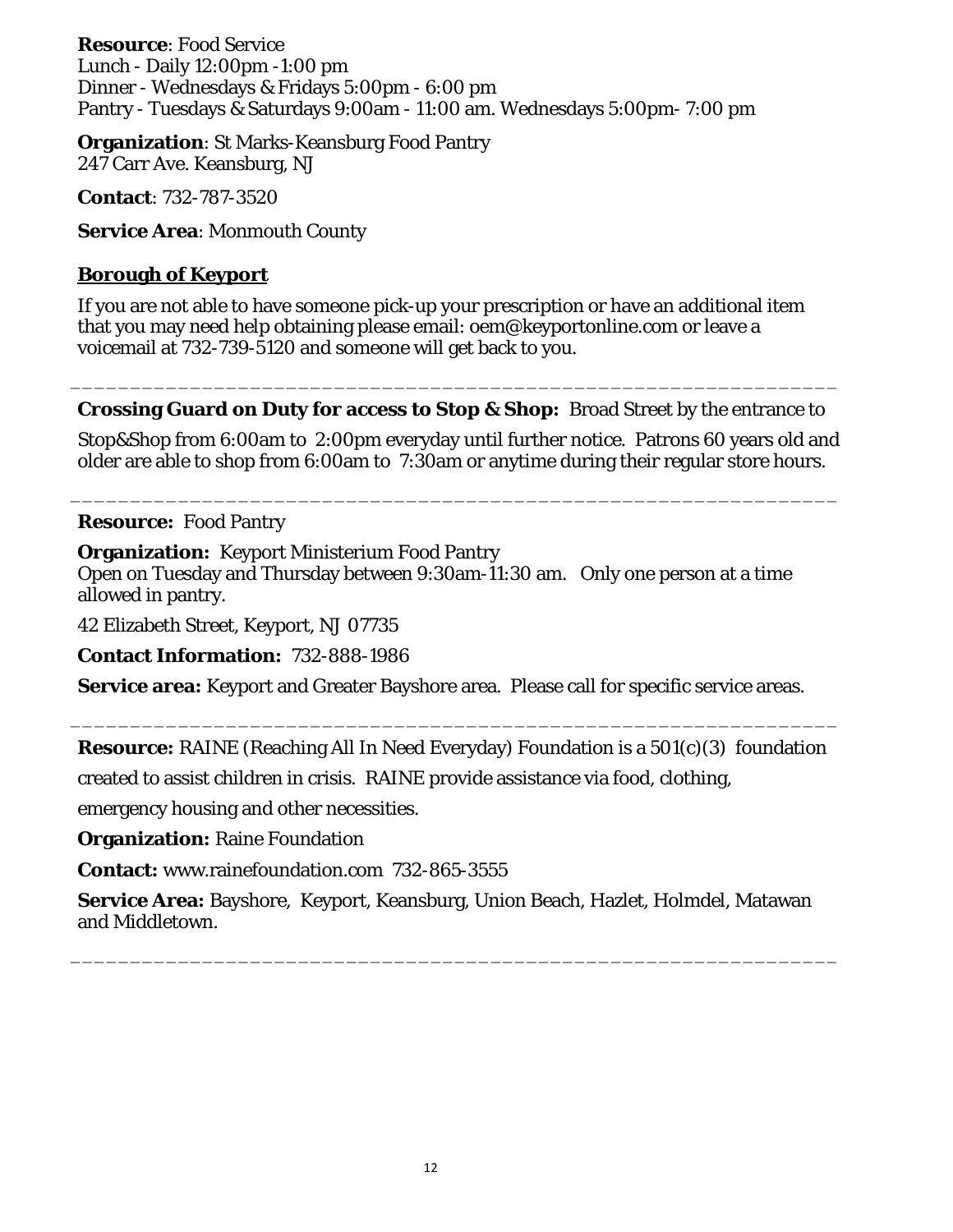### **Resource:** Volunteers

Little Silver Helpers a volunteer group formed in Little Silver to help those in need during the COVID-19 crisis. The volunteers will help all seniors over 80 to register for Code Red.

**Organization**: Little Silvers

**Contact:** littlesilverhelpers@gmail.com 732-383-5017

**Service Area:** Little Silver

### **Village of Loch Arbour**

**Resources:** Assistance with food and other concerns on an individual basis.

**Organization:** Municipal Government

**Contact Information:** 732-531-4740

**Service Area:** Village of Loch Arbour.

### **City of Long Branch**

**Resource:** Food Service Open every second and fourth Thursday from 12:00 p.m.-4:00 p.m. Prepackaged bag will be delivered to your car. Please call first to ensure the food bank has food that day.

**Organization:** First Baptist Pantry, 499 Bath Avenue, Long Branch, NJ

**Contact:** 732-229-1453

**Service Area:** Long Branch

**Resource:** Food Service Serving prepackaged foods and boxed lunches on Monday and Wednesdays from 11:00 am to 2:00 pm. Must wear masks and stay 6 feet apart

\_\_\_\_\_\_\_\_\_\_\_\_\_\_\_\_\_\_\_\_\_\_\_\_\_\_\_\_\_\_\_\_\_\_\_\_\_\_\_\_\_\_\_\_\_\_\_\_\_\_\_\_\_\_\_\_\_\_\_\_\_\_\_\_

**Organization:** St. Brigid's Pantry 300 Broadway, Long Branch, NJ

**Contact:** 732-222-1411

**Service Area:** Long Branch and surrounding towns.

### **Resource:** Food Service

Open every other Friday from 3:00pm-5:00pm and will place prepackage food in trunk. Also serving prepackaged dinners on Tuesdays from 4:00-5:00pm. Please have trunk cleaned out enough for food to be placed inside.

\_\_\_\_\_\_\_\_\_\_\_\_\_\_\_\_\_\_\_\_\_\_\_\_\_\_\_\_\_\_\_\_\_\_\_\_\_\_\_\_\_\_\_\_\_\_\_\_\_\_\_\_\_\_\_\_\_\_\_\_\_\_\_\_

**Organization:** St. Luke's United Methodist Pantry 535 Broadway, Long Branch, NJ

**Contact Information:** 732-222-1341

**Service Area:** Long Branch and surrounding towns.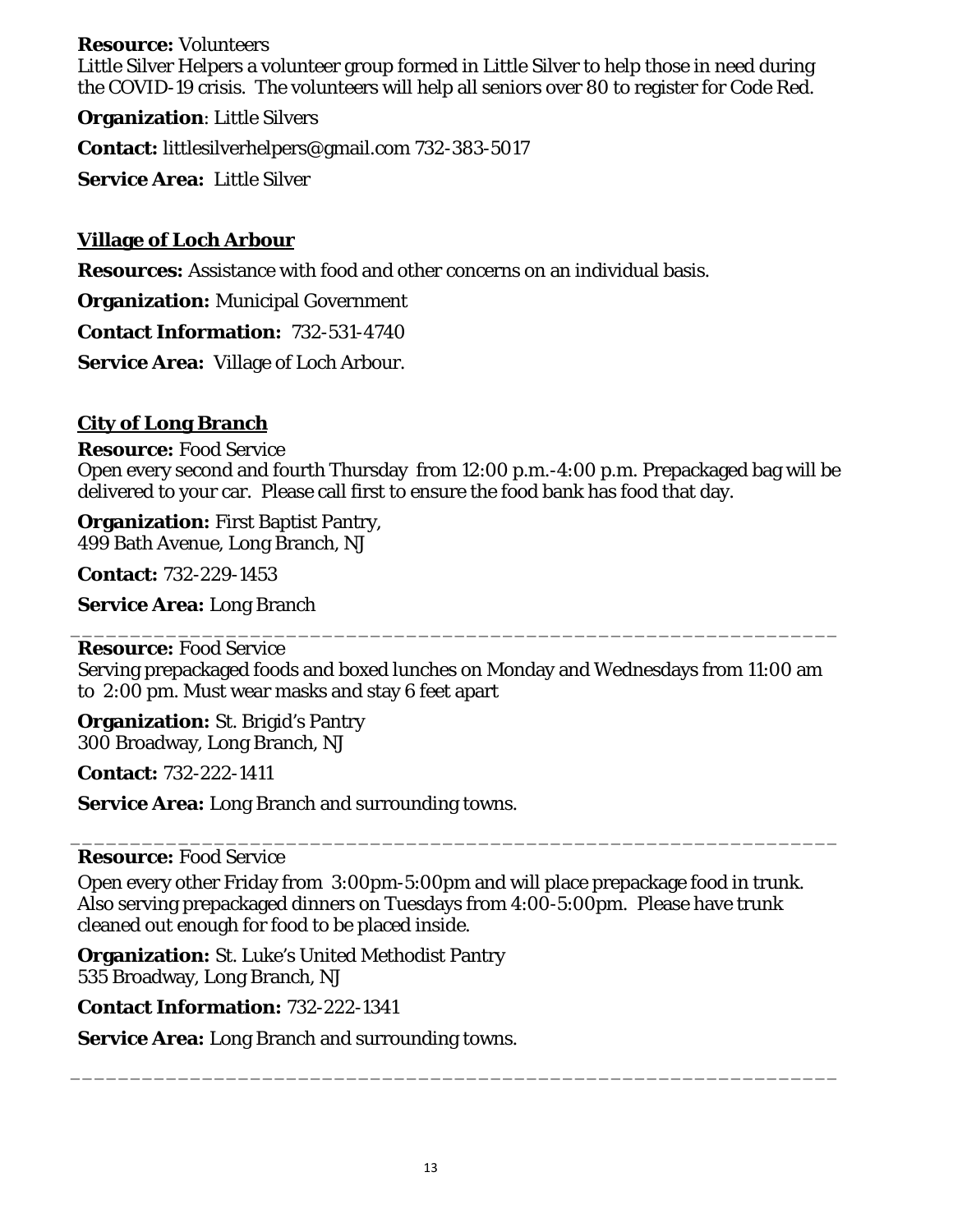### **Resource:** Food Service

Open every third Saturday from 12:00pm-4:00pm. Prepackaged bags will be distributed in Church parking lot. Pre-register if possible by calling number below but not mandatory.

### **Emergency calls accepted anytime.**

**Organization:** St. Michael's Food Pantry 800 Ocean Avenue, Long Branch, NJ

**Contact:** 732-483-0360 press 7

**Service Area:** Long Branch and surrounding towns.

### **Township of Manalapan**

**Resource:** Food Services

Manalapan seniors can place a food order at Netcost Food Market and Manalapan will coordinate with volunteers to deliver food orders to seniors' homes.

**Organization:** Manalapan Township

**Contact:** 732 446-8401

**Service Area:** Manalapan

### **Borough of Manasquan**

**Resource:** Food Services Various assistance including welfare checks, food and medicine delivery or other basic assistance.

**Organization:** Manasquan Borough

**Contact:**; OEM Deputy, Tom Flarity, [tflarity@manasquan-nj.gov,](mailto:tflarity@manasquan-nj.gov) 732-299-9980 [www.manasquan-nj.gov/ASSIST](http://www.manasquan-nj.gov/ASSIST)

**Service Area:** Manasquan

### **Resource:** Food Services

Food Pantry is opened 24 hours 7 days a week where individuals choose the non-perishable food they need.

\_\_\_\_\_\_\_\_\_\_\_\_\_\_\_\_\_\_\_\_\_\_\_\_\_\_\_\_\_\_\_\_\_\_\_\_\_\_\_\_\_\_\_\_\_\_\_\_\_\_\_\_\_\_\_\_\_\_\_\_\_\_\_\_

**Organization:** First Baptist Church of Manasquan 51 South Street, Manasquan, NJ

**Contact:** Pastor Joe Gratzel, 732-492-1481

**Service Area:** Manasquan

**Resource**: Food Service Every Monday and Tuesday 10:00 am-1:00 pm. Thursday and Friday 1:00pm-4:00 pm. Pre-packaged groceries will be placed in car.

\_\_\_\_\_\_\_\_\_\_\_\_\_\_\_\_\_\_\_\_\_\_\_\_\_\_\_\_\_\_\_\_\_\_\_\_\_\_\_\_\_\_\_\_\_\_\_\_\_\_\_\_\_\_\_\_\_\_\_\_\_\_\_\_

**Organization**: Manasquan Food Pantry. 16 Virginia Ave, Manasquan, NJ

**Contact**: 732-223-0898

**Service Area**: Manasquan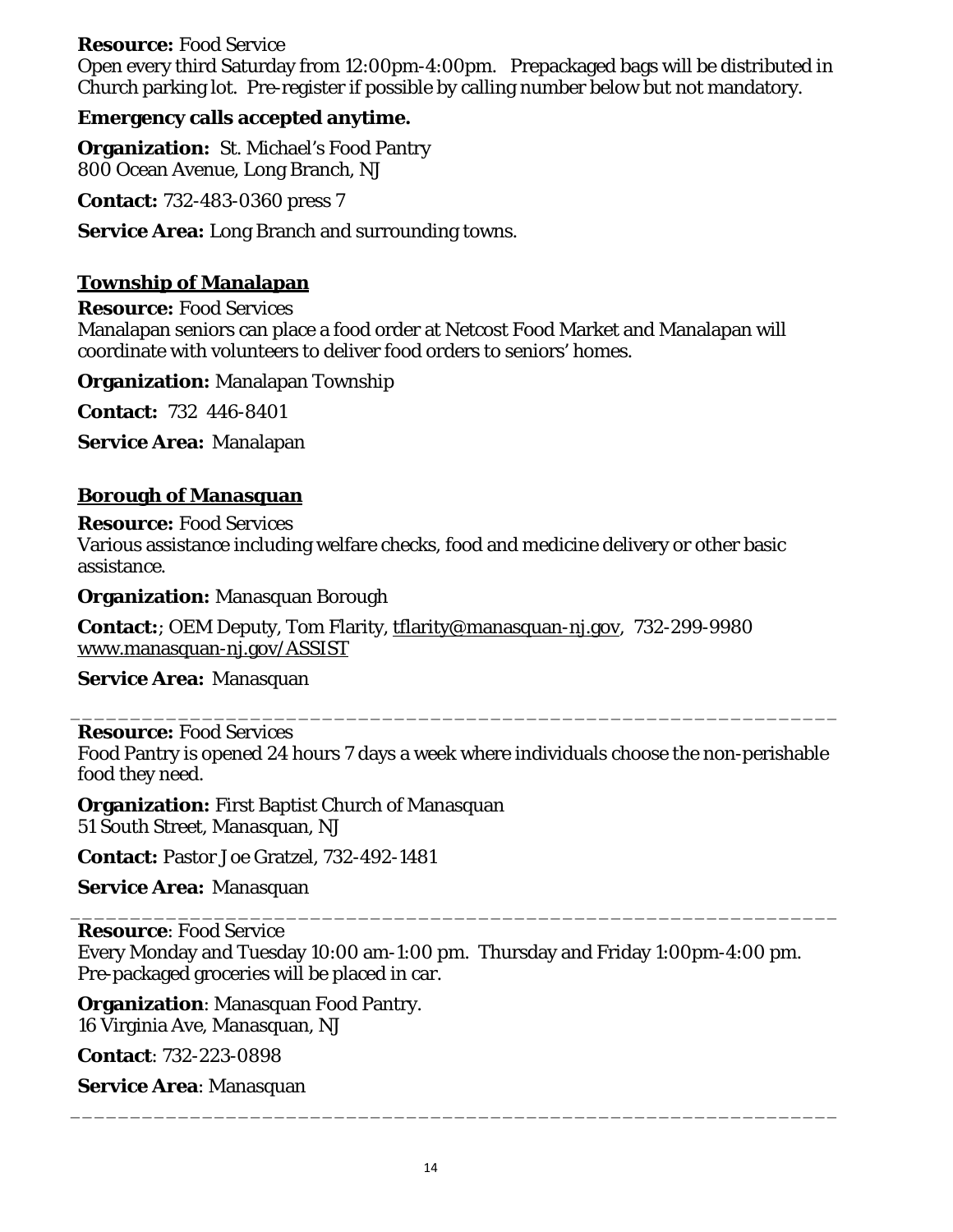### **Resource:** Food Service

Daily by appointment only. Prepackaged bags but will take requests if possible when making appointment.

**Organization:** Hope Pantry Community Church 23 Taylor Ave., Manasquan, NJ

**Contact:** 732-223-4115 press 3

**Service Area:** Monmouth and Ocean County

### **Township of Marlboro**

**Resource:** Food Services Free delivery of food and prescriptions for seniors.

**Organization:** Marlboro Township

**Contact:** Jeff Cantor cantor33@optimum.net

**Service Area:** Marlboro

**Resource:** Food Services Senior shopping hours from 6:00am to 8:00am.

**Organization:** Food Emporium, 460 County Road 520, Marlboro, NJ

**Contact:** 732-772-0900 Foodemporium152@yahoo.com

**Service Area:** Marlboro

#### \_\_\_\_\_\_\_\_\_\_\_\_\_\_\_\_\_\_\_\_\_\_\_\_\_\_\_\_\_\_\_\_\_\_\_\_\_\_\_\_\_\_\_\_\_\_\_\_\_\_\_\_\_\_\_\_\_\_\_\_\_\_\_\_ **Resource:** Food Service

Enter the gate to pick up prepackaged Indian/Vegetarian food. Bags of food will be on the sidewalk, where staff will oversee by cameras, as you place food in your car. Follow social distancing, wear face masks, and please exit the same way you entered. Open daily from 4:30 pm- 6:30 pm

\_\_\_\_\_\_\_\_\_\_\_\_\_\_\_\_\_\_\_\_\_\_\_\_\_\_\_\_\_\_\_\_\_\_\_\_\_\_\_\_\_\_\_\_\_\_\_\_\_\_\_\_\_\_\_\_\_\_\_\_\_\_\_\_

**Organization:** Hindu American Temple & Cultural Center 31 Wooleytown Road, Morganville, NJ

**Contact:** 732-972-5552

**Service Area:** Morganville and surrounding towns

#### **Borough of Matawan**

**Resource:** Food Service

Fourth Saturday 8:00 am-12:00 pm Pre-packaged groceries will be placed in your car at the Matawan Municipal Building.

**Organization:** First Presbyterian Church, Food Pantry 201 Broad Street, Matawan, NJ

**Contact:** June 732- 566- 2686

**Service Area:** Matawan and Aberdeen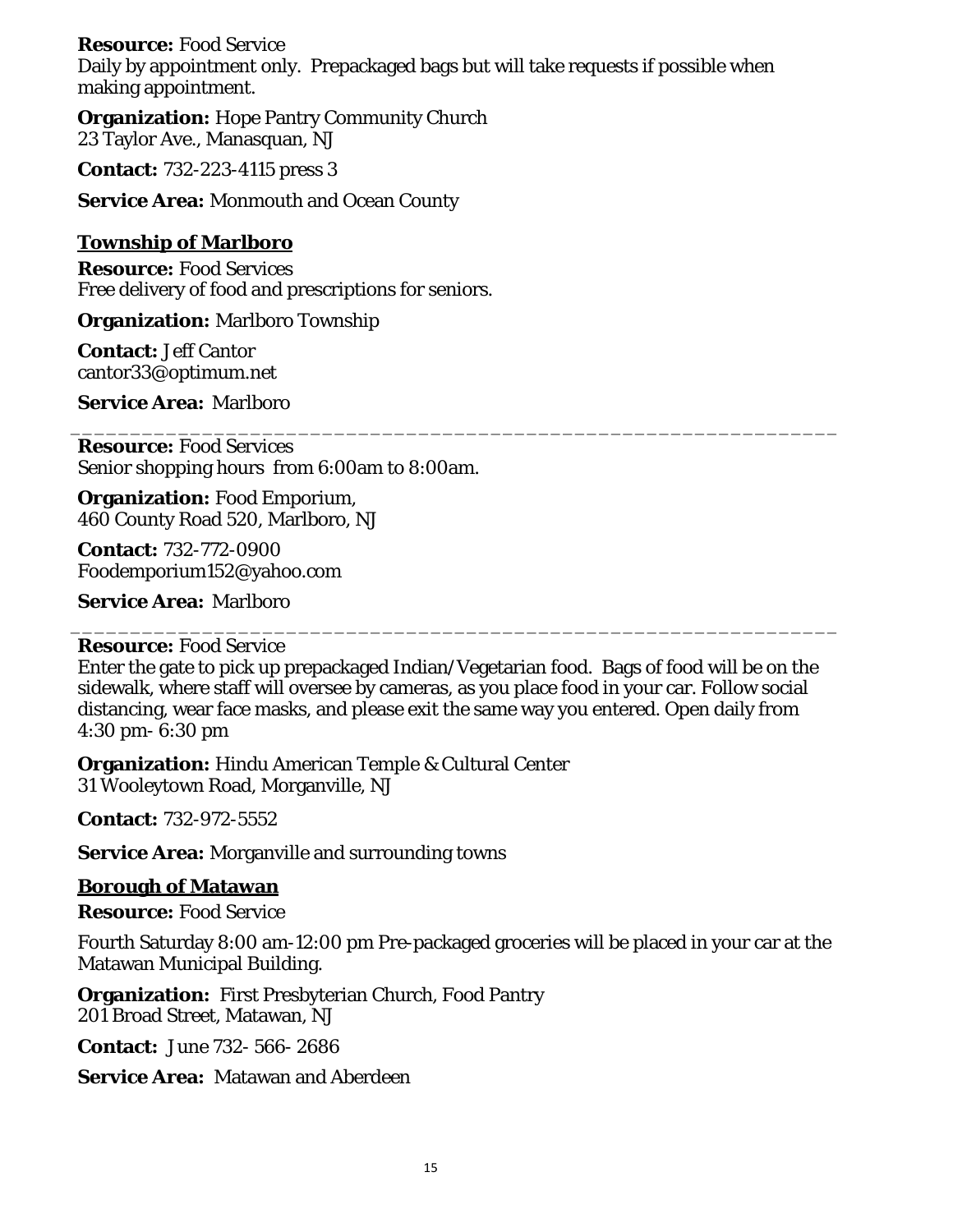## **Township of Middletown**

# **Resource:** Food Services

Delivers food to seniors through local restaurants once a week per person. Will deliver food from the pantry to seniors when requested.

**Organization:** Middletown Helps Its Own

**Contact:** 732-787-3604 MHIO65@gmail.com

**Service Area:** Middletown

### \_\_\_\_\_\_\_\_\_\_\_\_\_\_\_\_\_\_\_\_\_\_\_\_\_\_\_\_\_\_\_\_\_\_\_\_\_\_\_\_\_\_\_\_\_\_\_\_\_\_\_\_\_\_\_\_\_\_\_\_\_\_\_\_ **Resource:** Food Service

Open every Wednesday from 9:30 a.m.-12:00 p.m. Prepackaged bag will be delivered to your car. If you are not a registered member, please call and they will register you.

**Organization:** Calico Cat Food Pantry 96 Kings Highway, Middletown, NJ

**Contact:** Ann at 732-693-2310

**Service Area:** Middletown and surrounding areas

# **Borough of Monmouth Beach**

**Resources:** Food Service

Lunch delivery for seniors, persons with disabilities and those immune compromised.

**Organization:** Lunch Break

**Contact:** Judy Wilson, 732-229-2204 ext. 1000, [jwilson@monmouthbeach.org](mailto:jwilson@monmouthbeach.org)

**Service Area:** Monmouth Beach

# **Borough of Neptune City**

**Resource:** Food Service Volunteers will shop for groceries for seniors and those that are disabled so they can remain safe at home.

**Organization:** Mayor Wardell's Shop For a Senior

**Contact:** 732-455-0499 shopforseniors@neptunecitynj.com

**Service Area:** Neptune City

# **Borough of Oceanport**

**Resource:** Help for town residents who may need food or prescription delivered.

**Organization:** Oceanport Community Helping Others

**Contact:** 732-728-0962

**Service Area:** Oceanport only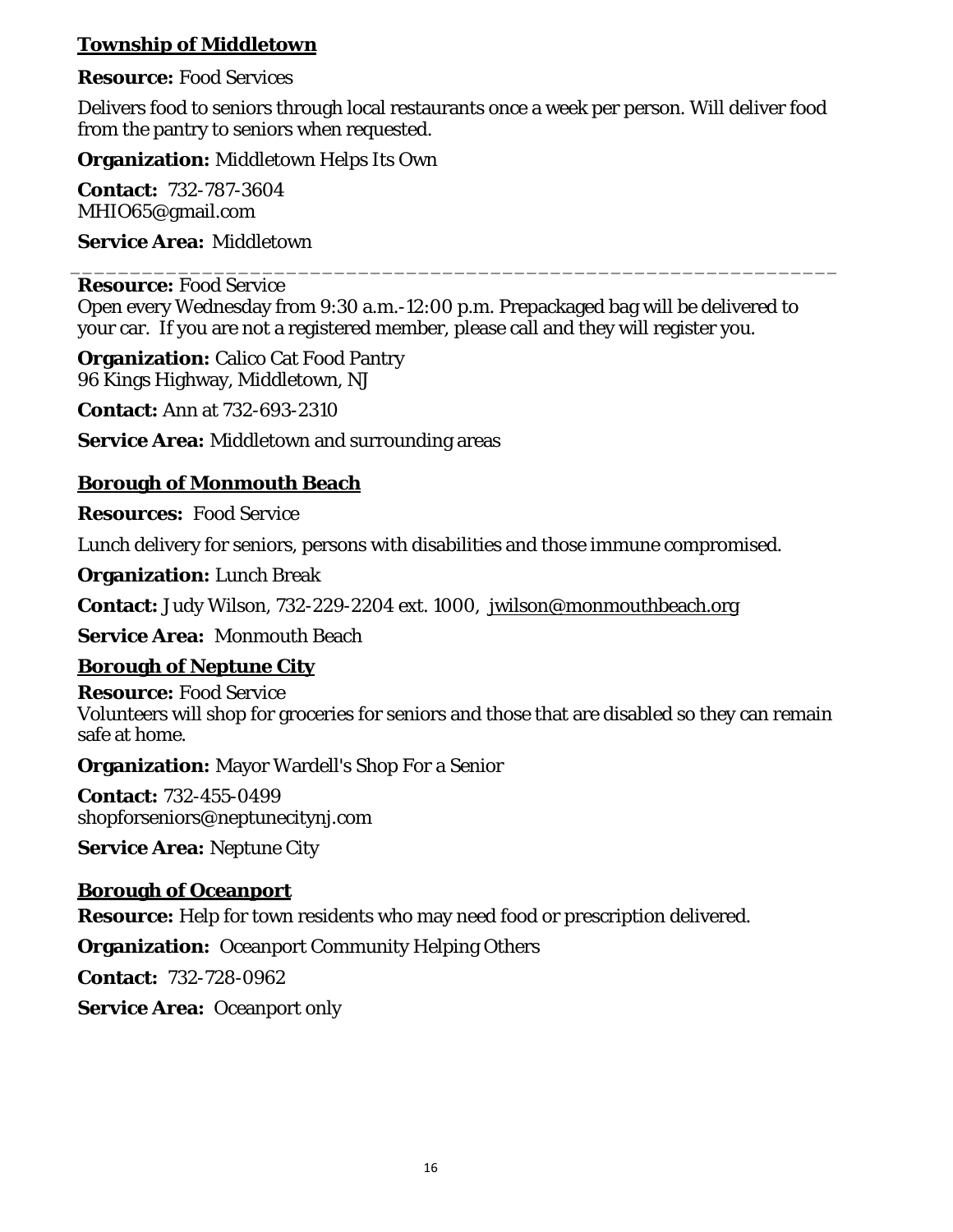# **Camp Meeting Association of Ocean Grove**

**Resource:** Food Service Will distribute prepackaged foods to individuals wearing masks and gloves. Open Thursdays from 3:00 pm-5:00 pm

**Organization:** St. Paul's Ocean Grove Food Pantry 81 Webb Avenue, Ocean Grove, NJ

**Contact**: 732-775-1125

**Service Area:** Ocean Grove and surrounding area

## **Borough of Red Bank**

**Resource**: Food Service Wednesday thru Saturday 4:00 am-6:00 pm Sunday 10:30am-11:30 am, Monday and Tuesday closed. Open for take-out for the in-need community only. Meals ordered and distributed in the outdoor space only.

**Organization**: JBJ Soul Kitchen 207th Monmouth Street, Red Bank, NJ

**Contact**: jbjsoulkitchen.org NO CALLS

**Service Area**: Red Bank and surrounding areas

**Resource:** Food Service

Daily meal pick-up. Daily meal pick-up will be distributed at the front door of the dining room and food pantry groceries will be distributed at the back pantry door. Must wear a mask or stay in the car to accept groceries in your trunk. Hours are Monday, Tuesday, Thursday, and Friday from 10:00 am-2:45 pm. Wednesday from 10:00 am-5:45 pm and Saturday from 9:00 am-11:45 am.

\_\_\_\_\_\_\_\_\_\_\_\_\_\_\_\_\_\_\_\_\_\_\_\_\_\_\_\_\_\_\_\_\_\_\_\_\_\_\_\_\_\_\_\_\_\_\_\_\_\_\_\_\_\_\_\_\_\_\_\_\_\_\_\_

**Organization:** Lunch Break 121 Dr. James Parker Blvd, Red Bank, NJ

**Contact:** 732-747-8577

**Service Area:** Red Bank and surrounding communities

#### \_\_\_\_\_\_\_\_\_\_\_\_\_\_\_\_\_\_\_\_\_\_\_\_\_\_\_\_\_\_\_\_\_\_\_\_\_\_\_\_\_\_\_\_\_\_\_\_\_\_\_\_\_\_\_\_\_\_\_\_\_\_\_\_ **Resource:** Food Service

Pantry is open on Wednesdays and are by appointment only. Call and leave your name, town and telephone number and someone will get back to you.

**Organization:** Salvation Army Food Pantry 180 Newman Springs Road, Red Bank, NJ

**Contact**: 732-747-1626.

**Service Area:** Red Bank and surrounding areas

#### \_\_\_\_\_\_\_\_\_\_\_\_\_\_\_\_\_\_\_\_\_\_\_\_\_\_\_\_\_\_\_\_\_\_\_\_\_\_\_\_\_\_\_\_\_\_\_\_\_\_\_\_\_\_\_\_\_\_\_\_\_\_\_\_ **Resource:** Food Service

Distributing grab and go prepackaged food bags in the outdoor playground. Only one family member per pick-up. Open every Monday from 5:30 pm-7:30 pm

**Organization:** BPC Food Pantry 247 Broad Street, Red Bank, NJ

**Contact**: 732-747-0446.

**Service Area:** Red Bank and surrounding areas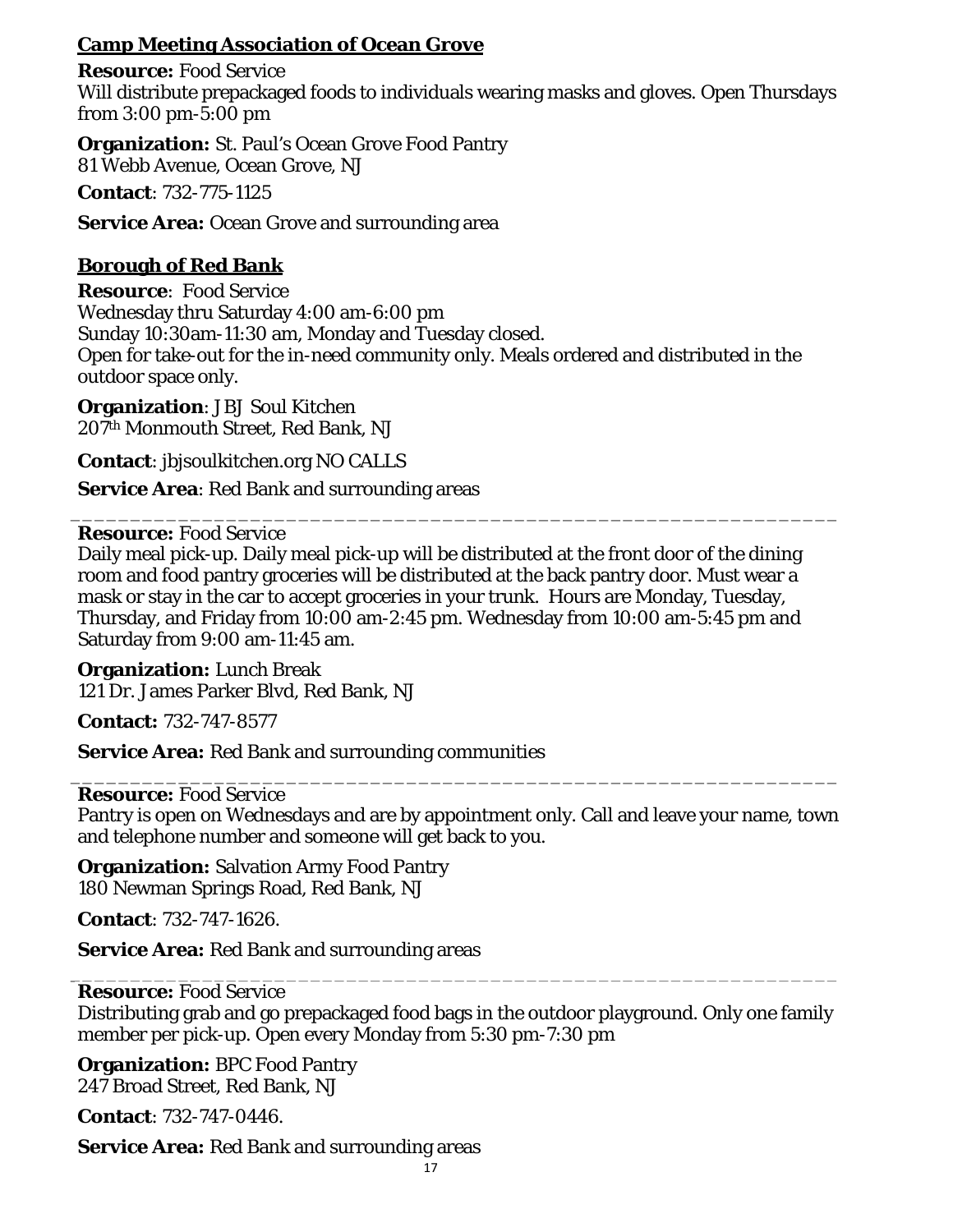# **Borough of Spring Lake**

## **Resource:** Well Check

Operation Reassurance is available to seniors who live alone. Every morning, from 7:00am to 11:00 am, participants call Spring Lake Police Dispatch. A member of the Spring Lake Police Department speaks with the seniors and asks how they are doing and if all is well. If a participant does not call in during those hours, a member of the police department will call the person at home. If there is no response officers will be dispatched to the home to make sure that the participant is ok. Service is available 7 days a week, Sunday, Monday, Tuesday, Wednesday, Thursday, Friday and Saturday. Call to join.

**Organization:** Police Department

**Contact:** Captain Timothy Gibilin 732-449-1234 tgiblin@springlakepolice.org

**Service Area:** Spring Lake

# **Borough of Spring Lake Heights**

**Resource:** Well Check

Operation Reassurance is available to Belmar residents who live alone or at home with one or more disabled persons. Participant is responsible for calling Police Dept every morning between 9-11. If no call is received, PD will contact or send out officer to residence. **Organization:** Police Department

**Contact:** Ptl. Michael O'Neill 732-449-6161 ext.4939

moneill@springlakehts.com

**Service Area:** Spring Lake Heights

## **Borough of Tinton Falls**

**Resource:** Food Service Pantry is open on second Tuesdays from 10:00 am-12:00 pm and on the fourth Monday from 5:00 pm-7:00 pm. Limited amount of people in the pantry at one time.

**Organization:** Glad Tidings Food Pantry 4012 Asbury Avenue, Tinton Falls, NJ

**Contact**: 732-922-9189

**Service Area:** Tinton Falls and surrounding areas

# **Borough of Union Beach**

**Resource:** Food Services Seniors can call to have meals, medicine and groceries delivered by volunteers.

**Organization:** Friends of the Bayshore

**Contact:** John Merla 732-320-2441

**Service Area:** Union Beach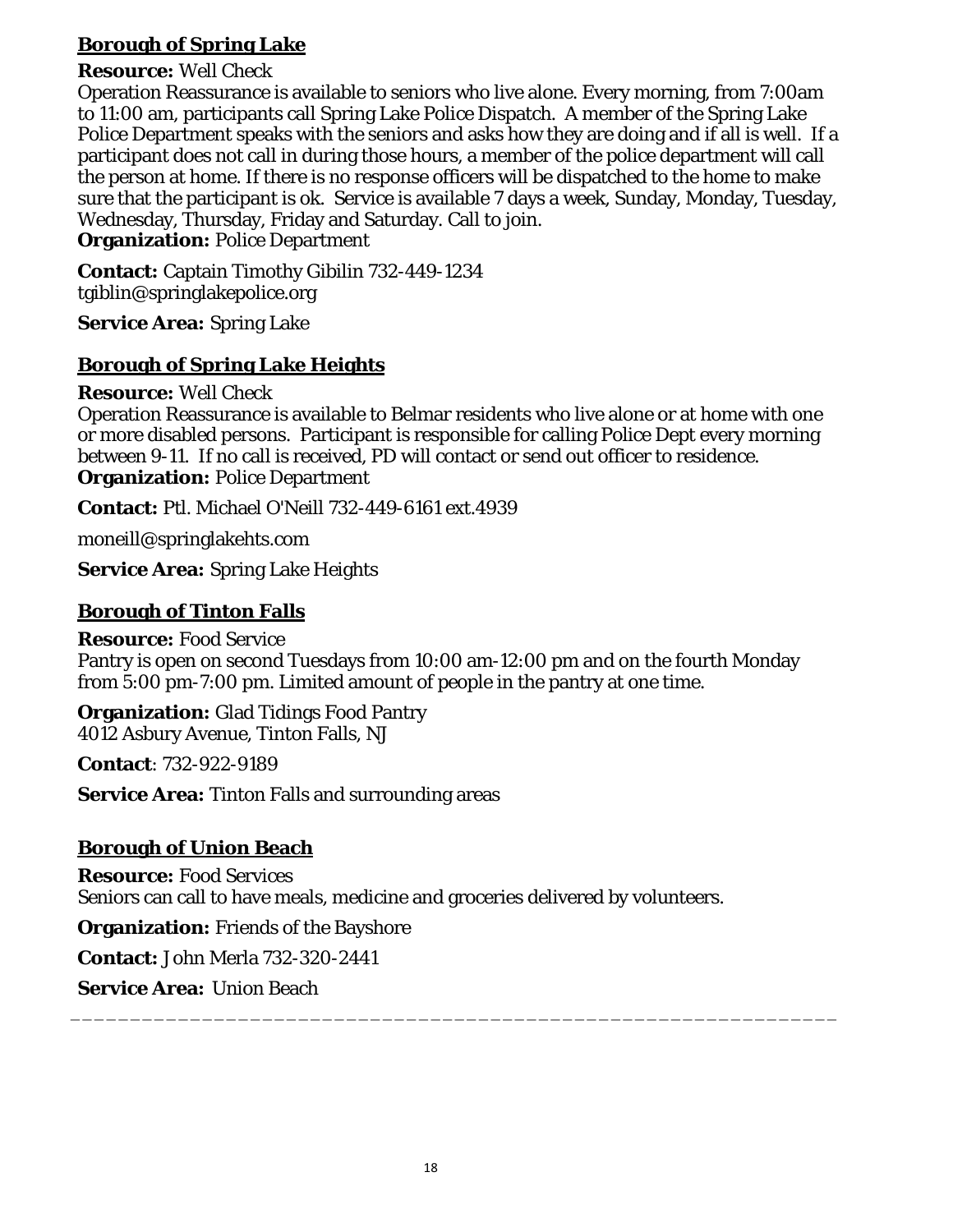### **Resource:** Food Pantry

Open the third Saturday of the month from 9:00 am to 1:00 pm. In an emergency leave a message and someone will call back to get you food.

**Organization:** Faith Chapel Loaves and Fishes Food Pantry 1015 Union Ave, Union Beach NJ,.07735

**Contact:** Ruth Allen. 732-264-5248

**Service Area:** Monmouth County.

## **Borough of West Long Branch**

**Resource:** Food Service Pick-up food site. Staff will place a box in your car. Pantry is open every Tuesday 7:00pm-8:30 pm, Saturdays 8:30am-10:00 am

\_\_\_\_\_\_\_\_\_\_\_\_\_\_\_\_\_\_\_\_\_\_\_\_\_\_\_\_\_\_\_\_\_\_\_\_\_\_\_\_\_\_\_\_\_\_\_\_\_\_\_\_\_\_\_\_\_\_\_\_\_\_\_\_

**Organization:** Reformation Food Pantry, Enter on the corner of 992 Broadway and Locust Avenue, West Long Branch, NJ

**Contact:** 732-229-9180

**Service Area:** West Long Branch

**Resource:** Food Service Care packages, grocery shopping for homebound.

**Organization:** Ezekiel's Wheels

**Contact:** Rev. Sue 732-618-2440

**Service Area:** West Long Branch and adjacent communities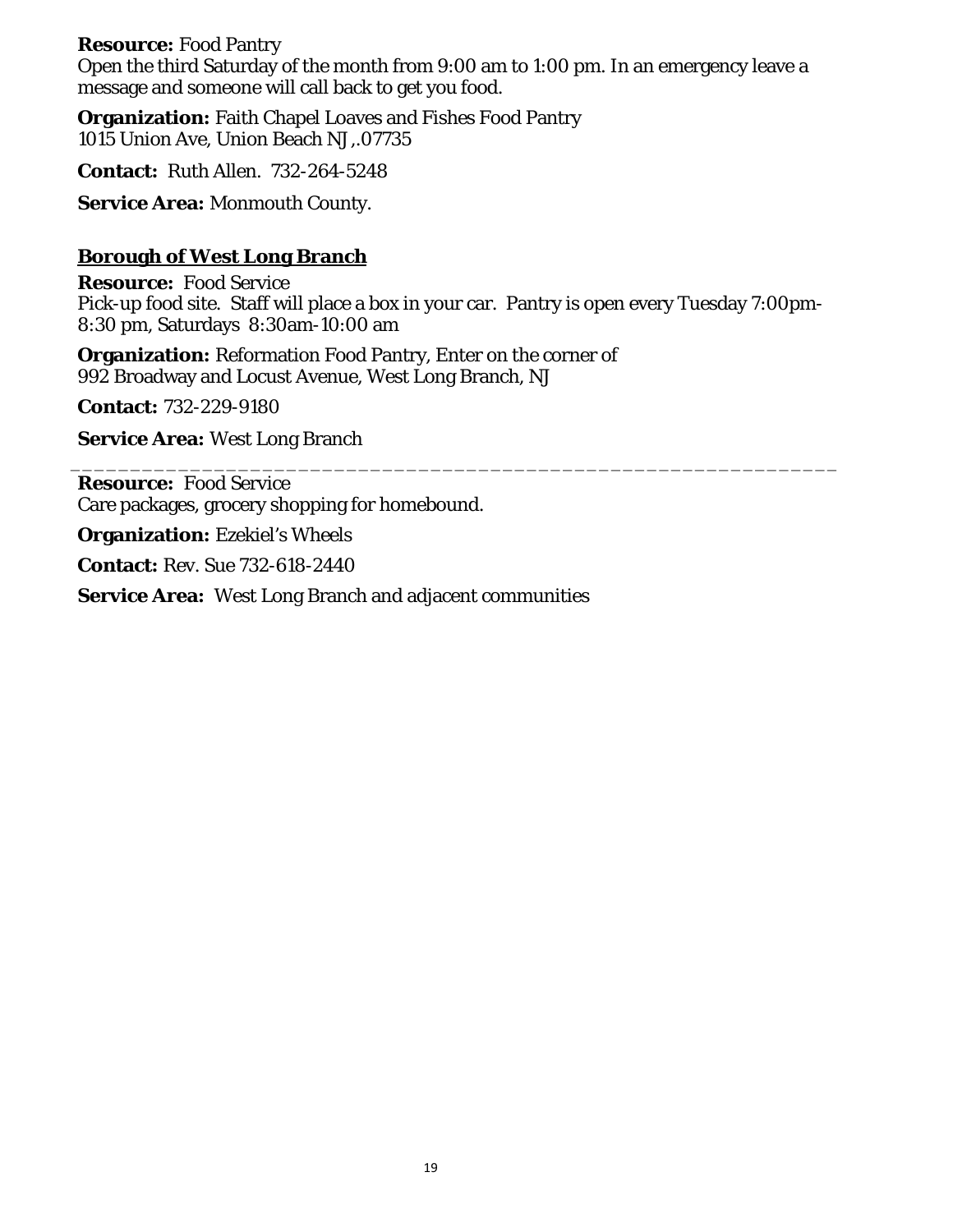# **Monmouth County Food Resources**

<span id="page-19-0"></span>**Resource:** Food Bank/Fulfill Monmouth & Ocean

Fulfill's mission is to alleviate hunger and build food security in Monmouth & Ocean Counties and to make sure that all people at all times have access to enough nutritious food to maintain an active and healthy life.

Fulfill has a network of 289 food pantries, soup kitchens, shelters, day programs, group homes, and more that we work closely with to feed our neighbors in need.

**Organization:** Fulfill Monmouth & Ocean

Fulfill accepts non-perishable food donations at Neptune Facility (Monmouth County)

3300 Route 66 Neptune, NJ 07753

**Contact:** 732-918-2600

**Hours:** Monday through Friday, 8:00am to 4:30pm

**Service Area:** Monmouth County, Ocean County

**Resource:** Community Restaurant/Pantry

Wednesday thru Saturday 4:00pm to 6:00 pm and Sunday 10:30 to 11:30 am

Open for take-out for the in-need community only. Meals ordered and distributed in the outdoor space only.

\_\_\_\_\_\_\_\_\_\_\_\_\_\_\_\_\_\_\_\_\_\_\_\_\_\_\_\_\_\_\_\_\_\_\_\_\_\_\_\_\_\_\_\_\_\_\_\_\_\_\_\_\_\_\_\_\_\_\_\_\_\_\_\_

**Organization:** JBJ Soul Kitchen

**Contact**: jbjsoulkitchen.org NO CALLS

**Service Area:** Monmouth County

### **Resource:** Food Service

Pantry every Monday and Tuesday 10:00 am to 1:00 pm, Thursday and Friday 1:00pm-4:00 pm.

\_\_\_\_\_\_\_\_\_\_\_\_\_\_\_\_\_\_\_\_\_\_\_\_\_\_\_\_\_\_\_\_\_\_\_\_\_\_\_\_\_\_\_\_\_\_\_\_\_\_\_\_\_\_\_\_\_\_\_\_\_\_\_\_

Pre-packaged groceries will be placed in car.

**Organization:** Manasquan Food Pantry

**Contact:** 732-223-0898

**Service Area:** Monmouth County

\_\_\_\_\_\_\_\_\_\_\_\_\_\_\_\_\_\_\_\_\_\_\_\_\_\_\_\_\_\_\_\_\_\_\_\_\_\_\_\_\_\_\_\_\_\_\_\_\_\_\_\_\_\_\_\_\_\_\_\_\_\_\_\_ **Resource:** Meal Service located at the blue front doors. Monday thru Friday from 8:30 am to 1:00 pm, Saturday breakfast from 11:00 am to 12:00 pm. Groceries located at the backpantry Monday, Tuesday, Thursday and Friday from 8:30 am-2:45 pm. Wednesday 10:00 am to 4:45, Saturday 9:00am to 11:45 am.

**Organization:** Lunch Break 121 Dr. James Parker Blvd, Red Bank, NJ

**Contact :** 732-747-8577 https://lunchbreak.org/

**Service Area:** Monmouth County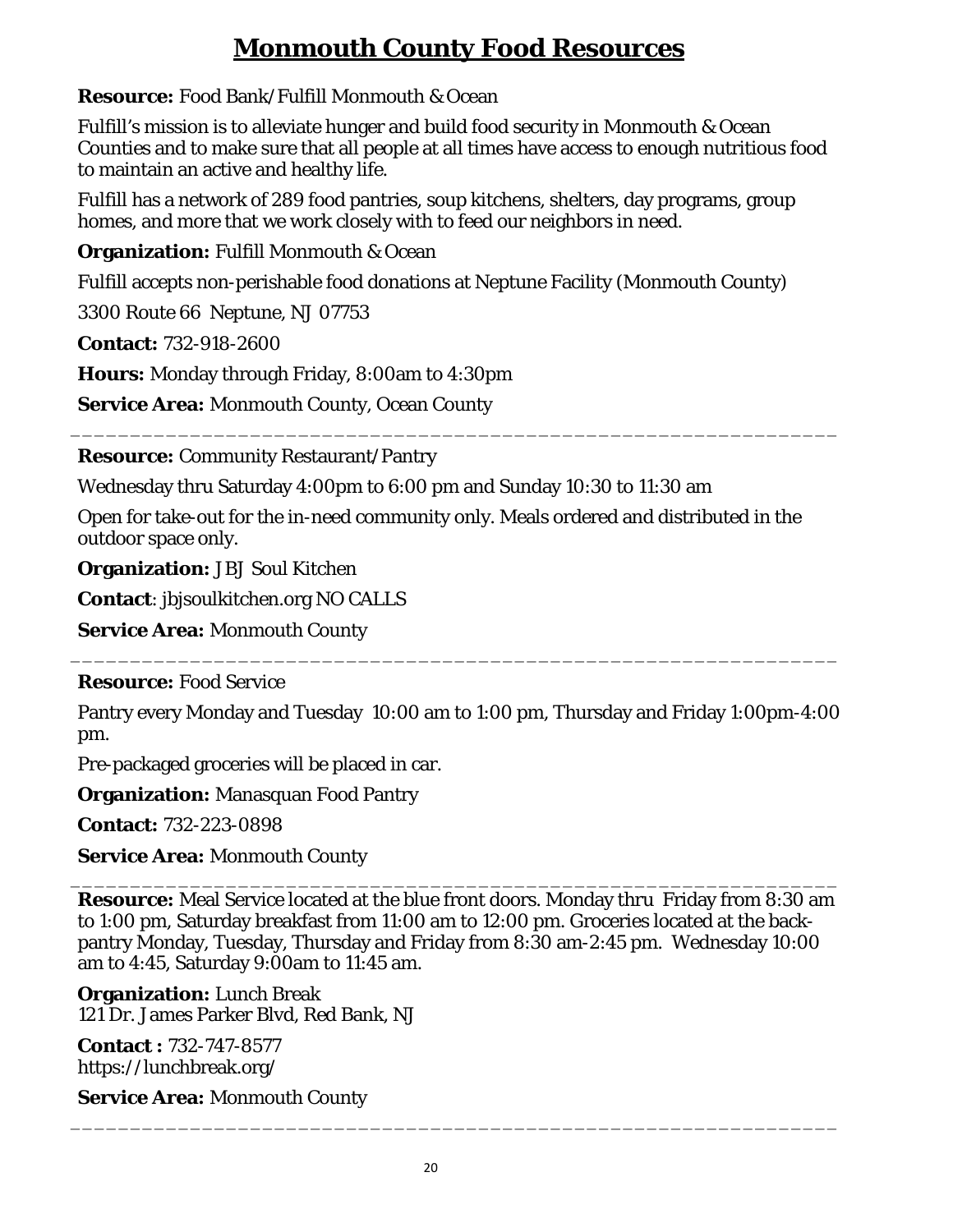### **Resource:** Food Service

Bagged groceries will be distributed at the back door of the Client Choice.

Monday thru Saturday. Call for schedule details.

**Organization:** Lunch Break

**Contact:** (732) 747-8577 https://lunchbreak.org/

**Service Area:** Monmouth County

### **Resource:** Food Service

fourth Monday 1:00 pm to 5:00 pm. Pre-packaged grocery bag will be walked out to car when resident calls to indicate they are outside. If residents have special needs they are to inform the pantry and they will try to accommodate request.

\_\_\_\_\_\_\_\_\_\_\_\_\_\_\_\_\_\_\_\_\_\_\_\_\_\_\_\_\_\_\_\_\_\_\_\_\_\_\_\_\_\_\_\_\_\_\_\_\_\_\_\_\_\_\_\_\_\_\_\_\_\_\_\_

\_\_\_\_\_\_\_\_\_\_\_\_\_\_\_\_\_\_\_\_\_\_\_\_\_\_\_\_\_\_\_\_\_\_\_\_\_\_\_\_\_\_\_\_\_\_\_\_\_\_\_\_\_\_\_\_\_\_\_\_\_\_\_\_

**Organization:** Collingwood SDA Pantry 276 Shark River Road, Tinton Falls**,** NJ

**Contact:** Ruth Meadows 732-637-3492

**Service Area:** Monmouth County

## **Resource:** Food Service

Pick up food site. Please stay in car and Staff will wear masks and gloves and place prepackaged food in your trunk. Every Sunday 1:00pm to 3:00 pm

**Organization:** Monmouth Worship Center Pantry 37 Vanderburg Road, Marlboro, NJ

**Contact:** Janice 732-332-9600

**Service Area:** Monmouth County

# **Resource:** Food Service

Pantry hours first & third Monday 5:00pm to 7:00 pm, Wednesday 12:00pm to 2:00 pm, Saturday 12:00pm to 2:00 pm.

\_\_\_\_\_\_\_\_\_\_\_\_\_\_\_\_\_\_\_\_\_\_\_\_\_\_\_\_\_\_\_\_\_\_\_\_\_\_\_\_\_\_\_\_\_\_\_\_\_\_\_\_\_\_\_\_\_\_\_\_\_\_\_\_

**Organization:** First Pentecostal Church Food Outreach 144 Oxonia Ave, Neptune Township, New Jersey 07753

**Contact:** Sharon (732) 775-8174

**Service Area:** Monmouth County

### **Resource:** Food Service

Second and fourth Tuesdays 6:30 pm to 7:30 pm. Thursdays 10:00 am to 11:30 am. Prepackaged grocery will be placed in car.

\_\_\_\_\_\_\_\_\_\_\_\_\_\_\_\_\_\_\_\_\_\_\_\_\_\_\_\_\_\_\_\_\_\_\_\_\_\_\_\_\_\_\_\_\_\_\_\_\_\_\_\_\_\_\_\_\_\_\_\_\_\_\_\_

**Organization:** Matawan United Methodist Pantry, 478 South Atlantic Avenue, Matawan, NJ

**Contact:** 732-566-2996

**Service Area:** Monmouth County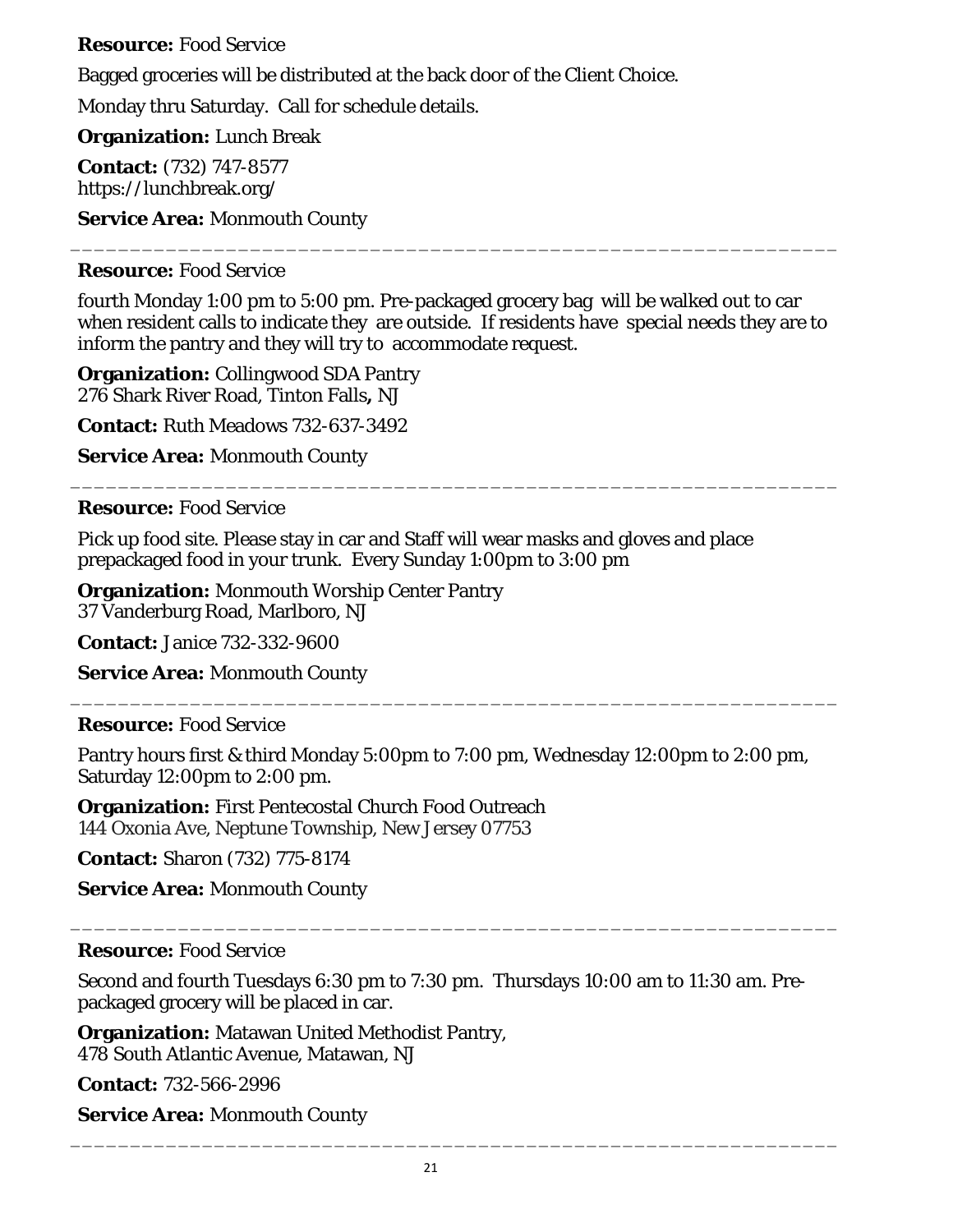### **Resource:** Food Service

Pantry is Open the third Saturday of the month from 9:00 am to 1:00 pm. In an emergency leave a message and someone will call back to get you food

\_\_\_\_\_\_\_\_\_\_\_\_\_\_\_\_\_\_\_\_\_\_\_\_\_\_\_\_\_\_\_\_\_\_\_\_\_\_\_\_\_\_\_\_\_\_\_\_\_\_\_\_\_\_\_\_\_\_\_\_\_\_\_\_

**Organization:** Faith Chapel Loaves and Fishes Food Pantry 1015 Union Ave Union Beach

**Contact:** Ruth 732-264-5248

**Service Area:** Monmouth County

### **Resource:** Food Service

Pantry open every other Saturday starting 4/11 from 8:30am to 12:30 p.m.

**Organization:** Christ Church Pantry 71 Oak Glen Road, Howell, NJ

**Contact:** 732-938-7500

**Service Area:** Monmouth and Ocean counties

### **Resource:** Food Service

Pantry is Open every second Tuesday of the month providing food to the community sponsored by local food bank and government agencies. Second Tuesday of the month from 11am to 3pm. Please call first to register.

\_\_\_\_\_\_\_\_\_\_\_\_\_\_\_\_\_\_\_\_\_\_\_\_\_\_\_\_\_\_\_\_\_\_\_\_\_\_\_\_\_\_\_\_\_\_\_\_\_\_\_\_\_\_\_\_\_\_\_\_\_\_\_\_

**Organization:** Greater Emanuel Pantry 423 Drummond Ave, Neptune, NJ

**Contact: Carol** 732-774-1963

**Service Area:** Monmouth County

### **Resource:** Food Service

Prepackaged groceries will be given out through the window. Monday & Tuesday 6:00pm to 7:00pm.

\_\_\_\_\_\_\_\_\_\_\_\_\_\_\_\_\_\_\_\_\_\_\_\_\_\_\_\_\_\_\_\_\_\_\_\_\_\_\_\_\_\_\_\_\_\_\_\_\_\_\_\_\_\_\_\_\_\_\_\_\_\_\_\_

\_\_\_\_\_\_\_\_\_\_\_\_\_\_\_\_\_\_\_\_\_\_\_\_\_\_\_\_\_\_\_\_\_\_\_\_\_\_\_\_\_\_\_\_\_\_\_\_\_\_\_\_\_\_\_\_\_\_\_\_\_\_\_\_

**Organization:** St. Anthony Food Pantry 16 Herbert Street, Red Bank, NJ

**Contact:** Brother Don 732-747-0813 ex: 12

**Service Area:** Monmouth County

**Resource:** Food Service

Open Wednesdays from 3:30 pm to 5:30 pm

**Organization:** Grace Bible - Abundant Grace Pantry 4041 Squankum-Allenwood Road, Wall, NJ

**Contact:** 732-835-2726

**Service Area:** Monmouth County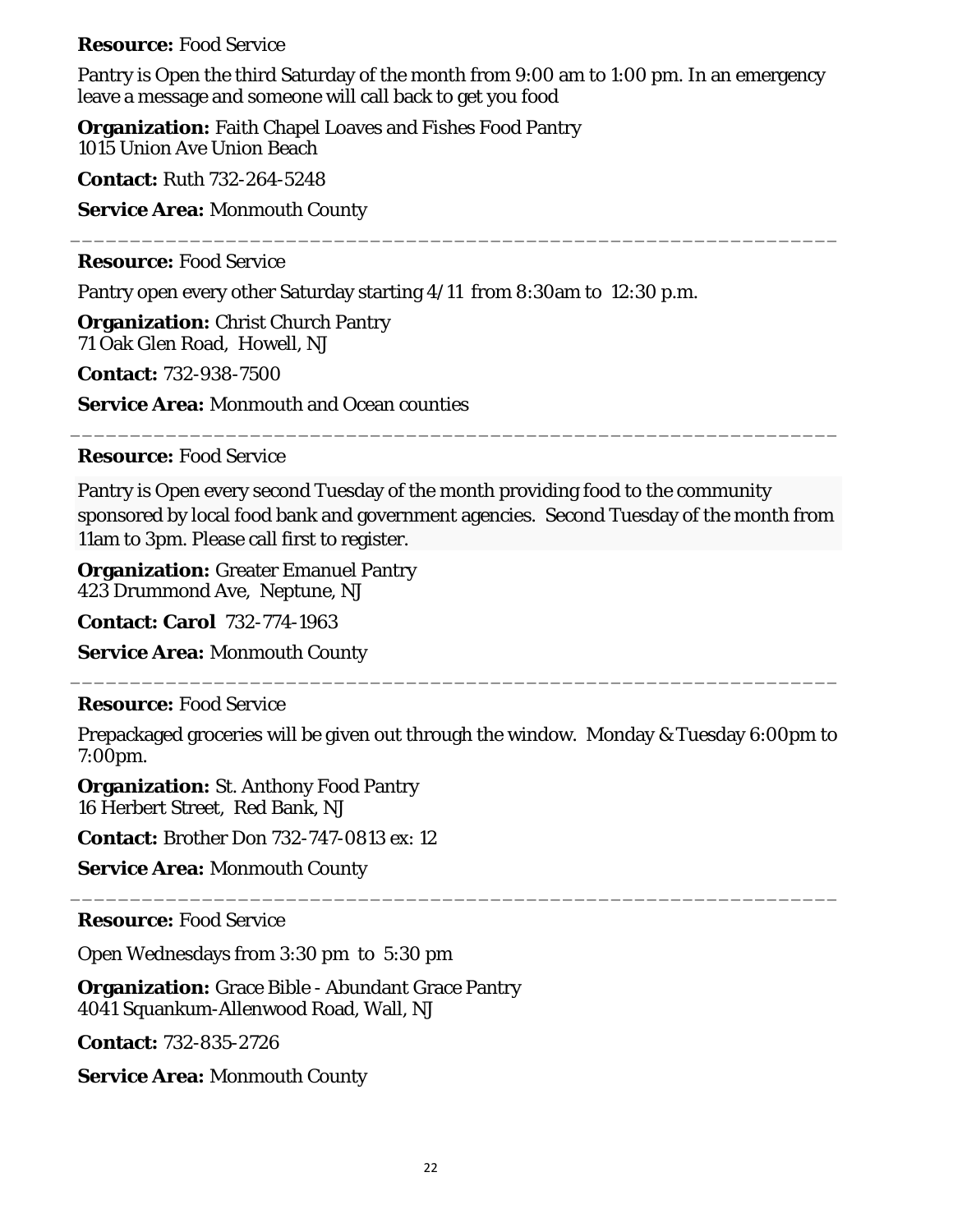# **Major Food Store Chains**

<span id="page-22-0"></span>(Includes information on seniors/disabled shopping hours delivery and pick-up options)

<span id="page-22-1"></span>**Store:** Shoprite including Shoprite Delivers.

**Resource:** Senior/disabled designated check-out line. Delivery services and Store pickup. Please call your local Shoprite to see if they provide a separate register for seniors. For information on delivery & store pick-up please see below.

**Organization:** ShopRite Delivers

**Contact:** 800-746-7748 www.shopritedelivers.com

**Service Area:** Includes Monmouth County locations.

**Store:** Foodtown

**Senior/disability Services:** Designated check-out line at some but not at all Foodtowns.

\_\_\_\_\_\_\_\_\_\_\_\_\_\_\_\_\_\_\_\_\_\_\_\_\_\_\_\_\_\_\_\_\_\_\_\_\_\_\_\_\_\_\_\_\_\_\_\_\_\_\_\_\_\_\_\_\_\_\_\_\_\_\_\_

\_\_\_\_\_\_\_\_\_\_\_\_\_\_\_\_\_\_\_\_\_\_\_\_\_\_\_\_\_\_\_\_\_\_\_\_\_\_\_\_\_\_\_\_\_\_\_\_\_\_\_\_\_\_\_\_\_\_\_\_\_\_\_\_

Please call your local Foodtown to see if they provide a separate designated register.

**Store:** Stop and Shop

**Resource:** Senior/disabled shopping hours daily from 6:00 am to 7:30 a.m. & home delivery services.

**Contact:** 800-573-2763 www.peapod.com

**Service Area:** Includes Monmouth County locations.

### **Store: Acme**

**Resource:** Senior/disabled shopping. Open every Tuesday and Thursday from 7:00 a.m. to 9:00 a.m. for seniors/disabled, people with compromised immune systems and pregnant women. This population will be able to shop at Fresh Market for the first hour of operations, from 8:00 a.m. to 9:00 a.m.

\_\_\_\_\_\_\_\_\_\_\_\_\_\_\_\_\_\_\_\_\_\_\_\_\_\_\_\_\_\_\_\_\_\_\_\_\_\_\_\_\_\_\_\_\_\_\_\_\_\_\_\_\_\_\_\_\_\_\_\_\_\_\_\_

\_\_\_\_\_\_\_\_\_\_\_\_\_\_\_\_\_\_\_\_\_\_\_\_\_\_\_\_\_\_\_\_\_\_\_\_\_\_\_\_\_\_\_\_\_\_\_\_\_\_\_\_\_\_\_\_\_\_\_\_\_\_\_\_

\_\_\_\_\_\_\_\_\_\_\_\_\_\_\_\_\_\_\_\_\_\_\_\_\_\_\_\_\_\_\_\_\_\_\_\_\_\_\_\_\_\_\_\_\_\_\_\_\_\_\_\_\_\_\_\_\_\_\_\_\_\_\_\_

**Contact:** https://www.albertsonscompanies.com/newsroom/shopping-hours-forvulnerable-customers.html

**Service Area:** Open to the public.

### **Store: Food Store BJ's**

**Resource:** Senior/Disabled shopping. BJ's will open an hour early every day fro m 8:00am-9:00am for members who are age 60 or older.

**Contact:** https://www.bjs.com/

**Service Area:** Open to the public.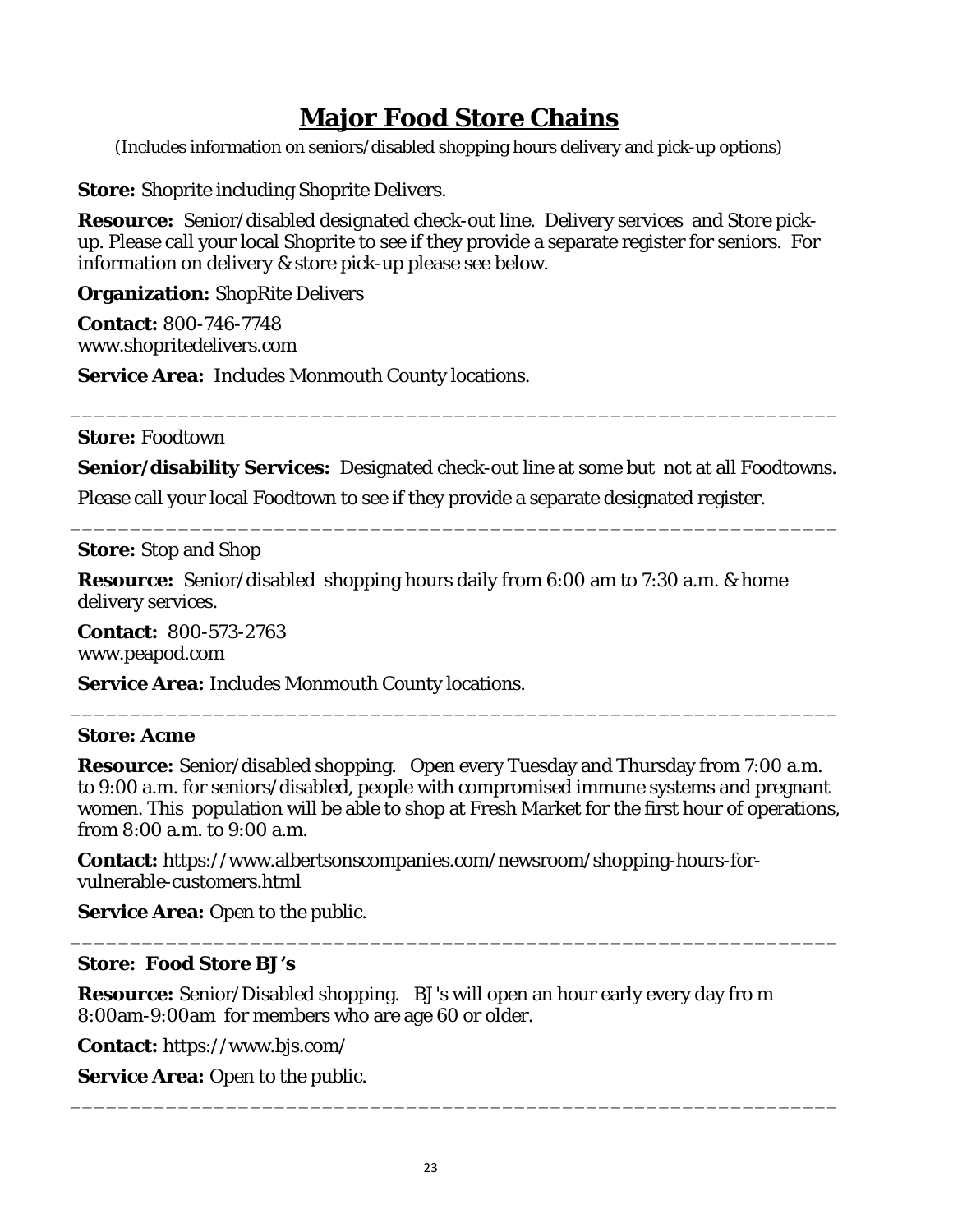### **Store: Costco**

**Resource:** Senior/Disability shopping hours. Special operating hours for members who are 60 and older. Senior Shopping hours will be on Tuesdays and Thursdays from 9:00am to 10:00 a.m. The hours may have changed please call for updated times.

\_\_\_\_\_\_\_\_\_\_\_\_\_\_\_\_\_\_\_\_\_\_\_\_\_\_\_\_\_\_\_\_\_\_\_\_\_\_\_\_\_\_\_\_\_\_\_\_\_\_\_\_\_\_\_\_\_\_\_\_\_\_\_\_

**Contact:** 800-774-2678

https://www.costco.com/

**Service Area:** Open to the public.

### **Store: Dollar General**

**Resource:** Senior/Disability shopping hours. Open from 8:00am-9:00am for senior/disabled shopping.

**Contact:** https://newscenter.dollargeneral.com/news/dollar-general-announces-firsthour-of-operations-to-be-dedicated-to-senior-customers.htm

**Service Area:** Open to the public.

### **Store: Sam's Club**

**Resource:** Senior/disabled dedicated shopping hours Tuesdays and Thursdays from 7:00am-9:00am and a "Shop from Your Car" concierge service for seniors/disabled or those with compromised immune systems. The hours may have changed please call for updated times.

\_\_\_\_\_\_\_\_\_\_\_\_\_\_\_\_\_\_\_\_\_\_\_\_\_\_\_\_\_\_\_\_\_\_\_\_\_\_\_\_\_\_\_\_\_\_\_\_\_\_\_\_\_\_\_\_\_\_\_\_\_\_\_\_

**Contact:** 732-780-3943

**Service Area:** Open to the public.

**Store:** Walmart-all Monmouth County locations

**Resource:** Senior/Disability Services. Every Tuesday those over 60 can shop between 6:00 am-7:00 a.m. Pharmacy and Optical will be open. You can place an order on line and have curbside pick-up. The hours may have changed please call for updated times.

\_\_\_\_\_\_\_\_\_\_\_\_\_\_\_\_\_\_\_\_\_\_\_\_\_\_\_\_\_\_\_\_\_\_\_\_\_\_\_\_\_\_\_\_\_\_\_\_\_\_\_\_\_\_\_\_\_\_\_\_\_\_\_\_

**Contact:** Your local Walmart. Freehold at 326 W. Main Street 732-780-3048 , Neptune at 3575 Rt.66 732-922-8084 , Howell, NJ at 4900 Highway 9 732-886-9100.

\_\_\_\_\_\_\_\_\_\_\_\_\_\_\_\_\_\_\_\_\_\_\_\_\_\_\_\_\_\_\_\_\_\_\_\_\_\_\_\_\_\_\_\_\_\_\_\_\_\_\_\_\_\_\_\_\_\_\_\_\_\_\_\_

**Service Area:** Open to the public.

### **Store:** Dean's Market

**Resource:** Curbside pick-up, Delivery and special store hours for seniors. Order at Shrewsburyorders@deansnaturalfoodmarket.com until 4:30 pm daily for same day pick-up. 490 Broad St. Shrewsbury, NJ 07702 (732-842-8686) or 1119 Highway 35 Ocean Twp, NJ 07712 or (732-517-1515).

Special shopping hours Tuesdays and Thursdays 9:00-10:00 am if over 65 and those with medical conditions. .

\_\_\_\_\_\_\_\_\_\_\_\_\_\_\_\_\_\_\_\_\_\_\_\_\_\_\_\_\_\_\_\_\_\_\_\_\_\_\_\_\_\_\_\_\_\_\_\_\_\_\_\_\_\_\_\_\_\_\_\_\_\_\_\_

**Contact:** https://www.deansnaturalfoodmarket.com/

**Service Area:** Open to the public.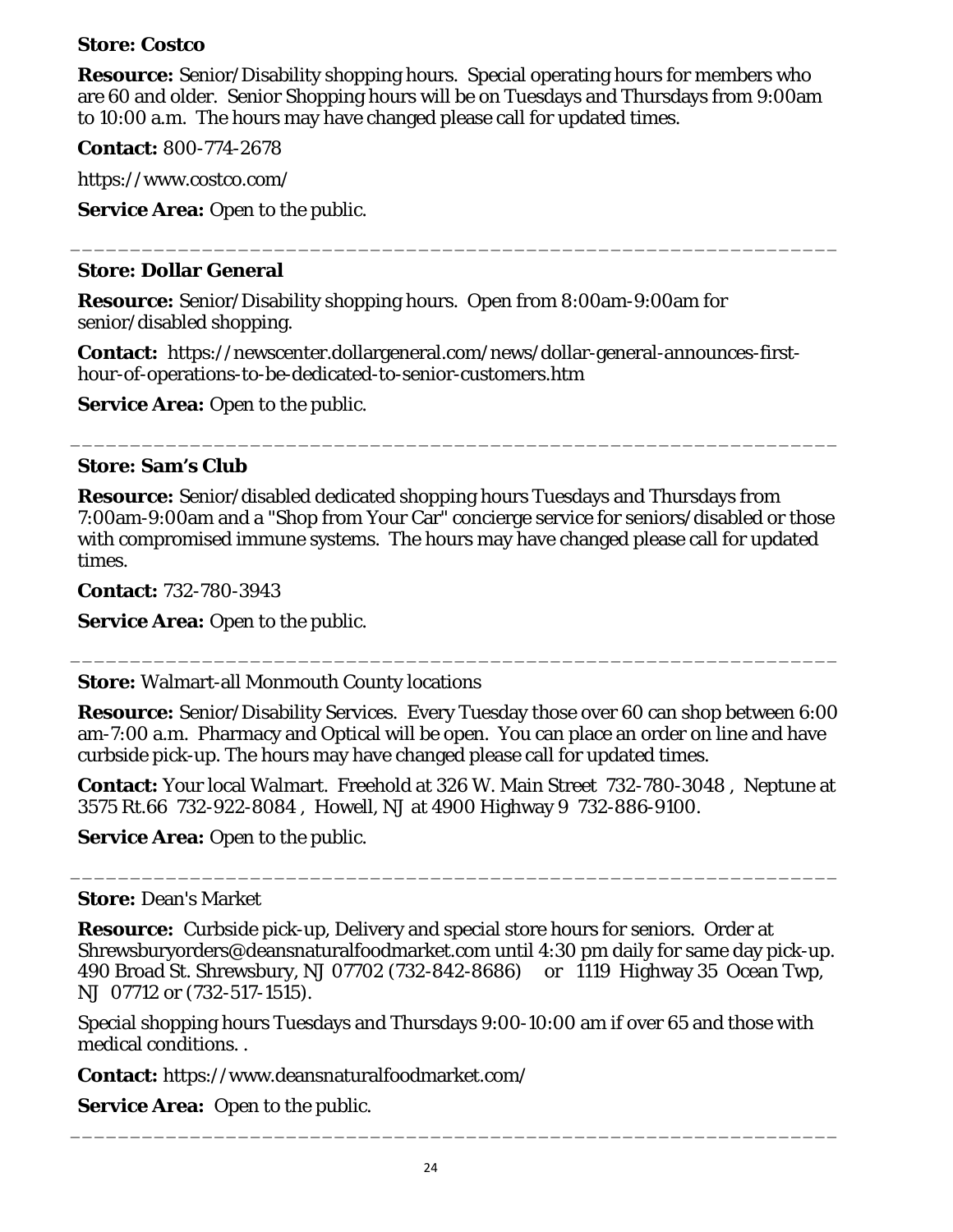**Store:** Delicious Orchards

**Resource:** Drive thru pick-up of pre-packaged groceries available 10:00 am- 3:00 pm. Check website for daily updated grocery items in bags. 320 NJ-34 Colts Neck, NJ 07722

**Contact:** 732-462-1989 www.deliciousorchardsnj.com

**Service Area:** Open to the public.

### **Store:** Whole Foods

**Resource:** Senior/Disability shopping hours daily between 7:00am-8:00am and can order online via Amazon Prime. Regular store hours ar 8:00am-9:00pm. The hours may have changed please call for updated times.

\_\_\_\_\_\_\_\_\_\_\_\_\_\_\_\_\_\_\_\_\_\_\_\_\_\_\_\_\_\_\_\_\_\_\_\_\_\_\_\_\_\_\_\_\_\_\_\_\_\_\_\_\_\_\_\_\_\_\_\_\_\_\_\_

**Contact:** Marlboro: 732-792-5900, Wall: 732-359-3400, Red Bank: 732-922-8084

**Service Area:** Open to the public.

### **Store:** Target

**Resource:** Senior/Disability shopping hours for vulnerable populations on Tuesday and Wednesday from 8:00am-9:00am.

\_\_\_\_\_\_\_\_\_\_\_\_\_\_\_\_\_\_\_\_\_\_\_\_\_\_\_\_\_\_\_\_\_\_\_\_\_\_\_\_\_\_\_\_\_\_\_\_\_\_\_\_\_\_\_\_\_\_\_\_\_\_\_\_

**Organization:** Target

**Contact:** 800-591-3869 [www.target.com](http://www.target.com/)

**Service Area:** Open to the public.

### **Store:** Aldi

**Resource:** Senior/Disability shopping hours Tuesdays and Thursdays 8:30 am-9:30 am.

\_\_\_\_\_\_\_\_\_\_\_\_\_\_\_\_\_\_\_\_\_\_\_\_\_\_\_\_\_\_\_\_\_\_\_\_\_\_\_\_\_\_\_\_\_\_\_\_\_\_\_\_\_\_\_\_\_\_\_\_\_\_\_\_

\_\_\_\_\_\_\_\_\_\_\_\_\_\_\_\_\_\_\_\_\_\_\_\_\_\_\_\_\_\_\_\_\_\_\_\_\_\_\_\_\_\_\_\_\_\_\_\_\_\_\_\_\_\_\_\_\_\_\_\_\_\_\_\_

**Contact:** 610-450-4250

**Service Area:** Open to the public.

#### **Resource**: Food Store

Call in order or order online. Curbside pickup only. Open Monday-Friday 8:00 am- 6:00 pm, Saturdays 8:00 am- 5:00 pm and they are closed on Sundays. The hours may have changed please call for updated times.

\_\_\_\_\_\_\_\_\_\_\_\_\_\_\_\_\_\_\_\_\_\_\_\_\_\_\_\_\_\_\_\_\_\_\_\_\_\_\_\_\_\_\_\_\_\_\_\_\_\_\_\_\_\_\_\_\_\_\_\_\_\_\_

**Store**: Monmouth Meats 112 Monmouth Street Red Bank, NJ

**Contact**: 732-741-5292

**Service Area**: Monmouth County

### **Resource:** Food Store Delivery available with a membership at Shipt.com . Membership was \$49.

**Store:** Lidl Market

**Contact**: 844-747-5435 <https://www.lidl.com/>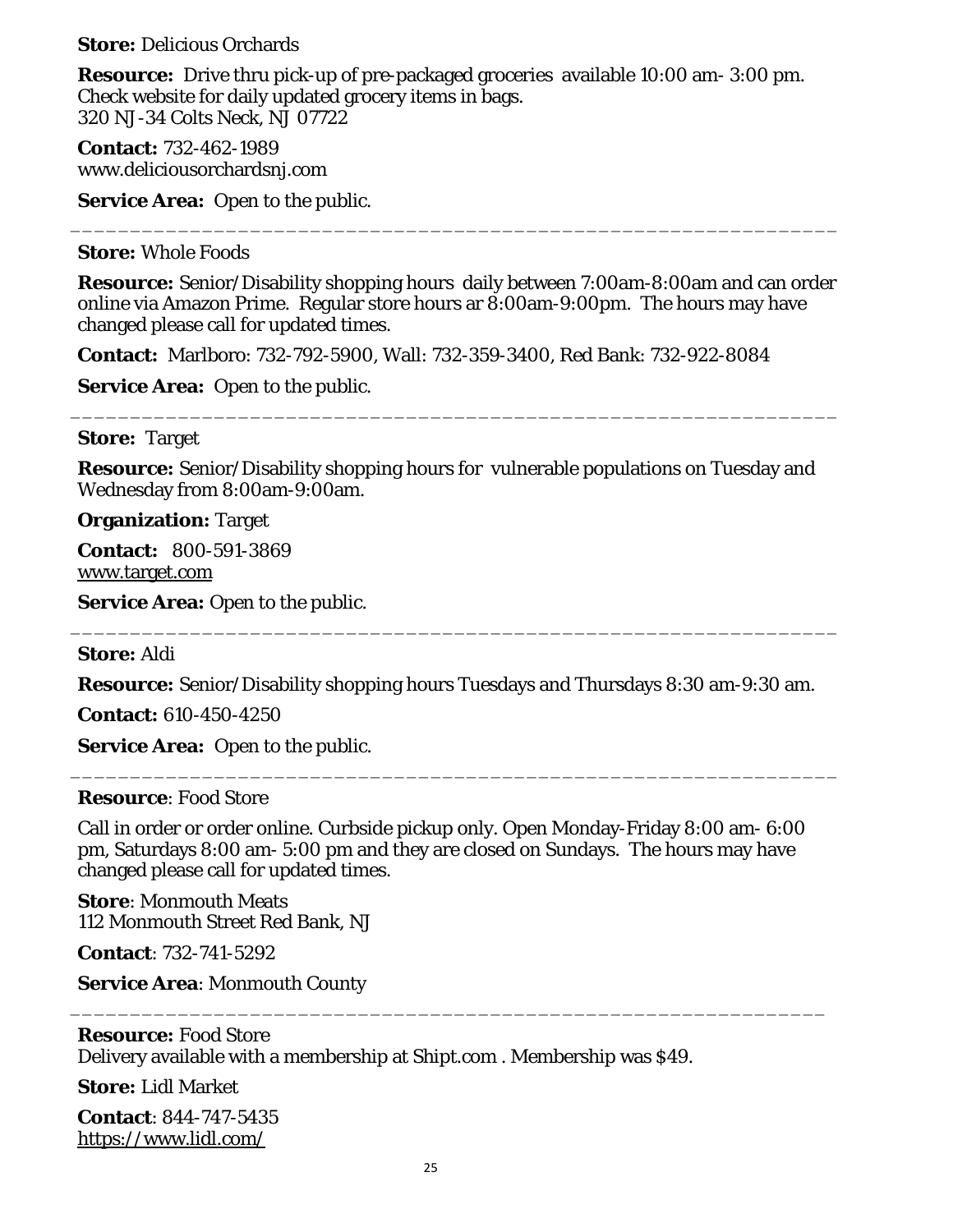# **Service Area:** Includes Monmouth County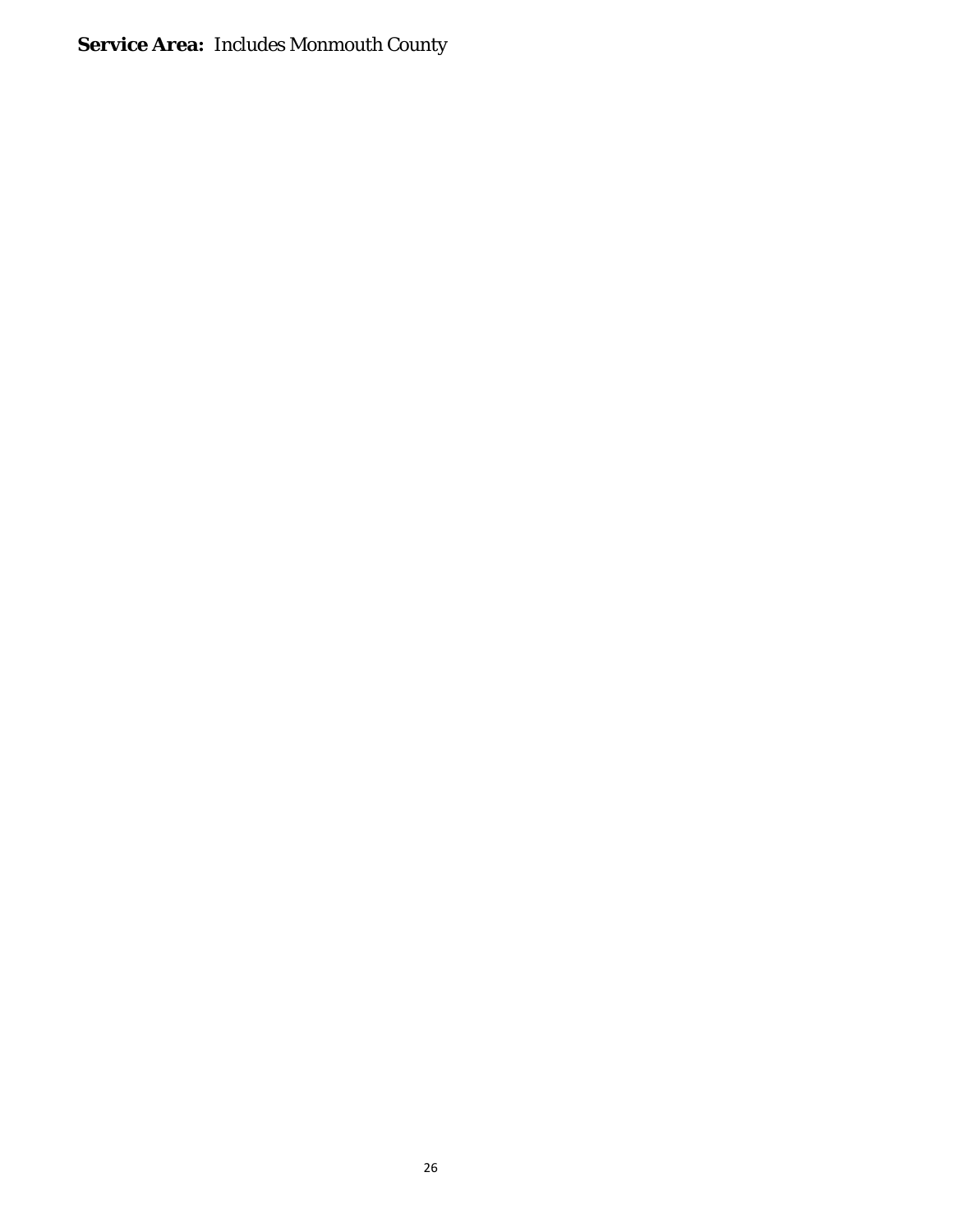# **Delivery or Pick-Up Services**

(Food delivery or pick-up Service)

<span id="page-26-1"></span><span id="page-26-0"></span>**Resource:** Restaurant Delivery and Pick-up services. "Take Out in Monmouth County" is a comprehensive list of all food and restaurant businesses that remain open for take-out and delivery. Listed by municipalities for easy to find local services for our residents. **Contact:<https://co.monmouth.nj.us/page.aspx?ID=5029>**

**Service Area:** Monmouth County

If your business is either not listed but open for take out or if any changes have been made please email: TakeOutInMonmouth@visitmonmouth.com

\_\_\_\_\_\_\_\_\_\_\_\_\_\_\_\_\_\_\_\_\_\_\_\_\_\_\_\_\_\_\_\_\_\_\_\_\_\_\_\_\_\_\_\_\_\_\_\_\_\_\_\_\_\_\_\_\_\_\_\_\_\_\_\_

\_\_\_\_\_\_\_\_\_\_\_\_\_\_\_\_\_\_\_\_\_\_\_\_\_\_\_\_\_\_\_\_\_\_\_\_\_\_\_\_\_\_\_\_\_\_\_\_\_\_\_\_\_\_\_\_\_\_\_\_\_\_\_\_

**Resource:** Prepared meals

**Organization:** Healthy Chef Creation https://www.healthychefcreations.com/

**Contact:** 866-575-2433

**Service Area:** Includes Monmouth County.

**Resource:** Prepared meals

**Organization:** Freshly

**Contact:** <https://www.freshly.com/plans-and-menu>

**Service Area:** Includes Monmouth County.

### \_\_\_\_\_\_\_\_\_\_\_\_\_\_\_\_\_\_\_\_\_\_\_\_\_\_\_\_\_\_\_\_\_\_\_\_\_\_\_\_\_\_\_\_\_\_\_\_\_\_\_\_\_\_\_\_\_\_\_\_\_\_\_\_ **Resource:** Prepared meals

Prepared meals and snacks delivered to your door and can accommodate special dietary needs and allergies.

**Organization:** Balance by Bistro MD

**Contact:** 844-411-2252 [www.myblancemeals.com](http://www.myblancemeals.com/)

**Service Area:** Inludes Monmouth County.

\_\_\_\_\_\_\_\_\_\_\_\_\_\_\_\_\_\_\_\_\_\_\_\_\_\_\_\_\_\_\_\_\_\_\_\_\_\_\_\_\_\_\_\_\_\_\_\_\_\_\_\_\_\_\_\_\_\_\_\_\_\_\_\_ **Resource:** Food Delivery and curbside pick-up.

**Organization:** M.V. Silveri & Sons

\$125.00 minimum for delivery-call or email by 10:00 pm for next day delivery or \$50.00 minimum for pick-up @ their warehouse 1095 Towbin Ave. Lakewood, NJ 08701 (you'll see a sign for pick-up at rear of building) call ahead for pick-up.

\_\_\_\_\_\_\_\_\_\_\_\_\_\_\_\_\_\_\_\_\_\_\_\_\_\_\_\_\_\_\_\_\_\_\_\_\_\_\_\_\_\_\_\_\_\_\_\_\_\_\_\_\_\_\_\_\_\_\_\_\_\_\_\_

**Contact:** 732-818-0107 email mikejr@mvsilveri.com

**Service Area:** Open to the public.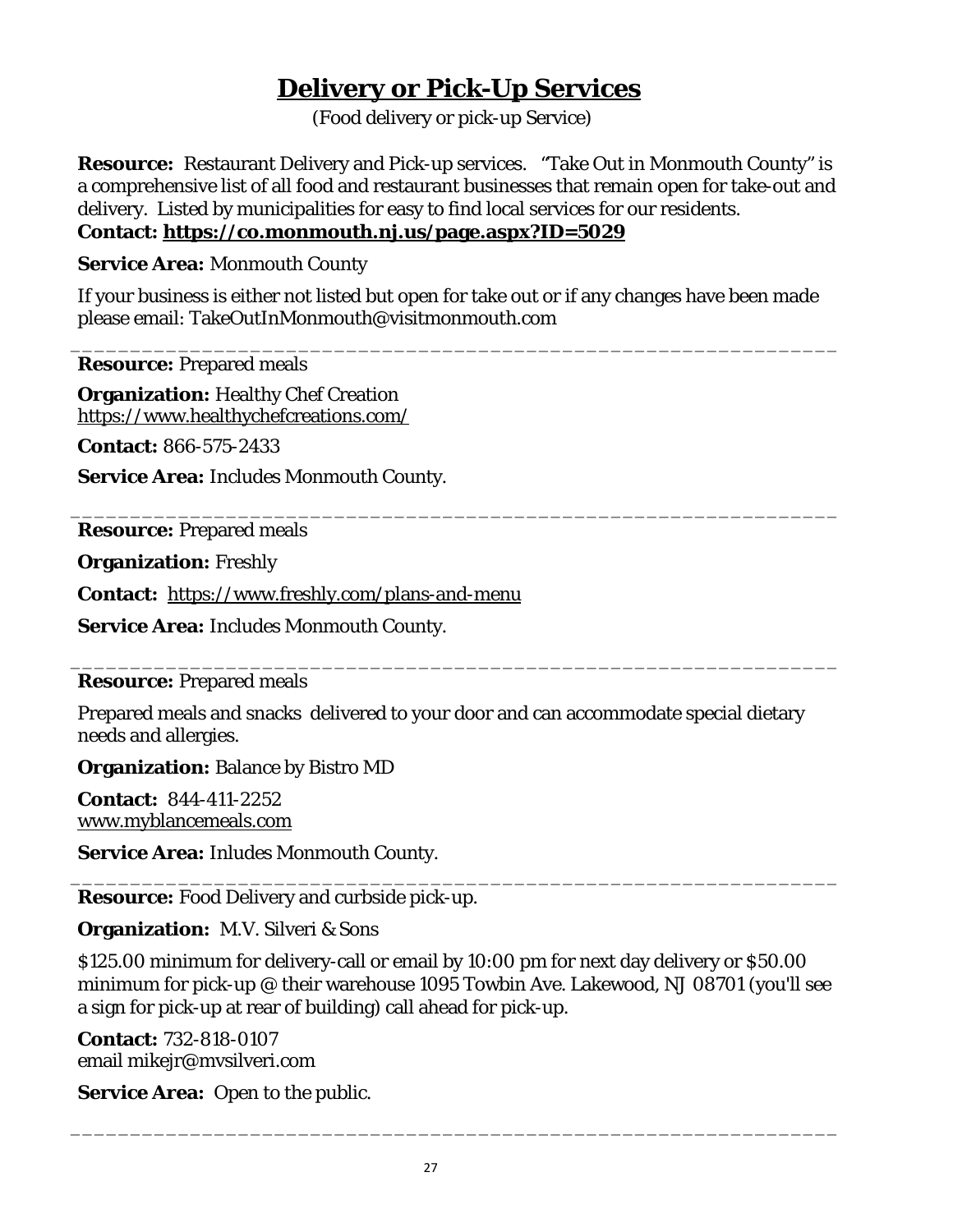**Resource:** Prepared meals and special diet services. Free delivery within 15 miles of local kitchen in Freehold, NJ. Beyond 15 miles there is a \$10.00 delivery charge.

**Organization:** Eat Clean Bro. 260 South St. Freehold, NJ 07728

**Contact:** 866-258-1890 www.eatcleanbro.com

**Service Area:** Open to the public.

**Resource:** Delivery of Farm fresh dairy products and pantry staples.

Seasonal and specialty foods. Order foods online to be delivered to your home. Must use credit card and have a cooler on your porch to keep foods cold when being delivered.

\_\_\_\_\_\_\_\_\_\_\_\_\_\_\_\_\_\_\_\_\_\_\_\_\_\_\_\_\_\_\_\_\_\_\_\_\_\_\_\_\_\_\_\_\_\_\_\_\_\_\_\_\_\_\_\_\_\_\_\_\_\_\_\_

**Organization:** Two River Dairy LLC 517 S. 7th Avenue, Long Branch, NJ

**Contact:** https://tworiverdairy.deliverybizpro.com/home.php

**Service Area:** Open to the public.

**Resource:** Seafood delivery services. Delivery service of fresh seafood to you monthly after signing up for membership on website. Seafood comes in eco-friendly cooler.

\_\_\_\_\_\_\_\_\_\_\_\_\_\_\_\_\_\_\_\_\_\_\_\_\_\_\_\_\_\_\_\_\_\_\_\_\_\_\_\_\_\_\_\_\_\_\_\_\_\_\_\_\_\_\_\_\_\_\_\_\_\_\_\_

**Organization:** Wild Alaskan Company

**Contact:** https://www.wildalaskancompany.com/

**Service Area:** Open to the public.

**Resource:** Delivers Organic and non-GMO brands delivered to your door. Every paid membership sponsors a free one for a low-income family. 100% recyclable packaging and zero waste warehouses. One-year membership is \$5.00 per month and billed yearly.

\_\_\_\_\_\_\_\_\_\_\_\_\_\_\_\_\_\_\_\_\_\_\_\_\_\_\_\_\_\_\_\_\_\_\_\_\_\_\_\_\_\_\_\_\_\_\_\_\_\_\_\_\_\_\_\_\_\_\_\_\_\_\_\_

**Organization:** Thrive Market

**Contact:** https://thrivemarket.com/membership/welcome

**Service Area:** Open to the public.

**Resource:** Meal delivery offers freeze-dried real food meals and snacks. Back-ordered items are shipping 4:00pm-8:00pm weeks until further notice.

\_\_\_\_\_\_\_\_\_\_\_\_\_\_\_\_\_\_\_\_\_\_\_\_\_\_\_\_\_\_\_\_\_\_\_\_\_\_\_\_\_\_\_\_\_\_\_\_\_\_\_\_\_\_\_\_\_\_\_\_\_\_\_

\_\_\_\_\_\_\_\_\_\_\_\_\_\_\_\_\_\_\_\_\_\_\_\_\_\_\_\_\_\_\_\_\_\_\_\_\_\_\_\_\_\_\_\_\_\_\_\_\_\_\_\_\_\_\_\_\_\_\_\_\_\_\_

**Service Name:** Wildzora

**Contact:** <https://wildzora.com/>

**Service Area:** Includes Monmouth County

**Resource:** Meal Delivery Curbside pickup of an array of fresh foods.

**Service Name:** Freshii 838 Highway 35 Middletown, NJ 07748

**Contact:** <https://www.freshii.com/us/en-us/home>

**Service Area:** Includes Monmouth County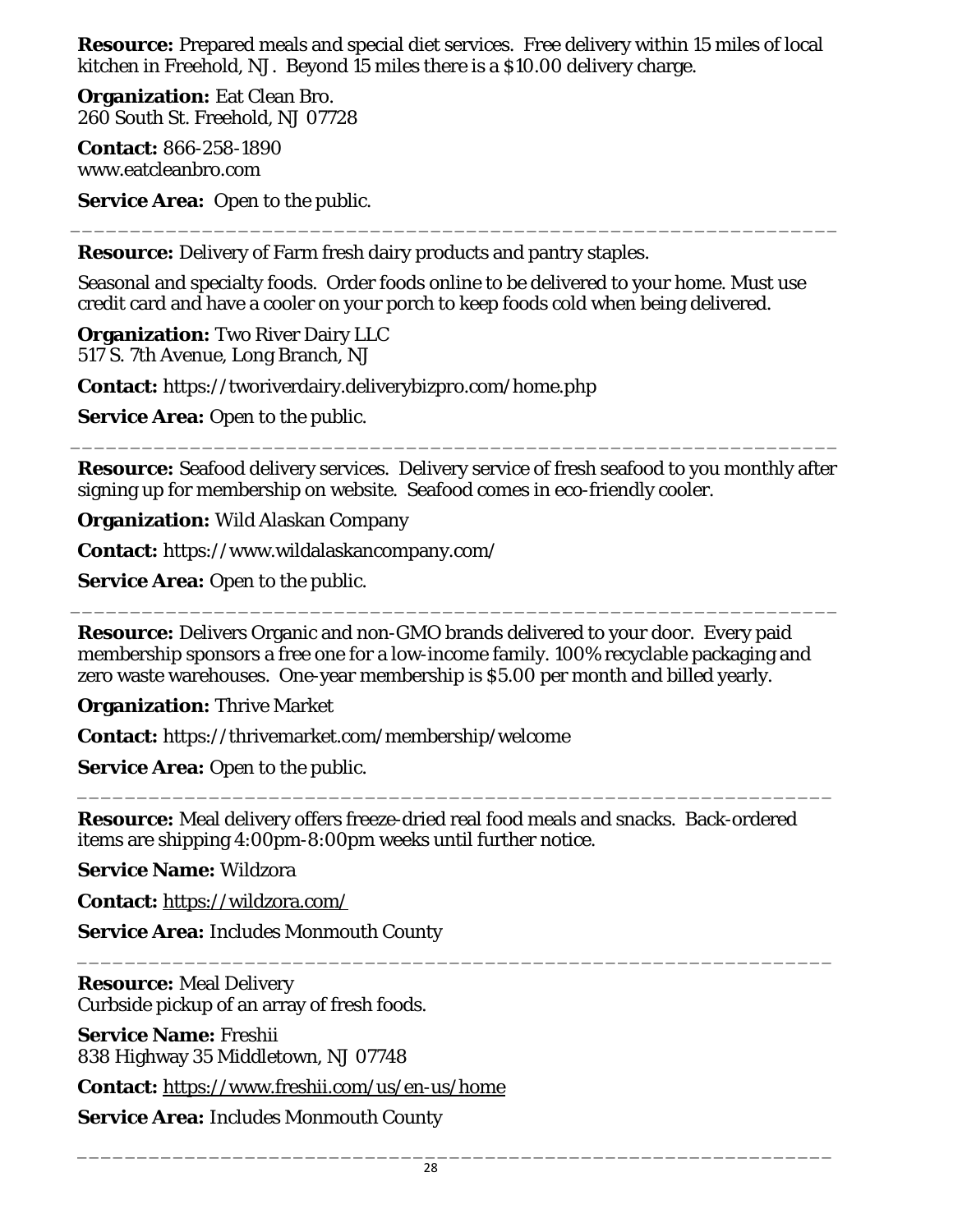**Resource:** Meal Delivery Curbside pickup only of fresh seafood **Service Name:** Belford Seafood Co-Op 901 Port Monmouth Road, Belford, NJ **Contact:** 732-787-6508 **Service Area:** Includes Monmouth County

\_\_\_\_\_\_\_\_\_\_\_\_\_\_\_\_\_\_\_\_\_\_\_\_\_\_\_\_\_\_\_\_\_\_\_\_\_\_\_\_\_\_\_\_\_\_\_\_\_\_\_\_\_\_\_\_\_\_\_\_\_\_\_ **Uber Eats Delivery**: www.ubereats.com **Grub Hub Delivery**: www.grubhub.com **Door Dash Food Delivery**: www.doordash.com **Bring Me That Food Delivery:** www.bringmethat.com **Seamless:** https://www.seamless.com/ **Steaks and Seafood delivered to your door** [www.madeyouhungry.cor](http://www.madeyouhungry.cor/) **Healthy Meals delivered ready to** eat [www.mamasezz.com](http://www.mamasezz.com/) **Omaha Steaks** www.omahasteaks.com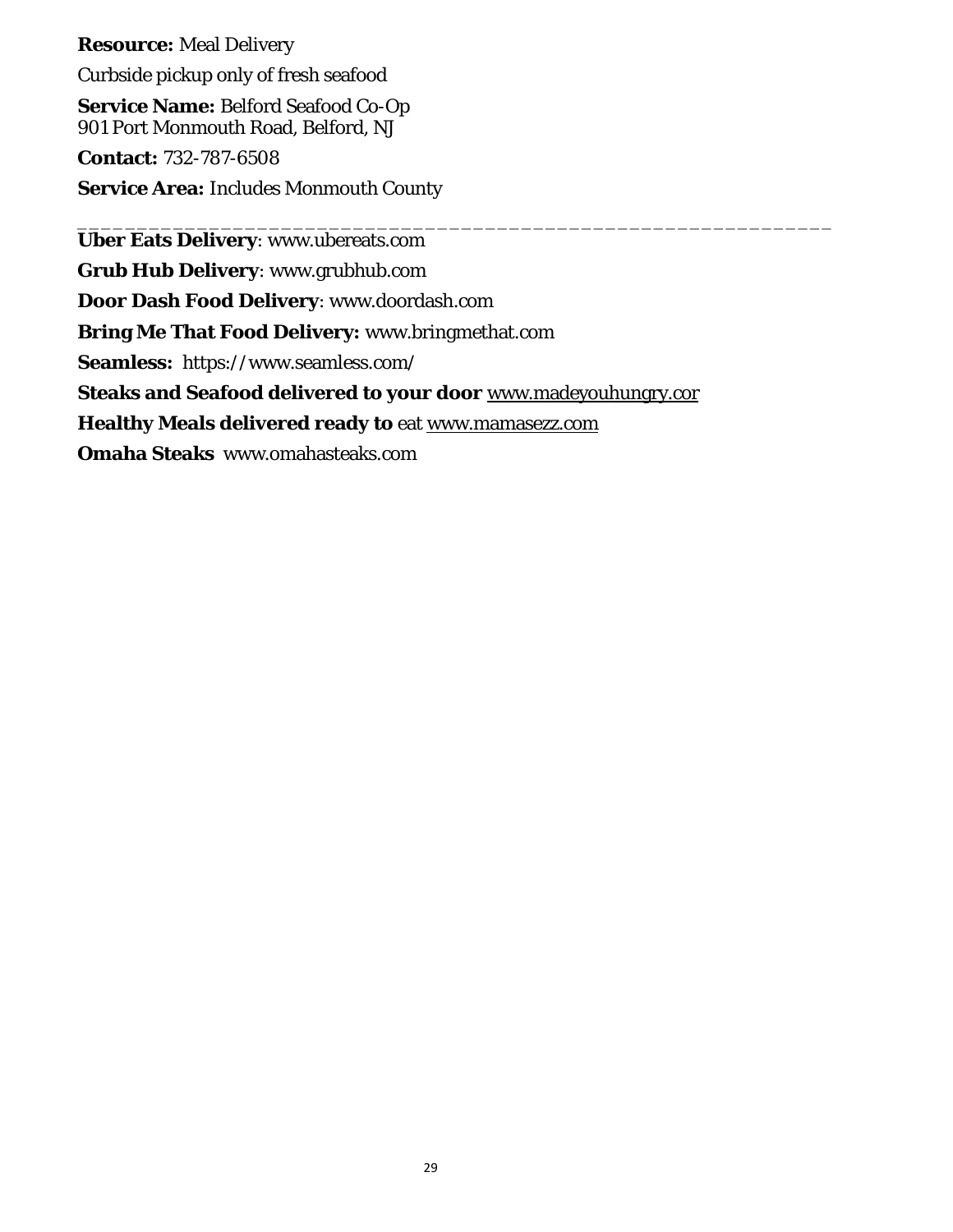# **Pharmaceutical Resources**

<span id="page-29-0"></span>(For information about national pharmaceutical chains please call locations closest to your residence)

### **Township of Aberdeen**

**Resource:** Pharmaceutical

Free delivery and will add over the counter medication if needed along with order. Curbside pickup is also available

**Organization:** Matawan Pharmacy, 1070 RT. 34 Matawan, NJ

**Contact:** 732-705- 3722

**Service Area:** Matawan and Aberdeen

# **Borough of Allenhurst**

**Resource:** Pharmaceutical

Free delivery with an over the counter medication if needed along with this order.

**Organization:** Quick Med Pharmacy/Health Mart, 1221 Main Street, Corner of Fifth and Main Street, Asbury Park, NJ

**Contact:** 732-897-1500

**Service Area:** Allenhurst, Asbury Park, Neptune, Long Branch, Eatontown and Interlaken

### **Borough of Allentown**

**Resource:** Pharmaceutical

Free delivery and will add over the counter medication if needed along with this order. Curbside pickup is also available.

**Organization:** Allentown Pharmacy 2 South Main Street, Allentown, NJ

**Contact:** 609-259-6121

**Service Area:** Allentown, Upper Freehold

**Resource**: Pharmaceutical

Village Pharmacy is offering to deliver to residence as long as they have available staff. Credit card payments over phone or checks are accepted. Must call first. Will add over the countermedications if needed along with this delivery. Curbside pickup is also available.

\_\_\_\_\_\_\_\_\_\_\_\_\_\_\_\_\_\_\_\_\_\_\_\_\_\_\_\_\_\_\_\_\_\_\_\_\_\_\_\_\_\_\_\_\_\_\_\_\_\_\_\_\_\_\_\_\_\_\_\_\_\_\_\_

**Organization:** Village Pharmacy 1280 Yardville Allentown Road, Allentown, NJ

**Contact**: 609 259-2202

**Service Area:** Allentown and Upper Freehold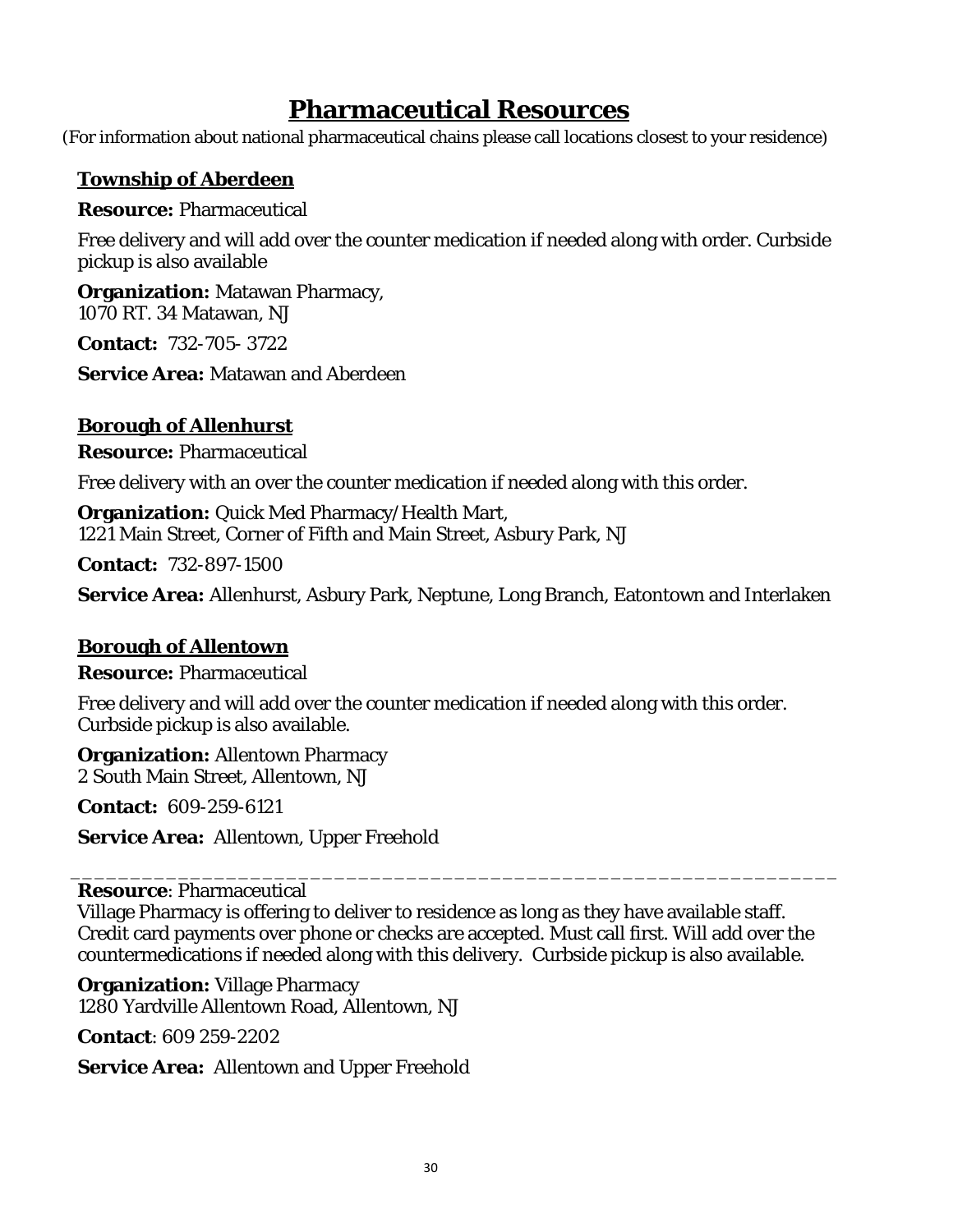# **City of Asbury Park**

### **Resource:**Pharmaceutical

Free same day home delivery once insurance is approved and medication is paid for over phone. Curbside pickup is also available

**Organization:** Home Drug Store Inc., 814 Main Street, Asbury Park, NJ

**Contact:** 732 774-3400

**Service Area:** Asbury Park

### **Resource:** Pharmaceutical

Free same day home delivery once insurance is approved and medication is paid for over phone.

\_\_\_\_\_\_\_\_\_\_\_\_\_\_\_\_\_\_\_\_\_\_\_\_\_\_\_\_\_\_\_\_\_\_\_\_\_\_\_\_\_\_\_\_\_\_\_\_\_\_\_\_\_\_\_\_\_\_\_\_\_\_\_\_

**Organization:** Quick Med Pharmacy, 1221 Main Street, Corner of Fifth and Main Street, Asbury Park, NJ

**Contact:** 732-897-1500

**Service Area:** Asbury Park

# **Borough of Atlantic Highlands**

### **Resource:** Pharmaceutical

Bayshore Highlands is offering to deliver to residence as long as they have staff to do so and will add over the counter medications if needed along with delivery. Credit card payments over phone or checks are accepted. Curbside pickup is also available.

**Organization:** Bayshore Highlands Pharmacy 2 Bayshore Plaza, Atlantic Highlands, NJ

**Contact:** 732-291-2900

**Service Area:** Atlantic Highlands, Highlands

### **Borough of Belmar**

### **Resource:** Pharmaceutical

Belmar Pharmacy is offering to deliver to residence as long as they have available staff. Credit card payments over phone or checks are accepted. Must call first. Will add over the counter medications if needed along with delivery. Curbside pickup is also available.

\_\_\_\_\_\_\_\_\_\_\_\_\_\_\_\_\_\_\_\_\_\_\_\_\_\_\_\_\_\_\_\_\_\_\_\_\_\_\_\_\_\_\_\_\_\_\_\_\_\_\_\_\_\_\_\_\_\_\_\_\_\_\_\_

**Organization: Belmar Pharmacy** 911 Main Street, Belmar, NJ

**Contact:** 732-280-1600

### **Service Area:** Belmar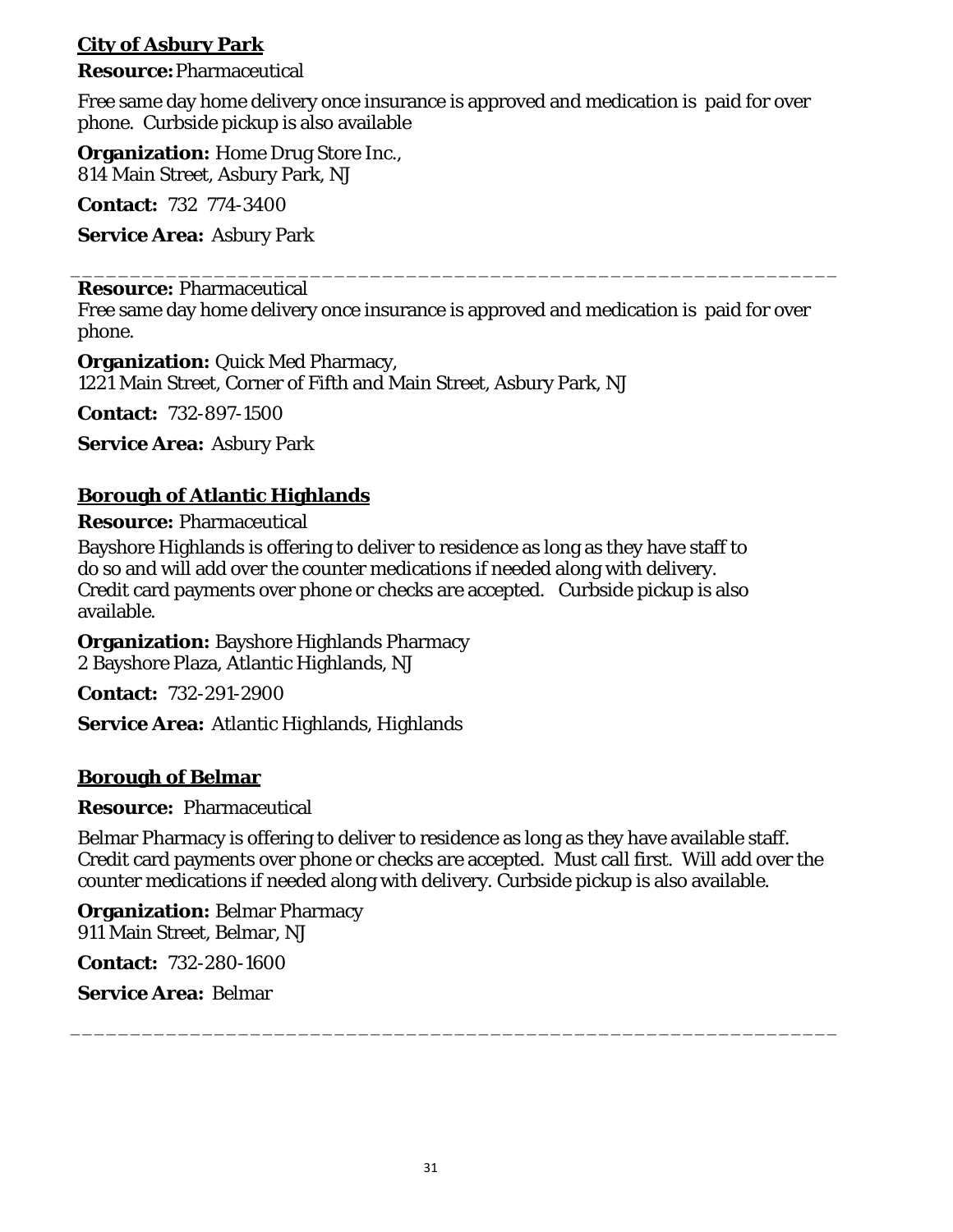### **Resource:** Pharmaceutical

Will deliver over the counter medicine with a prescription delivery. Curbside pickup is also available

**Organization: Colfax Pharmacy** 2510 Belmar Boulevard, Belmar, NJ

**Contact:** 732-280-3535

**Service Area:** Belmar Area

### **Borough of Bradley Beach**

**Resource:** Pharmaceutical Free Delivery Monday thru Friday and will add over the counter medication if needed along with order. Curbside pickup also available.

**Organization:** Campbell's Pharmacy 116 3rd Avenue, Neptune City, NJ

**Contact:** 732-776-7575

**Service Area:** Bradley Beach and Brielle

## **Borough of Brielle**

**Resource:** Pharmaceutical

Free Delivery Monday thru Friday and will add over the counter medication if needed along with this order. Curbside pickup also available.

**Organization:** Campbell's Pharmacy 116 3rd Avenue, Neptune City, NJ

**Contact:** 732-776-7575

Service Area: Bradley Beach and Brielle

# **Township of Colts Neck**

**Resource:** Pharmacy Courier service that will be mailed out the next day and they also offer curbside pickup

**Organization:** Colts Neck Pharmacy 420 Highway 34, Colts Neck, NJ

**Contact:** 732-780-5480

**Service Area:** Colts Neck

### **Borough of Eatontown**

### **Resource:** Pharmaceutical

Alltown Pharmacy is offering to deliver to residence as long as they have available staff. Credit card payments over phone or checks are accepted. Must call first. Will add over the counter medications if needed along with delivery.

**Organization:** Alltown Pharmacy 158 Wyckoff Road, #C, Eatontown, NJ

**Contact:** 732-542-7773

**Service Area:** Eatontown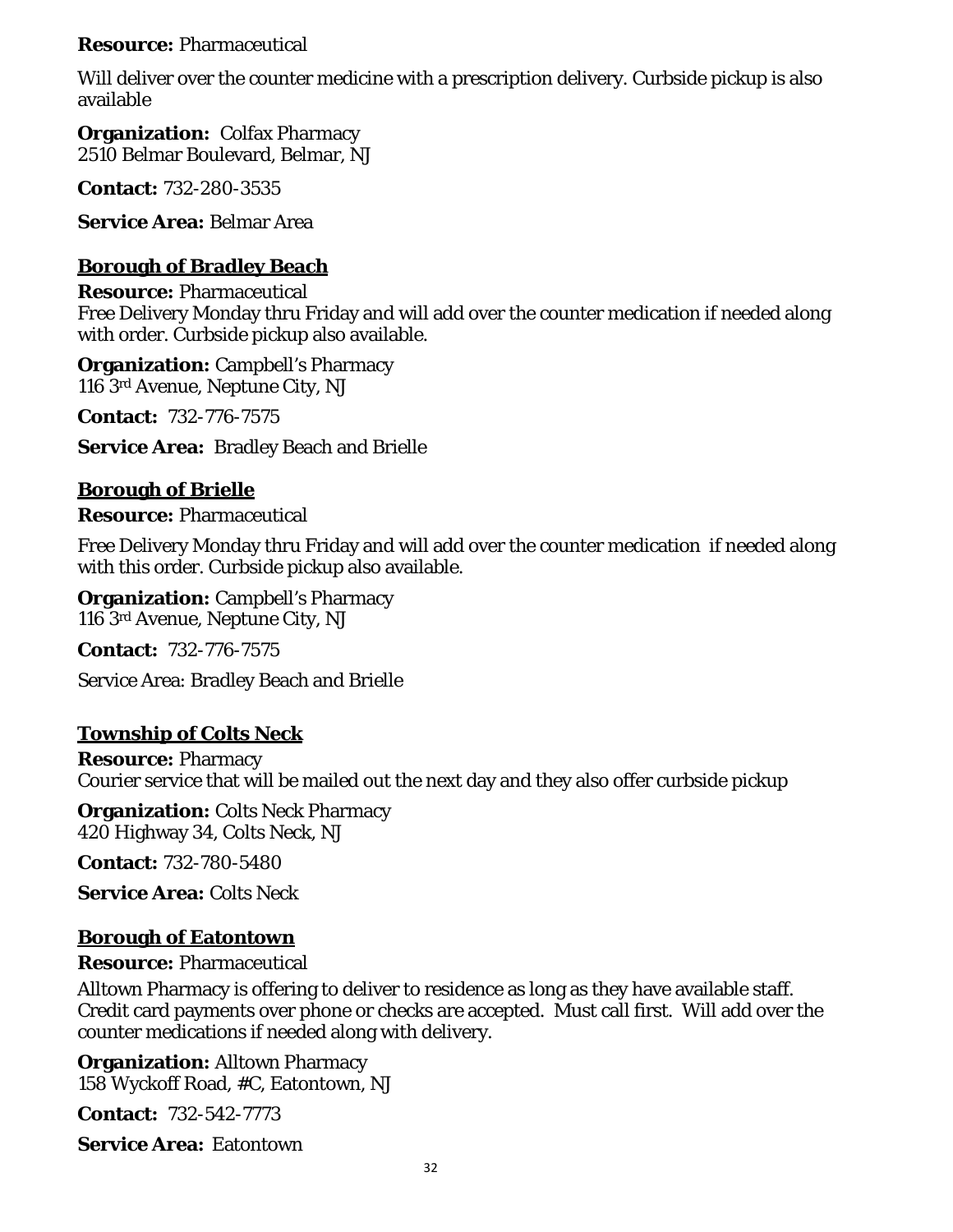# **Borough of Englishtown**

### **Resource:** Pharmaceutical

Franklin Pharmacy is offering to deliver to residence as long as they have available staff. Credit card payments over phone or checks are accepted. Must call first. Will add over the counter medications if needed along with this delivery. Curbside pickup is also available.

**Organization:** Franklin Pharmacy 557 Englishtown Road, Suite 141, Monroe, NJ

**Contact:** 732-446-5445

**Service Area:** Englishtown

## **Borough of Fair Haven**

**Resource:** Pharmaceutical At the door pickup is available but no delivery service

**Organization:** Rumson Pharmacy 22 West River Road, Rumson, NJ 07760

**Contact:** 732-842-1234

**Service Area:** Fairhaven and surrounding areas

## **Borough of Farmingdale**

**Resource:** Pharmaceutical Free delivery. Same day delivery if order received by noon and will add over the counter medication if needed along with this order. Curbside pickup is also available.

**Organization:** Farmingdale Pharmacy 73 Main Street, Farmingdale, NJ

**Contact:** 732-938-9051

**Service Area:** Monmouth County

### **Borough of Freehold**

**Resource:** Pharmaceutical Free delivery and will add over the counter medication if needed along with order. Curbside pickup is also available.

\_\_\_\_\_\_\_\_\_\_\_\_\_\_\_\_\_\_\_\_\_\_\_\_\_\_\_\_\_\_\_\_\_\_\_\_\_\_\_\_\_\_\_\_\_\_\_\_\_\_\_\_\_\_\_\_\_\_\_\_\_\_\_\_

**Organization:** Provision Pharmacy 30 West Main Street, Freehold, NJ

Contact: 732-333-0226

**Service Area:** Freehold Borough/Freehold Township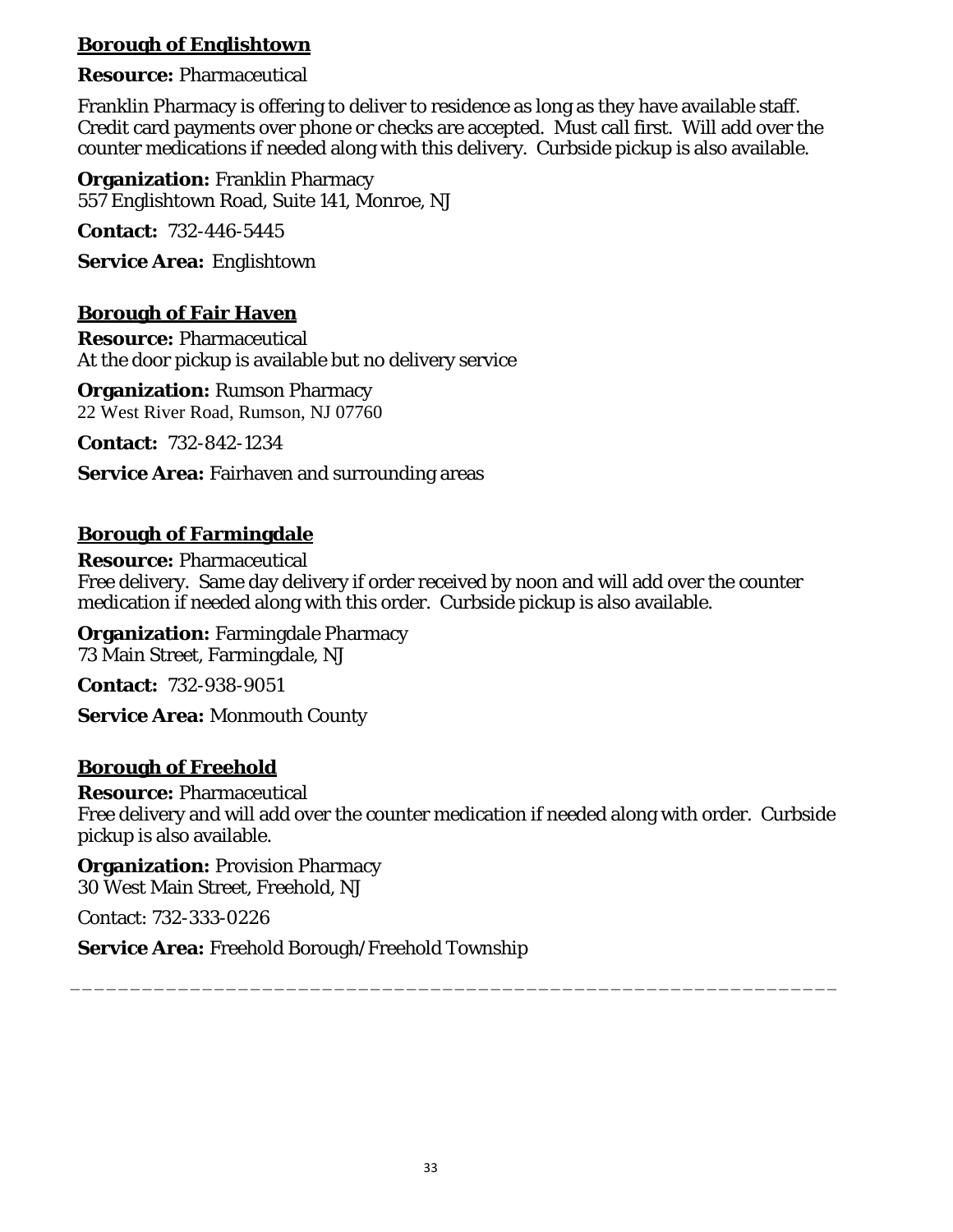### **Resource:** Pharmaceutical

Free delivery and will add over the counter medication if needed along with order. Curbside pickup is also available.

**Organization:** Poets Corner Pharmacy 10 Thoreau Drive, Freehold NJ

**Contact:** 732-409-1100

**Service Area:** Freehold Borough/Freehold Township

### **Resource:** Pharmaceutical

Free Delivery and will add over the counter medication if needed along with order. Curbside pickup is also available.

\_\_\_\_\_\_\_\_\_\_\_\_\_\_\_\_\_\_\_\_\_\_\_\_\_\_\_\_\_\_\_\_\_\_\_\_\_\_\_\_\_\_\_\_\_\_\_\_\_\_\_\_\_\_\_\_\_\_\_\_\_\_\_\_

**Organization:** Andee Plaza Pharmacy 133 Highway 33, Manalapan, NJ

**Contact:** 732-431- 9400

**Service Area:** Freehold Township and surrounding areas call for service details.

## **Township of Hazlet**

**Resource:** Pharmaceutical

Offering curbside pickup and free delivery to residence. Credit card and checks accepted. Must call by 12:00pm for same day delivery.

Will add over the counter medication and items from gift department with prescription order.

**Organization: Hazlet Pharmacy** 2874 Highway 35 South, Hazlet, NJ

**Contact:** 732-264-3310

**Service Area:** Hazlet, Holmdel, Middletown, Matawan, Aberdeen, Keyport, Union Beach \_\_\_\_\_\_\_\_\_\_\_\_\_\_\_\_\_\_\_\_\_\_\_\_\_\_\_\_\_\_\_\_\_\_\_\_\_\_\_\_\_\_\_\_\_\_\_\_\_\_\_\_\_\_\_\_\_\_\_\_\_\_\_\_

**Resource:** Pharmaceutical The Medicine Shoppe of Hazlet offers delivery and curbside pickup.

**Organization**: The Medicine Shoppe 3253 Highway 35 North, Suite 1, Hazlet, NJ

**Contact:** Rupesh Patel 732-888-7900

**Service Area:** Hazlet

# **Borough of Highlands**

**Resource:** Pharmaceutical

Bayshore Pharmacy is offering to deliver to residence as long as they have available staff. Credit card payments over phone or checks are accepted. Must call first. Will add over the counter medications if needed along with delivery. Curbside pickup is also available.

**Organization:** Bayshore Pharmacy 2 Bayshore Plaza, Atlantic Highlands, NJ

**Contact:** 732-291-2900

**Service Area:** Highlands, Atlantic Highlands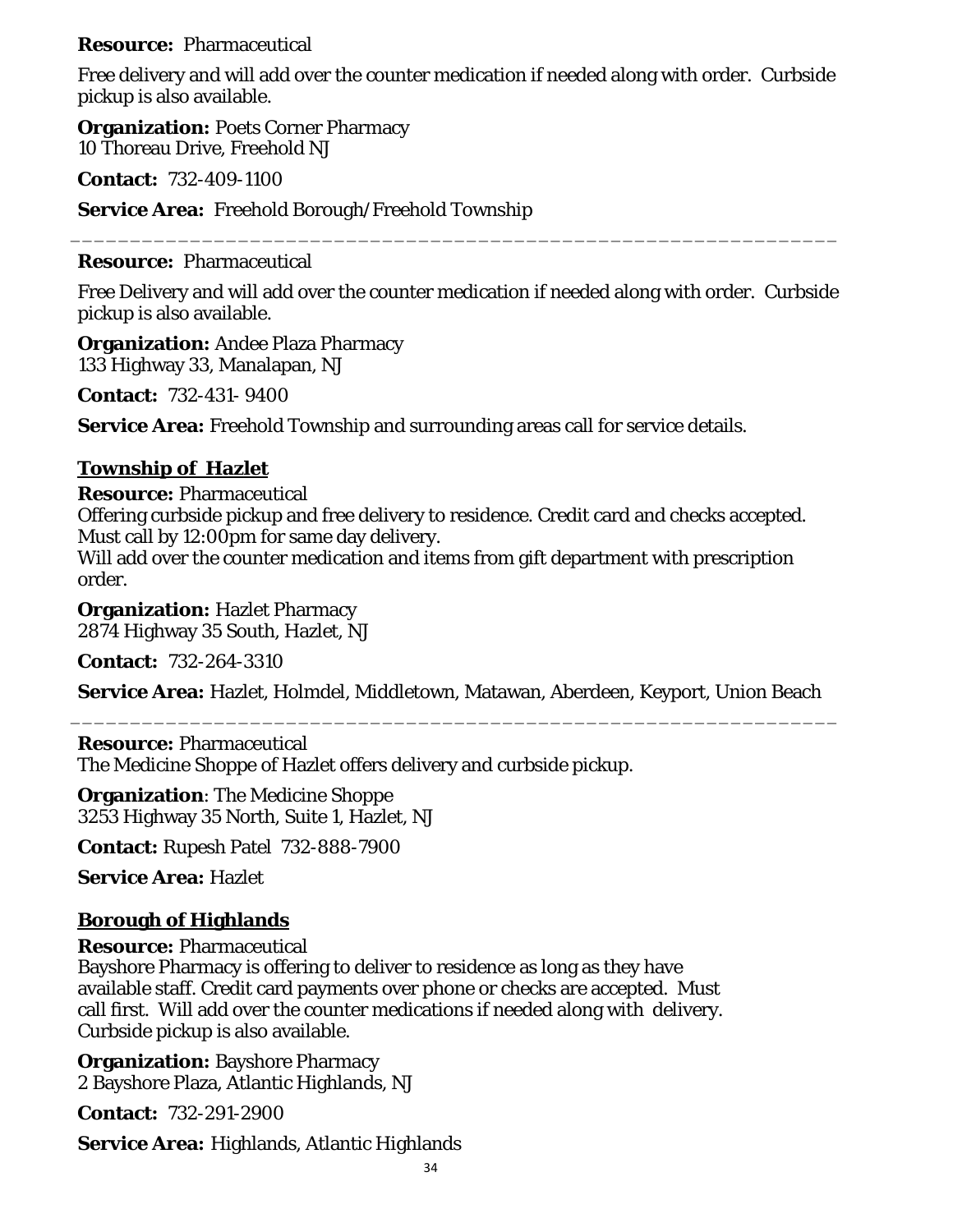# **Township of Holmdel**

**Resource:** Pharmaceutical Free same day delivery for local customers.

**Organization:** Bayshore Homecare Pharmacy 733 North Beers Street, Holmdel, NJ

**Contact:** 732-888-0303

**Service Area:** Holmdel, call for information on surrounding area.

### **Township of Howell**

**Resource:** Pharmaceutical \$1 each mask.

**Organization**: Future Pharmacy 979 U.S.9 Howell, NJ 07731

**Contact:** 732-431-8170

**Service Area:** Open to public

**Resource:** Pharmaceutical Free delivery/Curbside pick-up and will add over the counter medication if needed along with order.

\_\_\_\_\_\_\_\_\_\_\_\_\_\_\_\_\_\_\_\_\_\_\_\_\_\_\_\_\_\_\_\_\_\_\_\_\_\_\_\_\_\_\_\_\_\_\_\_\_\_\_\_\_\_\_\_\_\_\_\_\_\_\_\_

**Organization:** Ramtown Pharmacy 145 Newtons Corner Road, Howell, NJ

**Contact:** 732-840-3100

**Service Area:** Howell

#### **Resource:** Pharmaceutical

Free delivery and will add over the counter medication if needed along with order. Curbside pickup is also available.

\_\_\_\_\_\_\_\_\_\_\_\_\_\_\_\_\_\_\_\_\_\_\_\_\_\_\_\_\_\_\_\_\_\_\_\_\_\_\_\_\_\_\_\_\_\_\_\_\_\_\_\_\_\_\_\_\_\_\_\_\_\_\_\_

**Organization:** Soma Pharmacy 3420 Highway 9, Howell, NJ

**Contact:** 732-987-9969

**Service Area:** Howell but will also deliver within a 20 mile radius.

### **Borough of Interlaken**

**Resource:** Pharmaceutical

Free delivery and will add over the counter medication if needed along with this delivery.

**Organization:** Quick Med Pharmacy/Health Mart 1221 Main Street, Corner of Fifth and Main Street, Asbury Park, NJ

**Contact:** 732- 897-1500

**Service Area:** Interlaken, Allenhurst, Neptune, Long Branch and Eatontown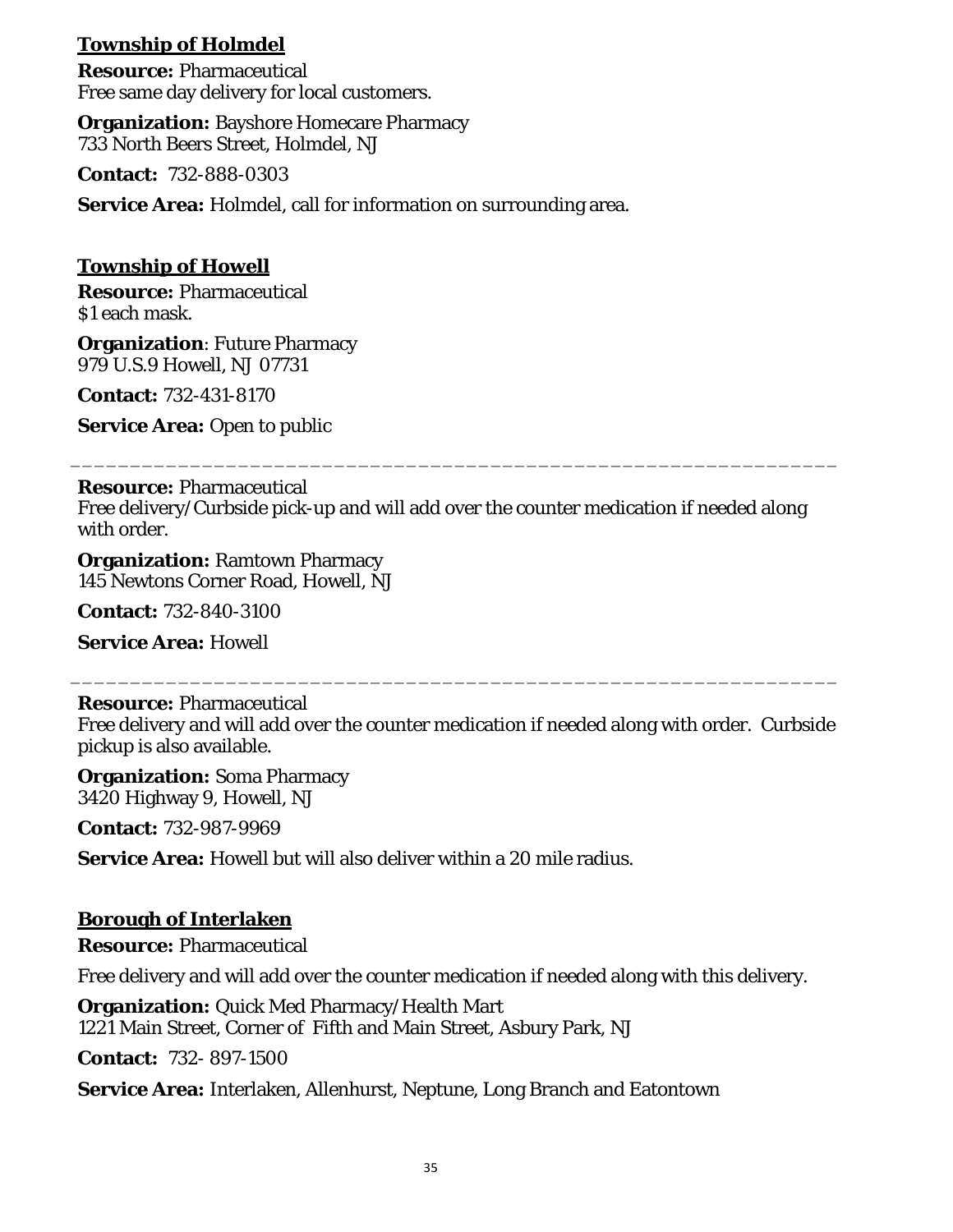## **Borough of Keansburg**

**Resource:** Pharmaceutical Free prescription delivery and curbside pickup.

**Organization:** Drug Smart Pharmacy 300 Main Street, Keansburg, NJ 07734

**Contact:** 732-769-5550

**Service Area**: Keansburg

### **Borough of Keyport**

**Resource:** Pharmaceutical Free prescription delivery or curbside pickup, Monday thru Friday 10:00am-7:00pm, Saturday 10:00am-4:00pm.

\_\_\_\_\_\_\_\_\_\_\_\_\_\_\_\_\_\_\_\_\_\_\_\_\_\_\_\_\_\_\_\_\_\_\_\_\_\_\_\_\_\_\_\_\_\_\_\_\_\_\_\_\_\_\_\_\_\_\_\_\_

**Organization:** SAVON Drugs 16 East Front Street, Keyport, NJ

**Contact:** 732-264-0904

**Service Area:** Keyport, Hazlet, Union Beach

**Resource:** Pharmaceutical Meal delvery, medicine, groceries and may pay for medication.

**Organization:** Friends of the Bayshore

**Contact:** John Merla 732-320-2441

**Service Area:** Keyport

### **Borough of Lake Como**

**Resource:** Pharmaceutical

Belmar Pharmacy is offering to deliver to residence as long as they have available staff. Credit card payments over phone or checks are accepted. Must call first. Will add over the counter medications if needed along with this delivery. Curbside pickup is also available

\_\_\_\_\_\_\_\_\_\_\_\_\_\_\_\_\_\_\_\_\_\_\_\_\_\_\_\_\_\_\_\_\_\_\_\_\_\_\_\_\_\_\_\_\_\_\_\_\_\_\_\_\_\_\_\_\_\_\_\_\_\_\_\_

**Organization:** Belmar Pharmacy 911 Main Street, Belmar, NJ

**Contact:** 732-280-1600

**Service Area:** Lake Como and surrounding areas

#### **Resource:** Pharmaceutical

Main Pharmacy is offering to deliver to residence as long as they have staff to do so. Credit card payments over phone or checks are accepted. Must call first. Will add over the counter medications if needed along with this delivery.

**Organization:** Main Pharmacy, Spring Lake 1206 3rd Avenue, Spring Lake, NJ 07762

**Contact:** 732 -449- 6157

**Service Area:** Lake Como and surrounding areas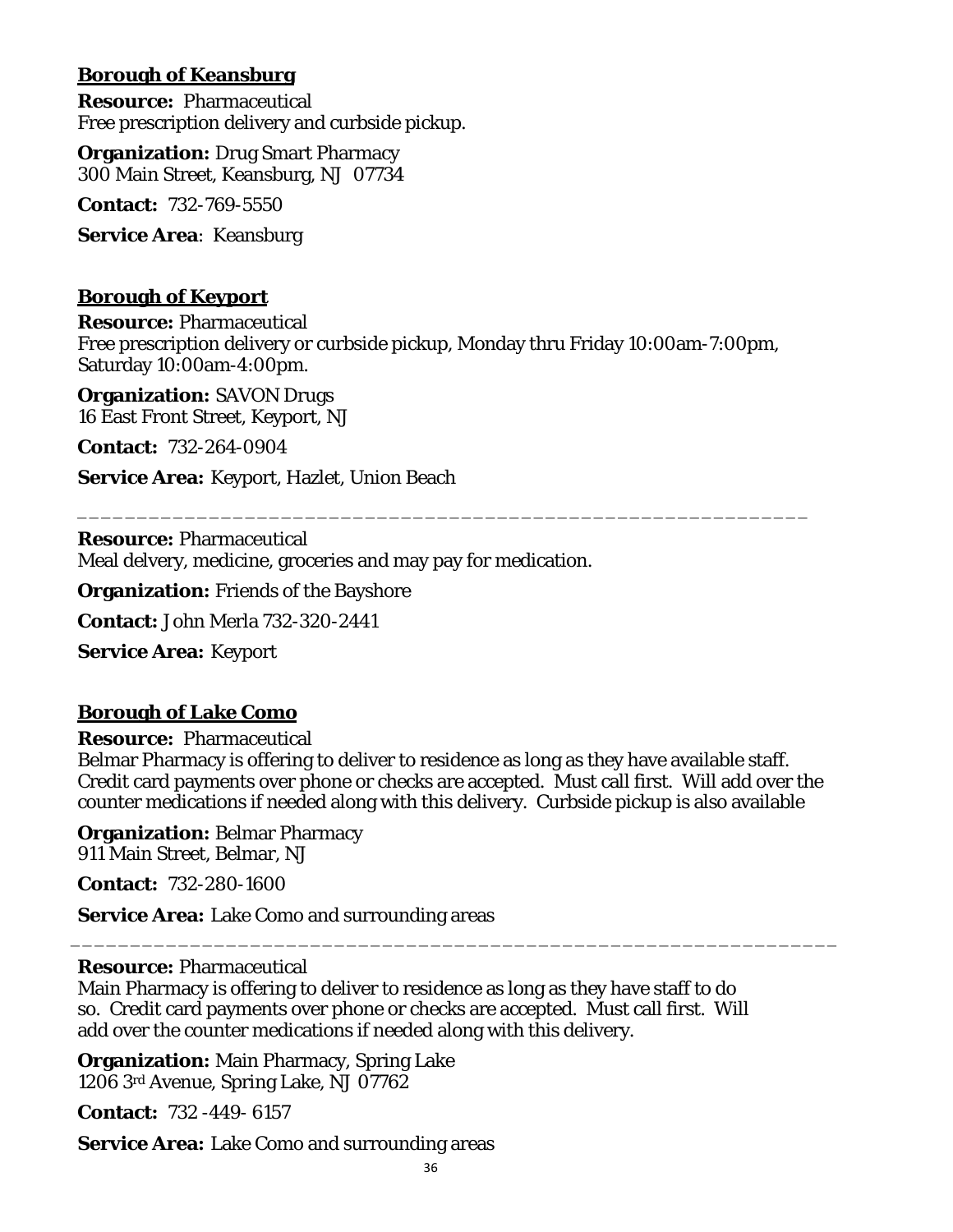# **Borough of Little Silver**

### **Resource:** Pharmaceutical

Little Silver Family Pharmacy will deliver to residence as long as they have available staff. Credit card payments over phone or checks are accepted. Must call first. Will add over the counter medications if needed along with delivery. Curbside pickup is also available.

**Organization:** Little Silver Family Pharmacy 10 Church Street, Little Silver, NJ

**Contact:** 732 -741-1121

**Service Area:** Little Silver

# **Village of Loch Arbour**

**Resource:** Pharmaceutical Free same day home delivery once insurance is approved and medication is paid for over phone. Curbside pickup is also available.

**Organization:** Home Drug Store Inc., 814 Main Street, Asbury Park, NJ

**Contact:** 732- 774-3400

**Service Area:** Loch Arbour and also delivers within a 10 mile radius of Asbury Park.

# **City of Long Branch**

**Resource:** Pharmaceutical Free delivery and will add over the counter medication if needed along with order. Curbside pickup is also available.

**Organization:** West End Family Pharmacy 134 Brighton Avenue, Long Branch, NJ

**Contact:** 732-229- 2400

**Service Area:** Long Branch

# **Township of Manalapan**

**Resource:** Pharmaceutical Free delivery and will add over the counter medication if needed along with order.

**Organization:** Future Pharmacy 979 Highway 9, Howell, NJ

**Contact**: 732-851-7100 www.FuturePharmacyNJ.com

**Service Area:** Manalapan and surrounding areas

# **Resource:** Pharmaceutical Free delivery of prescriptions and drug store items or curbside pickup Monday thru Friday 9:00am-5:00pm, Saturday 9:00am-2:00pm.

**Organization:** RX Express Pharmacy 356 Highway 9, Manalapan, NJ

**Contact:** 732-851-7272

**Service Area:** Manalapan and surrounding towns

\_\_\_\_\_\_\_\_\_\_\_\_\_\_\_\_\_\_\_\_\_\_\_\_\_\_\_\_\_\_\_\_\_\_\_\_\_\_\_\_\_\_\_\_\_\_\_\_\_\_\_\_\_\_\_\_\_\_\_\_\_\_\_\_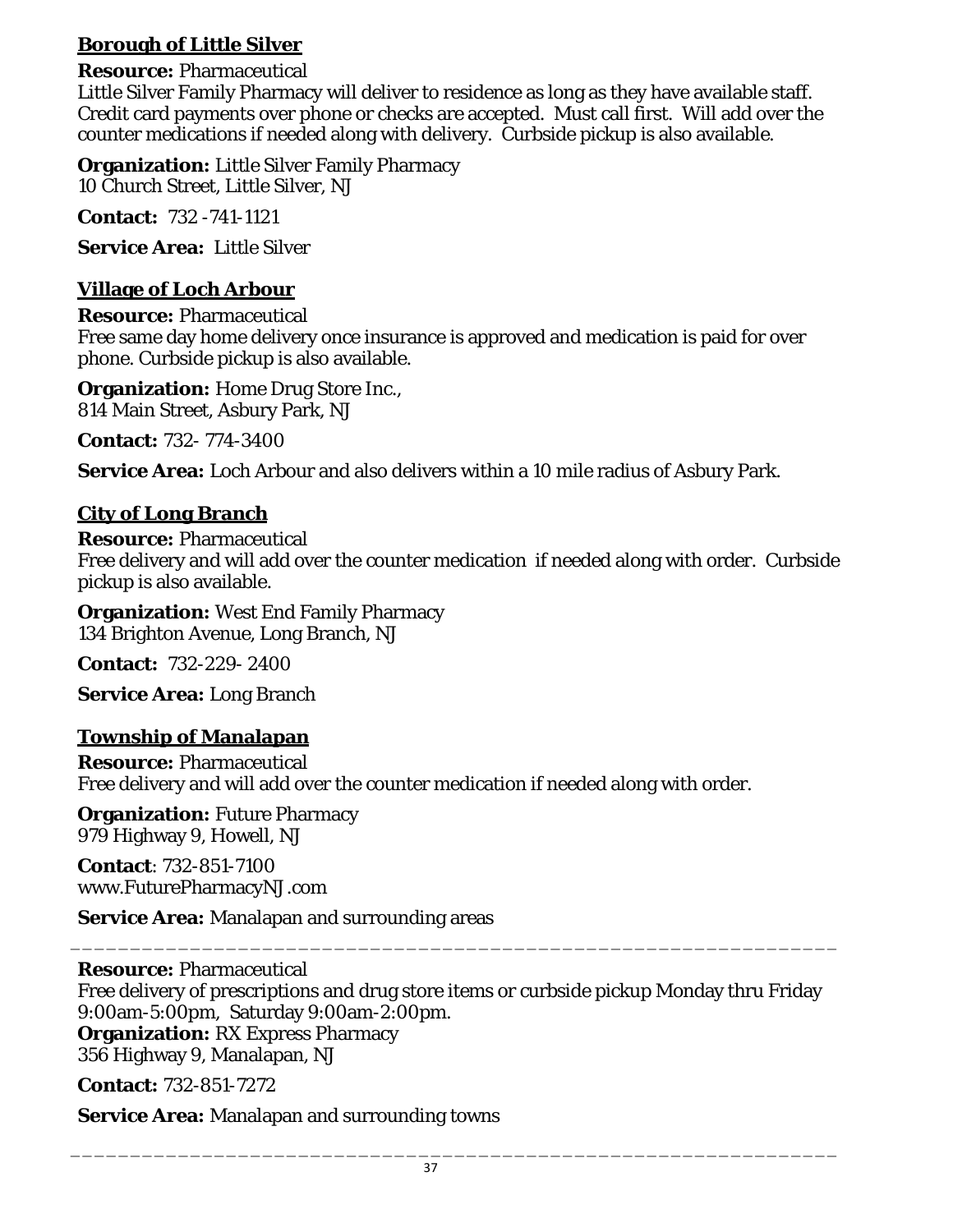### **Resource:** Pharmaceutical

Free delivery of prescriptions and drug store items or curbside pickup Monday thru Friday 9:00am-7:00pm, Saturday 9:00am-4:00pm.

**Organization:** Union Hill Supermo Pharmacy 324 Highway 9, Englishtown, NJ

**Contact:** 732-972-2333

**Service Area:** Manalapan, Morganville, Marlboro and Englishtown

### **Manasquan**

**Resource:** Pharmaceutical

Main Pharmacy is offering to deliver to residence as long as they have staff to do so. Credit card payments over phone or checks are accepted. Must call first. Will add over the counter medications if needed along with this delivery.

**Organization:** Campbell's Pharmacy LLC 2175 Highway 35, Sea Girt, NJ.

**Contact:** 732-974-2929

**Service Area:** Manasquan, Sea Girt and surrounding towns.

# **Township of Marlboro**

**Resource:** Pharmaceutical Delivery service and no in-store shopping. Hours are Monday -Friday from 9:00 am to 5:00 pm and Saturdays for emergencies only.

\_\_\_\_\_\_\_\_\_\_\_\_\_\_\_\_\_\_\_\_\_\_\_\_\_\_\_\_\_\_\_\_\_\_\_\_\_\_\_\_\_\_\_\_\_\_\_\_\_\_\_\_\_\_\_\_\_\_\_\_\_\_\_\_

**Organization:** Marlboro Village Pharmacy 12 School Road West, Marlboro Twp., NJ

**Contact:** 732-617-6060 <https://marlborovillagerx.com/prescription-delivery/>

**Service Area:** Marlboro

### **Borough of Matawan**

**Resource:** Pharmaceutical Free delivery of prescriptions and over the counter items. Curbside pickup is also available.

**Organization:** Matawan Pharmacy 1070 Highway 34, Matawan, NJ

**Contact:** 732-705-3722

**Service Area:** Matawan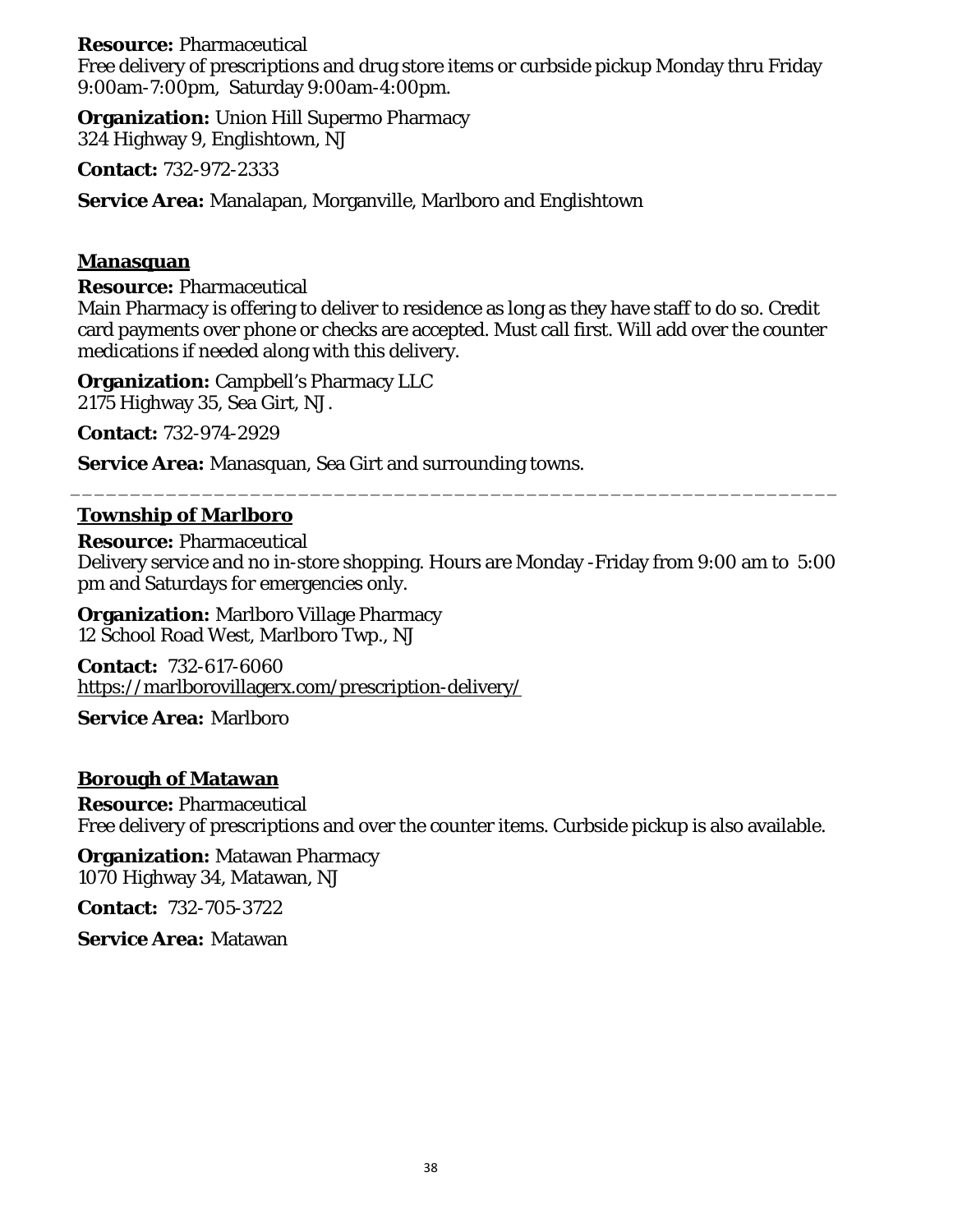# **Township of Middletown**

**Resource:** Pharmaceutical Free Delivery of prescriptions and medical equipment.

**Organization:** Sun Ray Drugs 1149 Highway 35, Middletown, NJ

**Contact:** 732-671-0350

**Service Area:** Middletown and surrounding communities. Medical equipment wider delivery area. There is a wider delivery area for medical equipment. \_\_\_\_\_\_\_\_\_\_\_\_\_\_\_\_\_\_\_\_\_\_\_\_\_\_\_\_\_\_\_\_\_\_\_\_\_\_\_\_\_\_\_\_\_\_\_\_\_\_\_\_\_\_\_\_\_\_\_\_\_\_\_\_

# **Resource:** Pharmaceutical

Free prescription delivery and curbside pickup available. Hours are Monday to Friday 8:00 am to 6:00 pm, Saturday 9:00 am to 4:00 pm and Sunday 9:00 am to 2:00 pm

**Organization:** Middletown Family Pharmacy 877 Main Street, Belford, NJ

**Contact:** 732-471-9100

**Service Area:** Middletown

# **Township of Millstone**

**Resource:** Pharmaceutical No delivery service but will do curbside if requested.

**Organization:** Tony's Family Pharmacy 221 Millstone Road, Perrineville, NJ

**Contact:** 732-446-5050

**Service Area:** Millstone

# **Borough of Monmouth Beach**

**Resource:** Pharmaceutical Diamond's Pharmacy will deliver perscriptions and over the counter medication. Please call for service details. Located in North Long Branch and will deliver to Monmouth Beach.

**Organization:** Diamond's Pharmacy 444 Ocean Blvd., Long Branch, NJ

**Contact:** 732-222-1299

**Service Area:** Monmouth Beach, Long Branch

# **Borough of Neptune City**

# **Resource:** Pharmaceutical

Offering free prescription delivery and curbside pickup if paid by credit card over the phone. Hours are Monday to Friday from 9:00 am to 8:00 pm, Saturdays from 9:00 am to 6:00 pm, and Sundays from 9:00 am to 3:00 pm.

**Organization:** Garden Pharmacy 2467 Highway 33, Neptune, NJ

**Contact:** 732-922-4142

**Service Area:** Neptune and surrounding communities.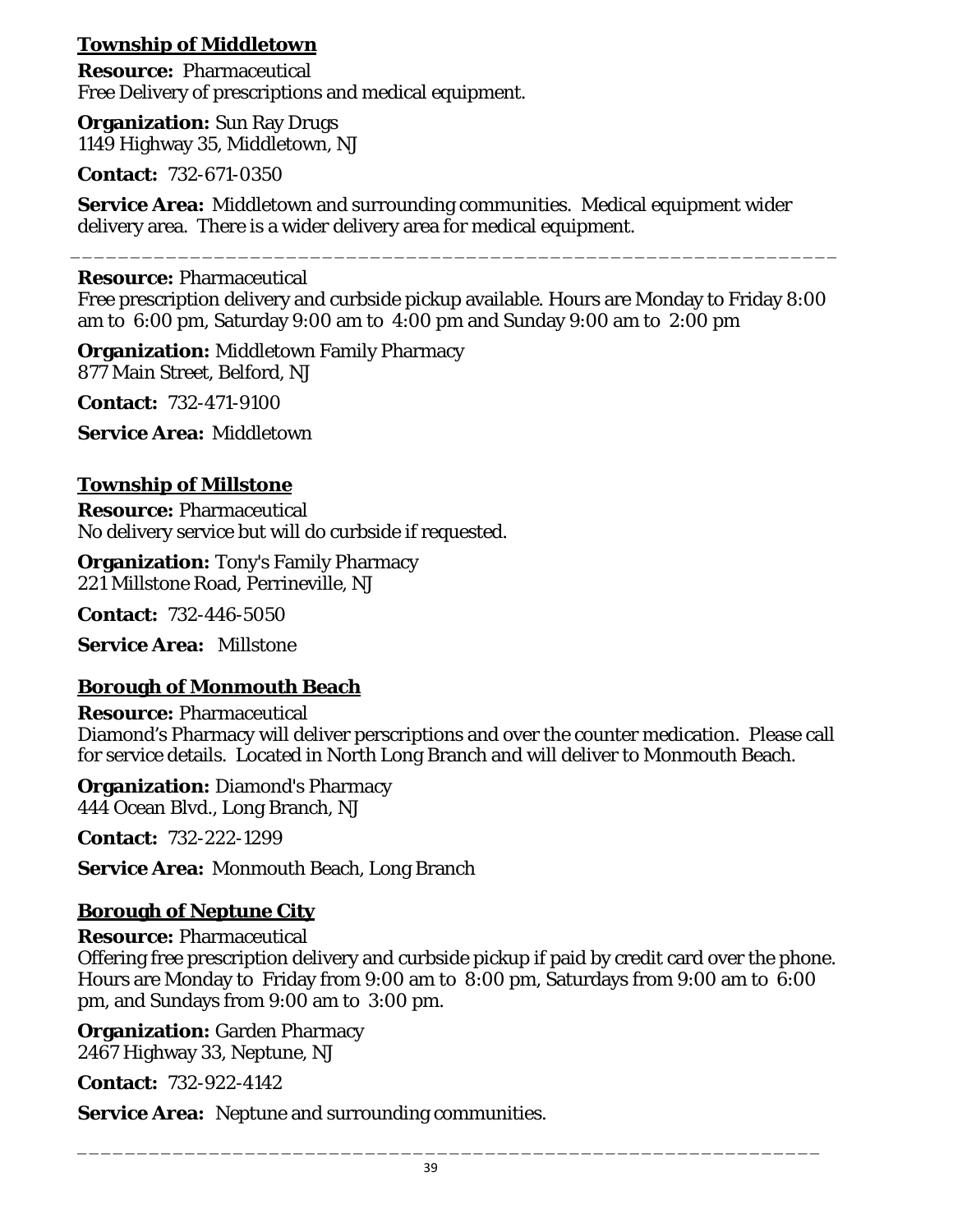### **Resource:** Pharmaceutical

Will deliver prescriptions and allow over the counter medication with order. Curbside pickup is available upon request.

**Organization:** Jersey Shore Pharmacy 2040 Highway 33, Neptune City, NJ 07753

**Contact:** 732-455-8102

**Service Area:** Neptune

### **Resource:** Pharmaceutical

Free Delivery Monday thru Friday and will add over the counter medication if needed along with order. Curbside pickup is also available.

\_\_\_\_\_\_\_\_\_\_\_\_\_\_\_\_\_\_\_\_\_\_\_\_\_\_\_\_\_\_\_\_\_\_\_\_\_\_\_\_\_\_\_\_\_\_\_\_\_\_\_\_\_\_\_\_\_\_\_\_\_\_

**Organization:** Campbell's Pharmacy 116 3rd Avenue, Neptune City, NJ

**Contact:** 732-776-7575

**Service Area:** Neptune and surrounding areas

### **Township of Neptune**

**Resource:** Pharmaceutical Free delivery of prescriptions and drug store items Monday thru Friday 9:00am-5:00pm Saturday 9:00am-2:00pm. Curbside pickup is also available.

**Organization:** Campbells Pharmacy 116 3rd Avenue, Neptune, NJ

**Contact:** 732-776-7575

**Service Area:** Neptune and surrounding towns

### **Resource:** Pharmaceutical

Offering free prescription delivery and curbside pickup if paid by credit card over the phone. Hours are Monday to Friday from 9:00 am to 8:00 pm, Saturdays from 9:00 am to 6:00 pm, and Sundays from 9:00 am to 3:00 pm.

\_\_\_\_\_\_\_\_\_\_\_\_\_\_\_\_\_\_\_\_\_\_\_\_\_\_\_\_\_\_\_\_\_\_\_\_\_\_\_\_\_\_\_\_\_\_\_\_\_\_\_\_\_\_\_\_\_\_\_\_\_\_

**Organization:** Garden Pharmacy 2467 Highway 33, Neptune, NJ

**Contact:** 732-922-4121

**Service Area:** Neptune and surrounding towns

### **Township of Ocean**

**Resource:** Pharmaceutical

Adler's Oak Park Pharmacy is offering to deliver to residence as long as they have available staff. Credit card payments over phone. Must call first. Will add over the counter medications if needed along with delivery. Curbside pickup is also available.

**Organization:** Adler's Oak Park Pharmacy 1698, 67 Monmouth Road, Oakhurst, NJ

**Contact:** 732-229-4200

**Service Area**: Oakhurst, West Long Branch and Deal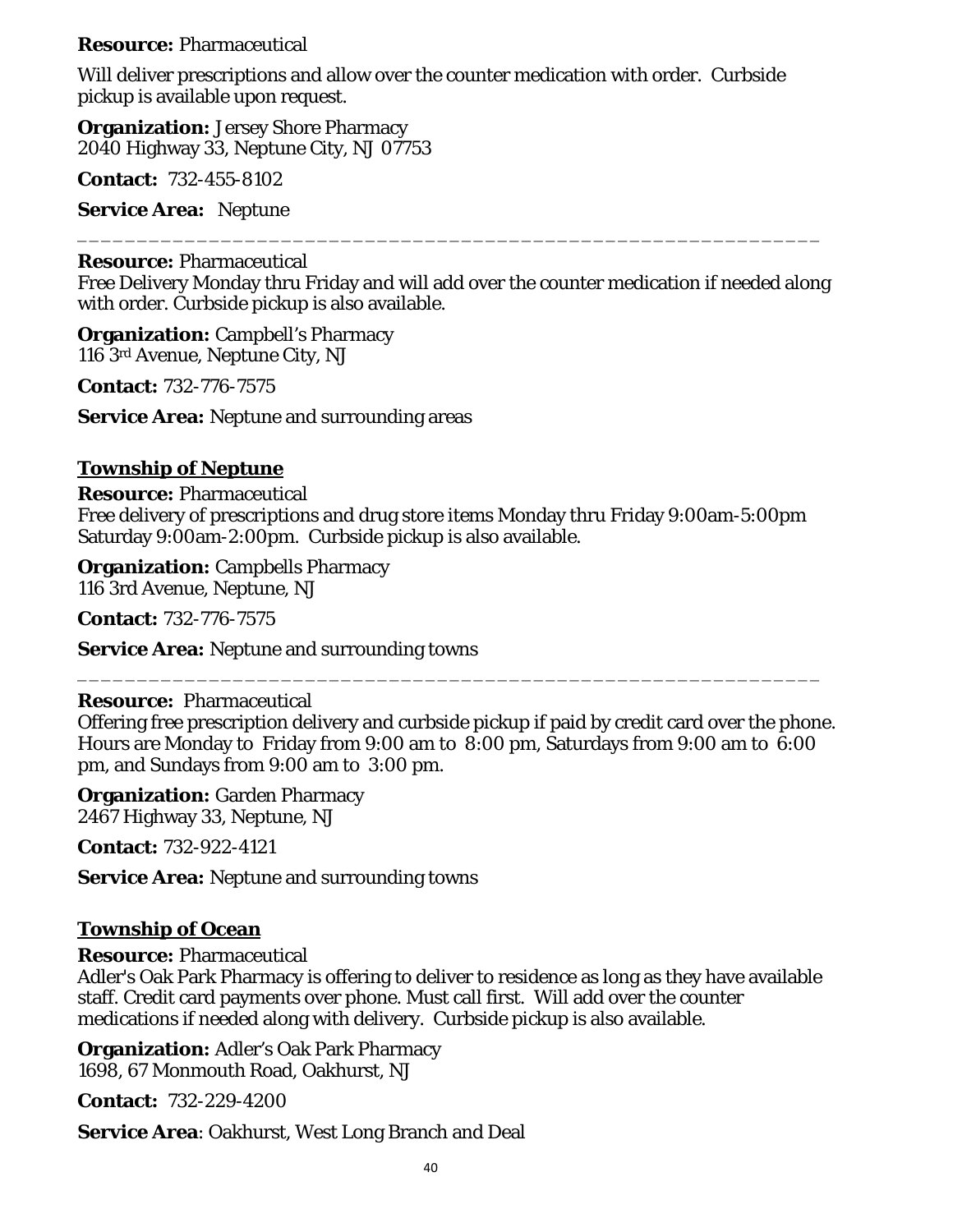## **Camp Meeting Association of Ocean Grove**

**Resource:** Pharmaceutical Free delivery of prescriptions and drug store items Monday thru Friday 9:00 am-8:00 pm, Saturday 9:00 am-6:00 pm, Sunday 9:00 am-3:00 pm.

**Organization:** Garden Pharmacy 2467 Highway 33, Neptune, NJ

**Contact:** 732-922-4121

**Service Area:** Ocean Grove, Neptune and surrounding towns

#### \_\_\_\_\_\_\_\_\_\_\_\_\_\_\_\_\_\_\_\_\_\_\_\_\_\_\_\_\_\_\_\_\_\_\_\_\_\_\_\_\_\_\_\_\_\_\_\_\_\_\_\_\_\_\_\_\_\_\_\_\_\_\_\_ **Resource:** Pharmaceutical

Free delivery of prescriptions and will include drug store items with order Monday thru Friday 9:00am-5:00pm.

**Organization:** Optimal Pharmacy 34 Highway 35, Neptune City, NJ

**Contact:** 732-455-5646

**Service Area:** Ocean Grove, Neptune City and surrounding towns

### **Borough of Oceanport**

**Resource:** Free delivery of prescriptions and will deliver drug store items with a \$15 minimum, Monday thru Friday 9:30am-6:00pm, Saturday 10:00am-3:00pm.

**Organization:** Pharmacy Town 1560 Highway 35, Ocean Twp.

**Contact:** 732-493-5100

**Service Area:** Ocean Twp and surrounding towns.

\_\_\_\_\_\_\_\_\_\_\_\_\_\_\_\_\_\_\_\_\_\_\_\_\_\_\_\_\_\_\_\_\_\_\_\_\_\_\_\_\_\_\_\_\_\_\_\_\_\_\_\_\_\_\_\_\_\_\_\_\_\_ **Resource:** Free delivery of prescriptions and drug store items Monday thru Friday 9:00am-7:00pm Saturday 9:00am-3:00pm.

**Organization:** Oakhurst Pharmacy 1915 Highway 35 Oakhurst

**Contact:** 732-531-3784

**Service Area:** Oceanport, Oakhurst and surrounding towns

# **Borough of Red Bank**

**Resource:** Emergency prescription financial assistance for existing patients. Emergency Prescription Funds

**Organization:** Parker Family Health Center

**Contact:** 732-212-0777

**Service Area:** Red Bank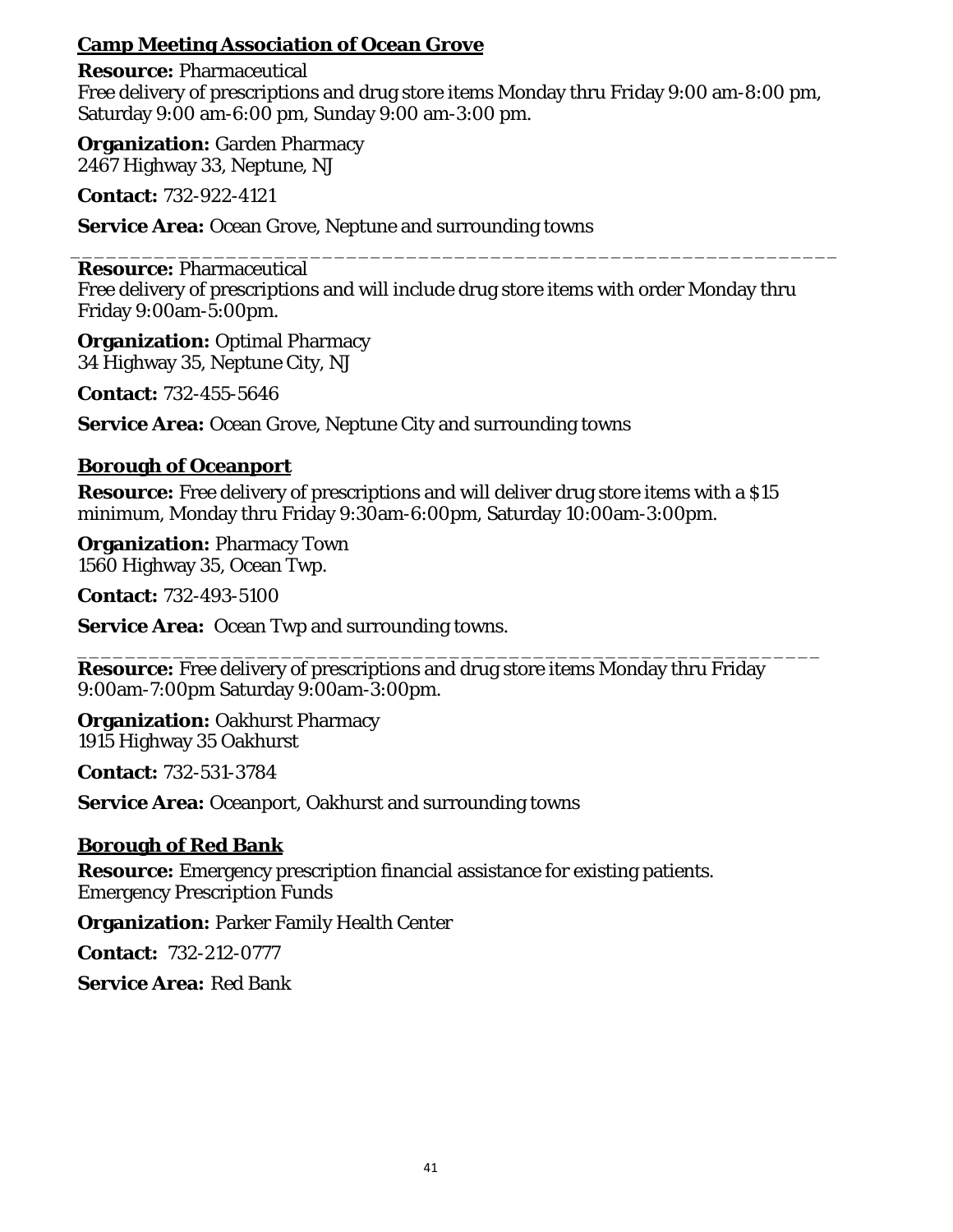## **Borough of Roosevelt**

Resource: Free delivery of prescriptions and drug store items-Delivery times are Monday, Tuesday and Thursday 9:00am-2:00pm and Wednesday and Friday 9:00am-1:00pm

**Organization:** Future Pharmacy 680 Highway 33 #8, East Windsor, NJ

Contact: 609-632-2170

Service Area: Roosevelt, East Windsor, Millstone and Monroe Twp.

\_\_\_\_\_\_\_\_\_\_\_\_\_\_\_\_\_\_\_\_\_\_\_\_\_\_\_\_\_\_\_\_\_\_\_\_\_\_\_\_\_\_\_\_\_\_\_\_\_\_\_\_\_\_\_\_\_\_\_\_\_\_\_ **Resource:** Free delivery or curbside pickup of prescriptions and drug store items-Monday Thru Friday 9:00am-6:00pm and Saturday 9:00am-2:00pm

**Organization:** Greenhill Pharmacy 104 Hickory Corner Rd. East Windsor, NJ

**Contact:** 609-308-2887

**Service Area:** Roosevelt, East Windsor and surrounding towns.

### **Borough of Rumson**

### **Resource:** Pharmaceutical

Will deliver to home as long as they have available staff for \$3.delivery fee. Credit card payments over phone. Must call first. Outside door pick-up available. Can add over the counter medications if needed along with this delivery. Monday-Friday 9:00am-6:00pm, Saturday 9:00am-5:00pm & Sunday 9:00am-3:00pm.

\_\_\_\_\_\_\_\_\_\_\_\_\_\_\_\_\_\_\_\_\_\_\_\_\_\_\_\_\_\_\_\_\_\_\_\_\_\_\_\_\_\_\_\_\_\_\_\_\_\_\_\_\_\_\_\_\_\_\_\_\_\_\_\_

**Organization**: Rumson Pharmacy

22 W. River Road, Rumson, NJ

**Contact:** 732-842-1234

**Service Area:** Rumson, Fairhaven, Atlantic Highlands, Highlands and parts of Red Bank. He is willing to go up to 10 miles from his pharmacy but call to confirm for staff availability.

### **Borough of Sea Bright**

#### **Resource:** Pharmaceutical

Free delivery of prescriptions and drug store items. Pharmacy is open Monday thru Friday 9:00am-6:00pm and Saturday 9:00am-4:00pm, Delivery starts at 3:00pm

# **Organization:** Diamond's Pharmacy.

444 Ocean Blvd. Long Branch, NJ

**Contact:** 732-222-1299

**Service Area:** Sea Bright, Long Branch and surrounding towns.

#### **Resource:** Pharmaceutical

Delivery of prescriptions and over the counter items with a \$3.00 fee. Also, outside door pickup. Hours are Monday thur Friday 9:00am-6:00pm and Saturday 9:00am-5:00pm and Sunday 9:00am-3:00pm.

\_\_\_\_\_\_\_\_\_\_\_\_\_\_\_\_\_\_\_\_\_\_\_\_\_\_\_\_\_\_\_\_\_\_\_\_\_\_\_\_\_\_\_\_\_\_\_\_\_\_\_\_\_\_\_\_\_\_\_\_\_\_\_\_

**Organization:** Rumson Pharmacy 22 W. River Road, Rumson, NJ

**Contact:** 732-842-1234

**Service Area:** Sea Bright, Rumson and surrounding towns.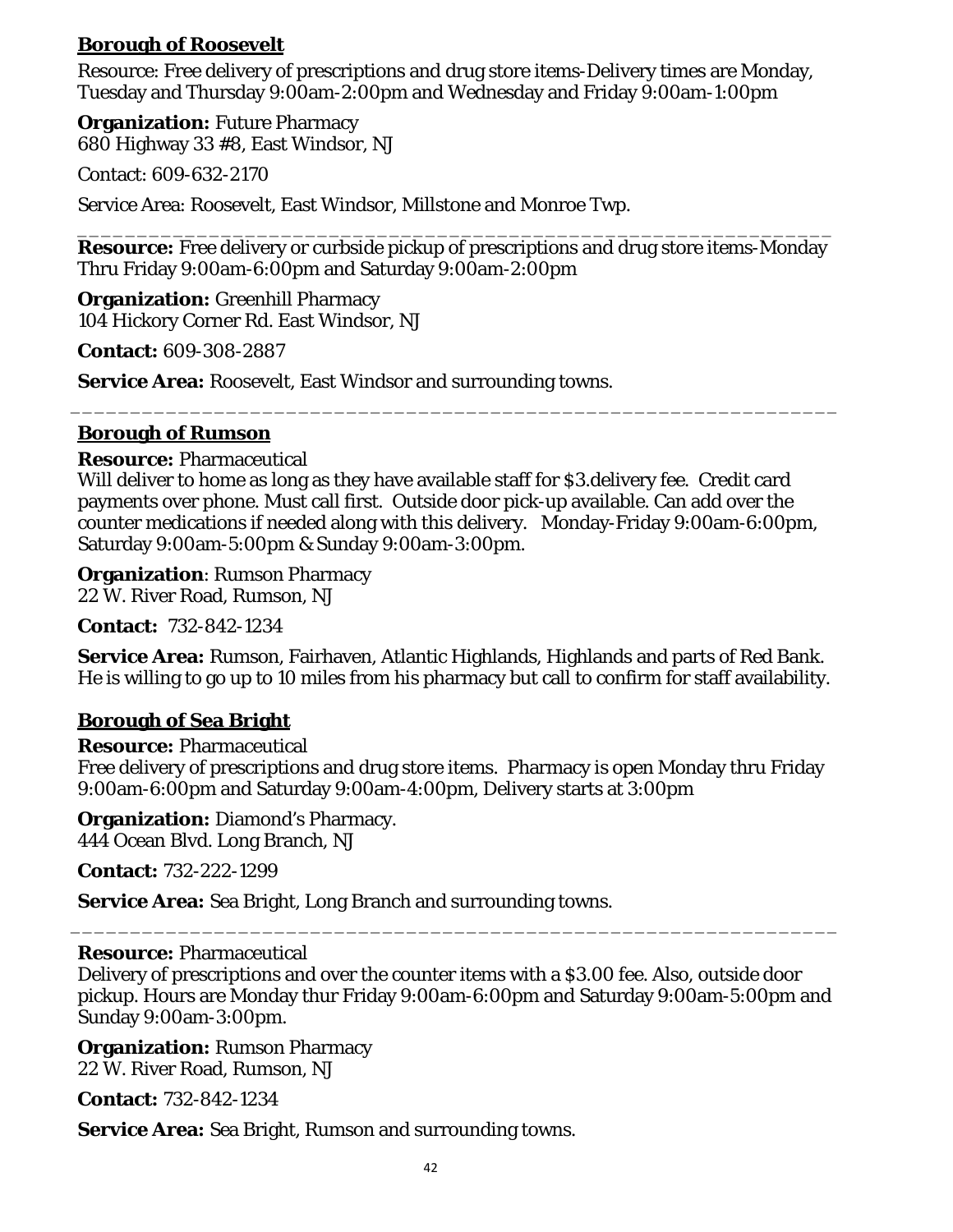### **Resource:** Pharmaceutical

Free delivery and curbside pickup Monday thru Friday 9-5 and Saturday 9:00am -2:00pm & Sunday 9:00am-1:00pm.

\_\_\_\_\_\_\_\_\_\_\_\_\_\_\_\_\_\_\_\_\_\_\_\_\_\_\_\_\_\_\_\_\_\_\_\_\_\_\_\_\_\_\_\_\_\_\_\_\_\_\_\_\_\_\_\_\_\_\_\_\_\_\_\_

**Organization:** Campbell's Pharmacy LLC 2175 Highway 35, Sea Girt, NJ

**Contact:** 732-974-2929

**Service Area:** Sea Girt and surrounding towns

### **Resource:** Pharmaceutical

Free delivery of prescriptions and drug store items until June 1st. Order must be placed by 11:30 am to be delivered between 12:30-7:00 p.m. Pharmacy hours are Monday thru Friday 9:00am-8:00pm and Saturday 9:00am-5:00pm and Sunday 9:00am-4:00 pm.

\_\_\_\_\_\_\_\_\_\_\_\_\_\_\_\_\_\_\_\_\_\_\_\_\_\_\_\_\_\_\_\_\_\_\_\_\_\_\_\_\_\_\_\_\_\_\_\_\_\_\_\_\_\_\_\_\_\_\_\_\_\_\_\_

**Organization:** Acme Pharmacy 2007 Highway 35, Wall, NJ

**Contact:** 732-282-1634

**Service Area:** Sea Girt, Wall and surrounding towns

### **Borough of Shrewsbury**

**Resource:** Pharmaceutical Free delivery and curbside pickup for prescriptions and over the counter items hour are Monday thru Friday 9:00am-7:00pm.

**Organization:** ShrewsburyAvenue Pharmacy 224 ShrewsburyAve., Red Bank, NJ

**Contact:** 732-530-2880

**Service Area:** Borough of Shrewsbury, Red Bank and surrounding towns

#### \_\_\_\_\_\_\_\_\_\_\_\_\_\_\_\_\_\_\_\_\_\_\_\_\_\_\_\_\_\_\_\_\_\_\_\_\_\_\_\_\_\_\_\_\_\_\_\_\_\_\_\_\_\_\_\_\_\_\_\_\_\_\_\_ **Resource:** Pharmaceutical

Free delivery and curbside pickup for prescriptions and over the counter items hour are Monday thru Friday 9:00am-5:00pm and Saturday 9:00am-1:00pm

**Organization:** Red Bank Family Pharmacy 141 Broad Street, Red Bank, NJ

**Contact:** 732-530-9460

**Service Area:** Borough of Shrewsbury, Red Bank and surrounding towns

### **Resource:** Pharmaceutical

Free delivery and curbside pickup for prescriptions and over the counter items hour are Monday thru Friday 9:00am-7:00pm and Saturday 9:00am-4:00pm

\_\_\_\_\_\_\_\_\_\_\_\_\_\_\_\_\_\_\_\_\_\_\_\_\_\_\_\_\_\_\_\_\_\_\_\_\_\_\_\_\_\_\_\_\_\_\_\_\_\_\_\_\_\_\_\_\_\_\_\_\_\_\_\_

**Organization:** Shrewsbury Avenue Pharmacy 224 Shrewsbury Ave., Red Bank, NJ

**Contact:** 732-530-2880

**Service Area:** Shrewsbury, Red Bank and surrounding towns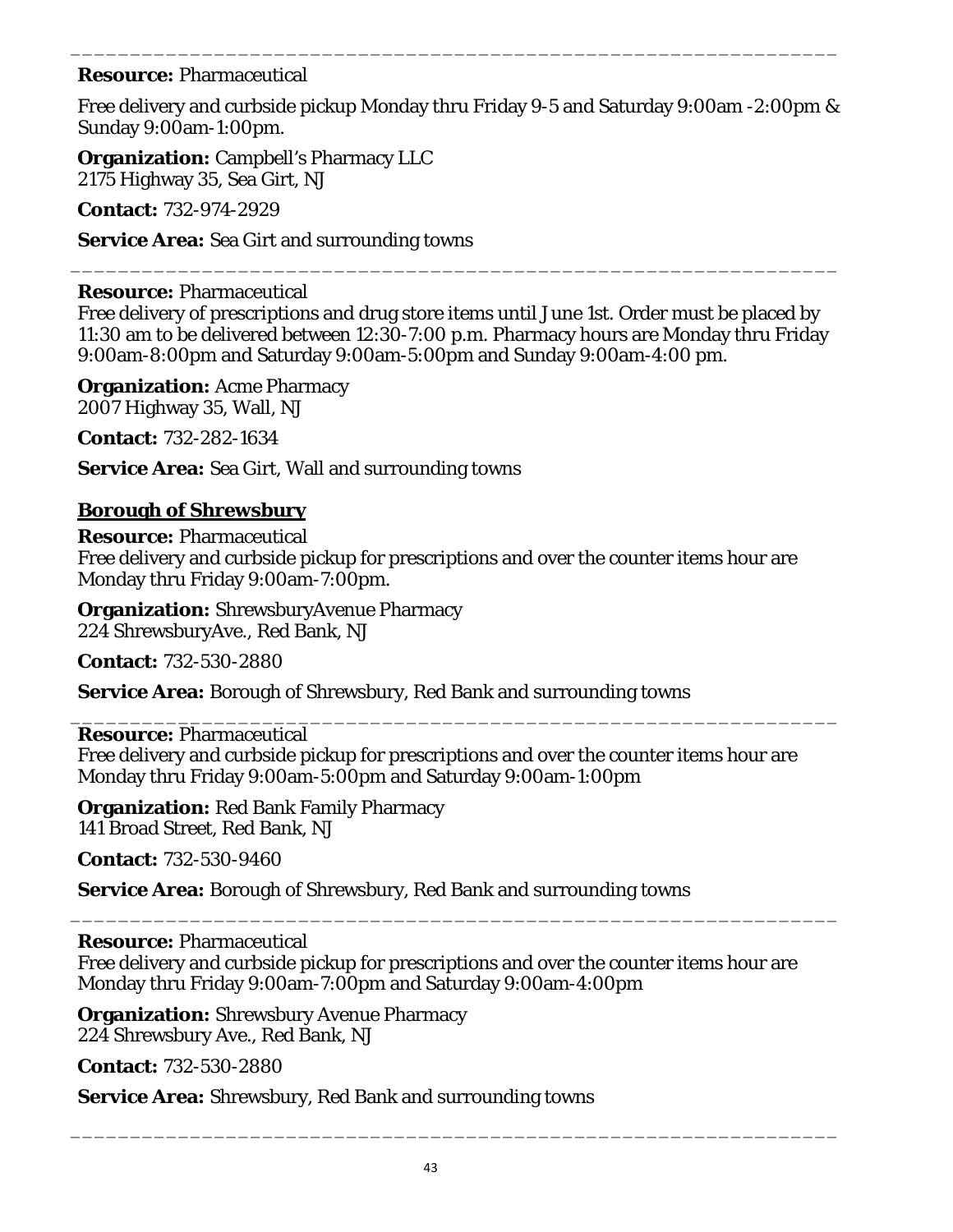### **Resource:** Phamaceutical

Free delivery and curbside pickup for prescriptions and over the counter items hour are Monday thru Friday 9:00am-5:00pm, and Saturday 9:00am-1:00pm

**Organization:** Red Bank Family Pharmacy 141 Broad Street., Red Bank, NJ

**Contact:** 732-530-9460

**Service Area:** Shrewsbury, Red Bank and surrounding towns

**Resource:** Free delivery and curbside pickup for prescriptions and over the counter items hour are Monday thru Friday 6, Saturday 9:00am 5:00pm and Sunday 9:00am 3:00pm

\_\_\_\_\_\_\_\_\_\_\_\_\_\_\_\_\_\_\_\_\_\_\_\_\_\_\_\_\_\_\_\_\_\_\_\_\_\_\_\_\_\_\_\_\_\_\_\_\_\_\_\_\_\_\_\_\_\_\_\_\_\_\_\_

**Organization:** Little Silver Family Pharmacy 10 Church Street, Little Silver, NJ

**Contact:** 732-741-1121

**Service Area:** Shrewsbury, Little Silver and surrounding towns

### **Borough of Spring Lake**

**Resource**: Pharmaceutical Free delivery of prescriptions and drug store items or curbside pickup Monday thru Friday 9:00am6 pm and Saturday 9:00am 4:00pm & Sunday 10:00am-3:00 pm

**Organization**: Main Pharmacy of Spring Lake 1206 3rd. Avenue, Spring Lake, NJ

**Contact**: 732-449-6157

**Service Area**: Spring Lake, Spring Lake Heights, Manasquan, Belmar and surrounding towns

### **Borough of Spring Lake Heights**

**Resource**: Pharmaceutical Free delivery of prescriptions and drug store items or curbside pickup Monday thru Friday 9:00am 6:00pm and Saturday 9:00am 4:00pm & Sunday 10:00am-3:00pm

**Organization**: Main Pharmacy of Spring Lake 1206 3rd. Avenue, Spring Lake, NJ

**Contact**: 732-449-6157

**Service Area**: Spring Lake, Spring Lake Heights, Manasquan, Belmar and surrounding towns

### **Resource:** Pharmaceutical

Free delivery of prescriptions and drug store items or curbside pickup Monday thru Friday 9:00am 6:00pm and Saturday 9:00am 3:00pm

\_\_\_\_\_\_\_\_\_\_\_\_\_\_\_\_\_\_\_\_\_\_\_\_\_\_\_\_\_\_\_\_\_\_\_\_\_\_\_\_\_\_\_\_\_\_\_\_\_\_\_\_\_\_\_\_\_\_\_\_\_\_\_\_

**Organization:** Colfax Pharmacy 2510 Belmar Boulevard, Belmar, NJ

**Contact:** 732-280-3535

**Service Area:** Spring Lake Heights, Belmar, and surrounding towns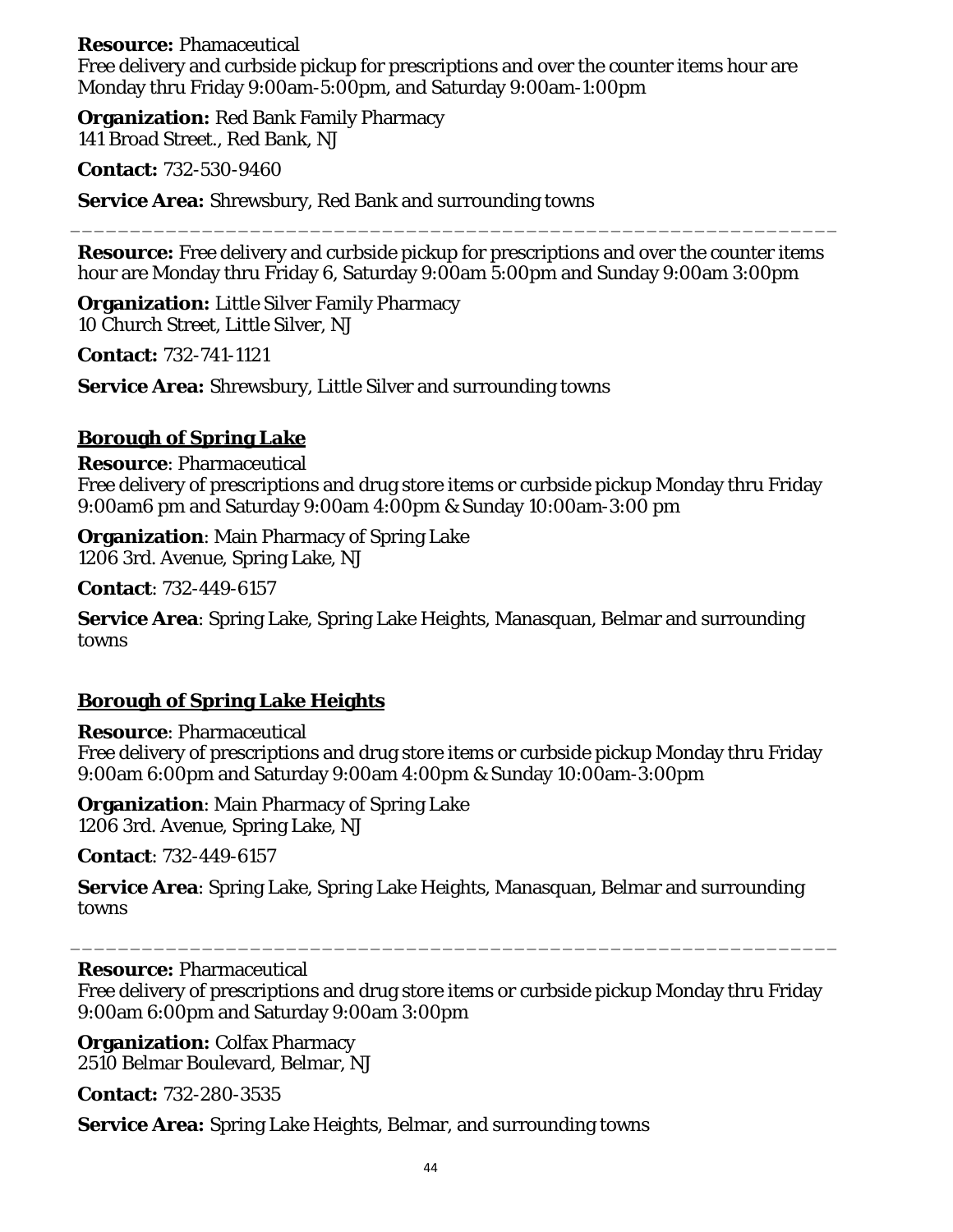# **Borough of Tinton Falls**

**Resource**: Pharmaceutical **Organization**: Village Drugs, Free delivery of prescriptions and drug store items or curbside pickup Monday thru Friday 9:00am to 4:00pm and Saturday 10:00am to 2:00pm. Prescription Delivery; will deliver over the counter medicine with a prescription delivery 1201 Sycamore Ave. Ste. 110 Tinton Falls, NJ

### **Contact**: 732-542-7455

**Service Area**: Tinton Falls and local area

### **Borough of Union Beach**

**Resource:** Pharmaceutical Free delivery of prescriptions and drug store items or curbside pickup Monday thru Friday 10:00am-7:00pm and Saturday 10:00am-4:00pm

**Organization:** Savon Drugs 16E Front Street, Keyport, NJ

**Contact:** 732-264-0904

**Service Area:** Union Beach, Keyport, Hazlet and surrounding areas

#### \_\_\_\_\_\_\_\_\_\_\_\_\_\_\_\_\_\_\_\_\_\_\_\_\_\_\_\_\_\_\_\_\_\_\_\_\_\_\_\_\_\_\_\_\_\_\_\_\_\_\_\_\_\_\_\_\_\_\_\_\_\_\_\_ **Resource**: Pharmaceutical

Free delivery of prescriptions and drug store items or curbside pickup Monday thru Friday 9:00am 8:00pm, Saturday 9:00am 6:00pm and Sunday 9:00am 5:00 pm.

**Organization:** Keansburg Pharmacy 199 Main Street, Keansburg, NJ

**Contact**: 732-787-1414

**Service Area:** Union Beach, Keansburg and surrounding towns.

### **Upper Freehold**

### **Resource**: Pharmaceutical

Free delivery to residence as long as they have available staff. Curbside pickup. Credit card payments over phone or checks are accepted. Must call first. Will add over the counter medications if needed along with this delivery. Monday thru Friday 9:00am 7:00 pm and Saturday 9:00am 4:00pm.

**Organization**: Village Pharmacy, 1280 Yardville Allentown Rd. Allentown, NJ

Contact: 609 259-2202

**Service Area**: Upper Freehold

#### \_\_\_\_\_\_\_\_\_\_\_\_\_\_\_\_\_\_\_\_\_\_\_\_\_\_\_\_\_\_\_\_\_\_\_\_\_\_\_\_\_\_\_\_\_\_\_\_\_\_\_\_\_\_\_\_\_\_\_\_\_\_\_\_ **Resource:** Pharmaceutical

Free delivery and will add over the counter medication if needed along with this order. Curbside pickup. Monday thru Friday 9:00am7 pm, Saturday 9:00am 4:00pm and Sunday 9:00am 12:00pm.

**Organization**: Allentown Pharmacy 2 S. Main Street, Allentown, NJ

**Contact**: 609-259-6121

**Service Area**: Upper Freehold and Allentown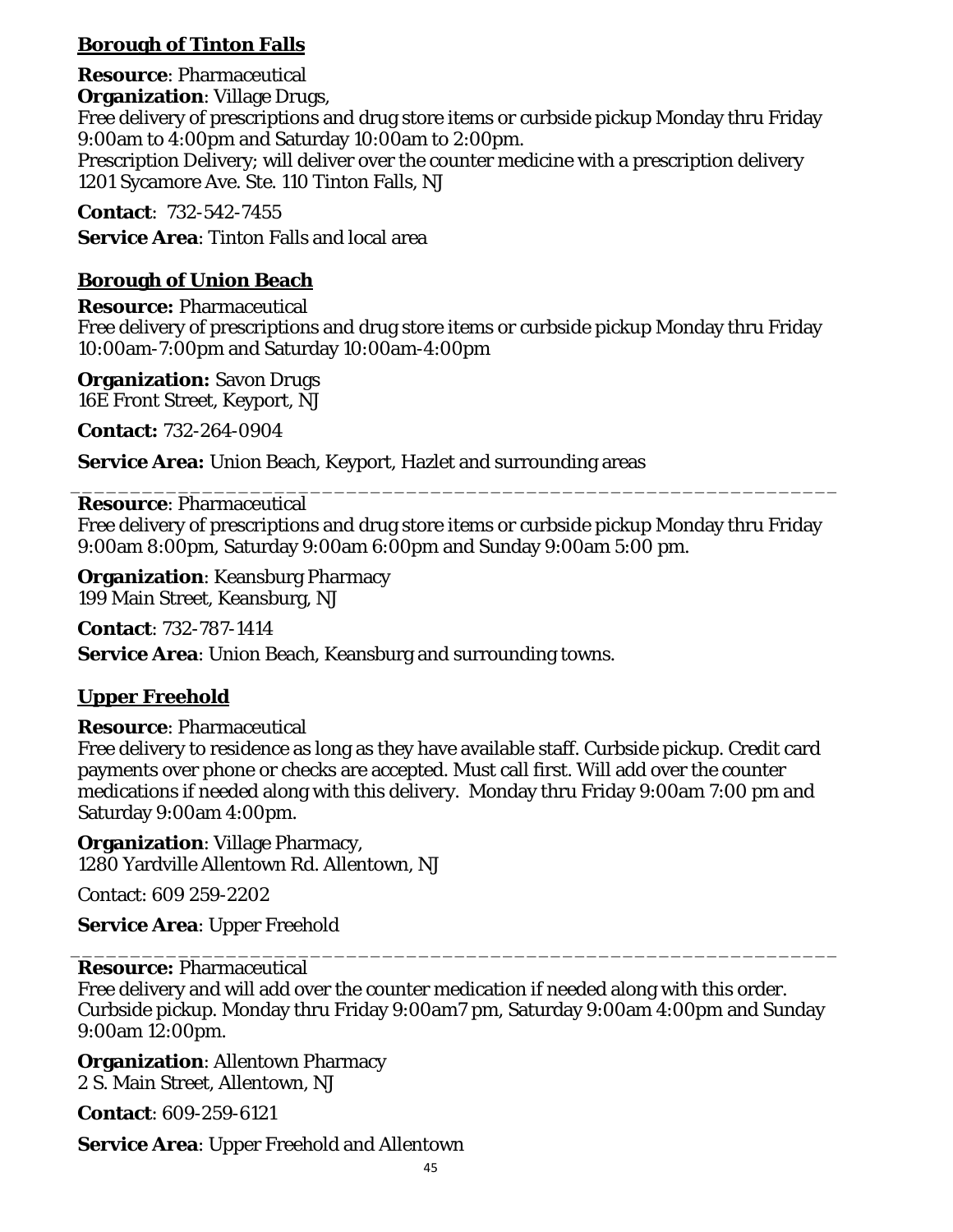# **Township of Wall**

### **Resource**:Pharmaceutical

Free delivery to residence as long as they have available staff. Credit card payments over phone or checks are accepted. Must call first. Will add over the counter medications if needed along with delivery.

**Organization**: Colfax Pharmacy 2510 Belmar Boulevard, Belmar, NJ

**Contact**: 732 280-3535

**Service Area**: Wall

### **Borough of West Long Branch**

**Resource**: Pharmaceutical

Free delivery to residence as long as they have available staff. Monday thru Friday 9-6 pm, Saturday 9to5:00pm and Sunday 9:00am to 2 pm.

**Organization**: Homestead Pharmacy 601 Broadway, Long Branch, NJ

**Contact**: 732 222-5400

**Service Area**: West Long Branch

### **Resource:** Pharmaceutical

Free delivery to residence as long as they have available staff. Curbside pickup. Monday thru Friday 9:00am to 7:30 pm, Saturday 9:00am to 5:00pm and Sunday 9:00am to 4:00pm.

\_\_\_\_\_\_\_\_\_\_\_\_\_\_\_\_\_\_\_\_\_\_\_\_\_\_\_\_\_\_\_\_\_\_\_\_\_\_\_\_\_\_\_\_\_\_\_\_\_\_\_\_\_\_\_\_\_\_\_\_\_\_\_\_

**Organization**: Steven Drugs Pharmacy 349 Monmouth Rd. West Long Branch, NJ

**Contact**: 732 -222-4411

S**ervice Area**: West Long Branch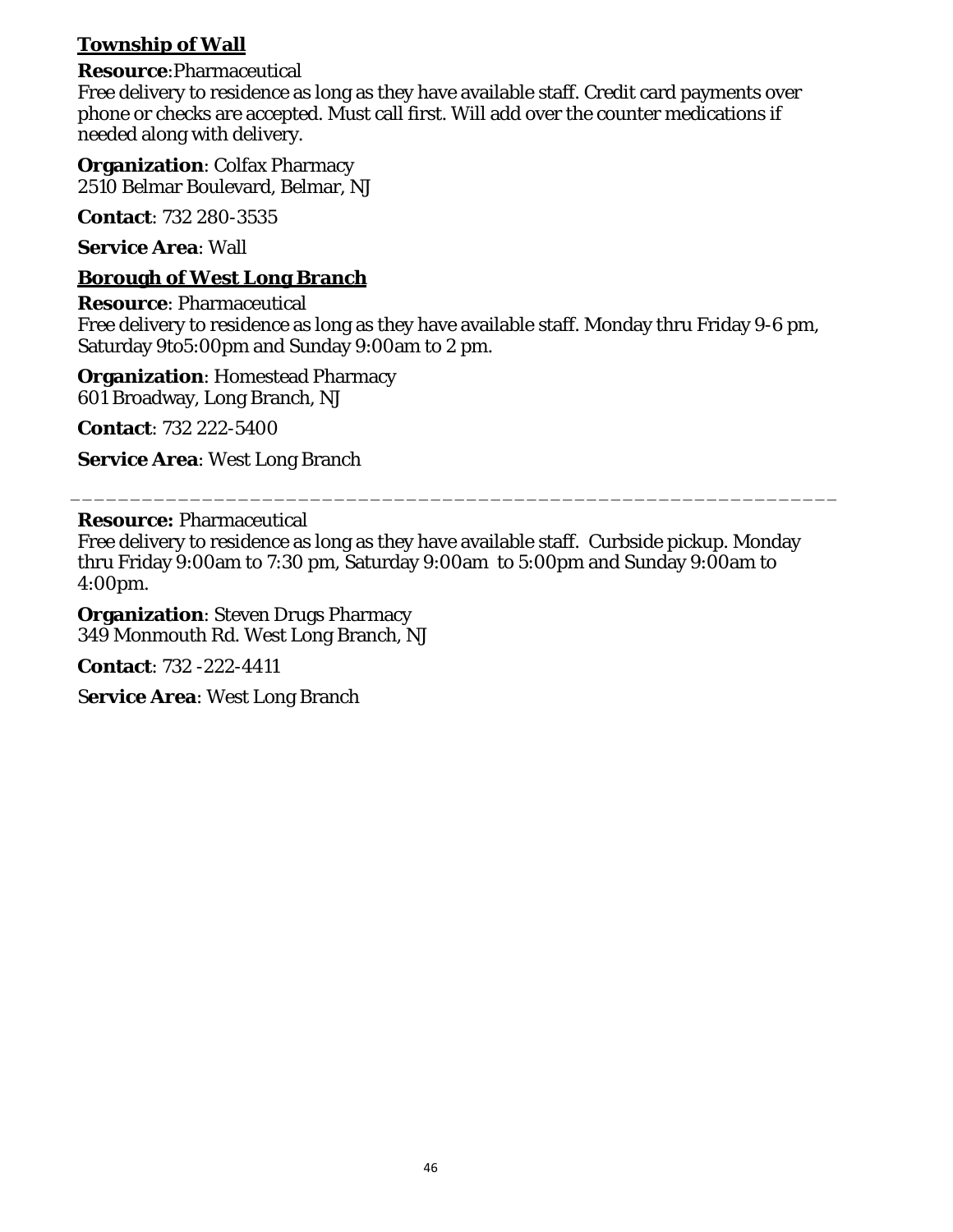# **Monmouth County Human Resources**

# <span id="page-46-0"></span>**Monmouth County Website:** [www.visitmonmouth.com](http://www.visitmonmouth.com/)

### \_\_\_\_\_\_\_\_\_\_\_\_\_\_\_\_\_\_\_\_\_\_\_\_\_\_\_\_\_\_\_\_\_\_\_\_\_\_\_\_\_\_\_\_\_\_\_\_\_\_\_\_\_\_\_\_\_\_\_\_\_\_\_\_ **Monmouth County Health Depart COVID-19 Hotline:** 732-845-2070

*Coronavirus (COVID-19) questions are being handled by the health experts at the NJ Poison Control Center at 1-800-962-1253*

\_\_\_\_\_\_\_\_\_\_\_\_\_\_\_\_\_\_\_\_\_\_\_\_\_\_\_\_\_\_\_\_\_\_\_\_\_\_\_\_\_\_\_\_\_\_\_\_\_\_\_\_\_\_\_\_\_\_\_\_\_\_\_\_

**Monmouth County Division of Behavioral Health** Addiction Services: 732-431-6451 Mental Health: 732-431-7200 Children's Mobile Response & Stabilization Services: 877-652-7624 Monmouth Medical Center/PESS: 732-923-6999 Early Intervention Support Services (EISS): 732-922-1042 NJ Hope Line (Suicide): 855-654-6735

**\_\_\_\_\_\_\_\_\_\_\_\_\_\_\_\_\_\_\_\_\_\_\_\_\_\_\_\_\_\_\_\_\_\_\_\_\_\_\_\_\_\_\_\_\_\_\_\_\_ CPC Behavioral Health-**Covid-19 information <https://www.cpcbehavioral.org/covid-19-information>

\_\_\_\_\_\_\_\_\_\_\_\_\_\_\_\_\_\_\_\_\_\_\_\_\_\_\_\_\_\_\_\_\_\_\_\_\_\_\_\_\_\_\_\_\_\_\_\_\_\_\_\_\_\_\_\_\_\_\_\_\_\_\_\_ **Department of Social Services:** 732-431-6000

### \_\_\_\_\_\_\_\_\_\_\_\_\_\_\_\_\_\_\_\_\_\_\_\_\_\_\_\_\_\_\_\_\_\_\_\_\_\_\_\_\_\_\_\_\_\_\_\_\_\_\_\_\_\_\_\_\_\_\_\_\_\_\_\_ **Division on Aging Disabilities & Veterans Services:** 732-431-7450

**ADRC-**Aging Disability Resource Connection

**Organization:** Monmouth Resource Net

[http://www.monmouthresourcenet.org/search/helpful-covid-19-hotlines-and](http://www.monmouthresourcenet.org/search/helpful-covid-19-hotlines-and-resources/)[resources/](http://www.monmouthresourcenet.org/search/helpful-covid-19-hotlines-and-resources/)

\_\_\_\_\_\_\_\_\_\_\_\_\_\_\_\_\_\_\_\_\_\_\_\_\_\_\_\_\_\_\_\_\_\_\_\_\_\_\_\_\_\_\_\_\_\_\_\_\_\_\_\_\_\_\_\_\_\_\_\_\_\_\_\_

**Contact:** 732- 222-8008 [info@monmouthresourcenet.org](mailto:info@monmouthresourcenet.org) 

<http://www.monmouthcares.org/>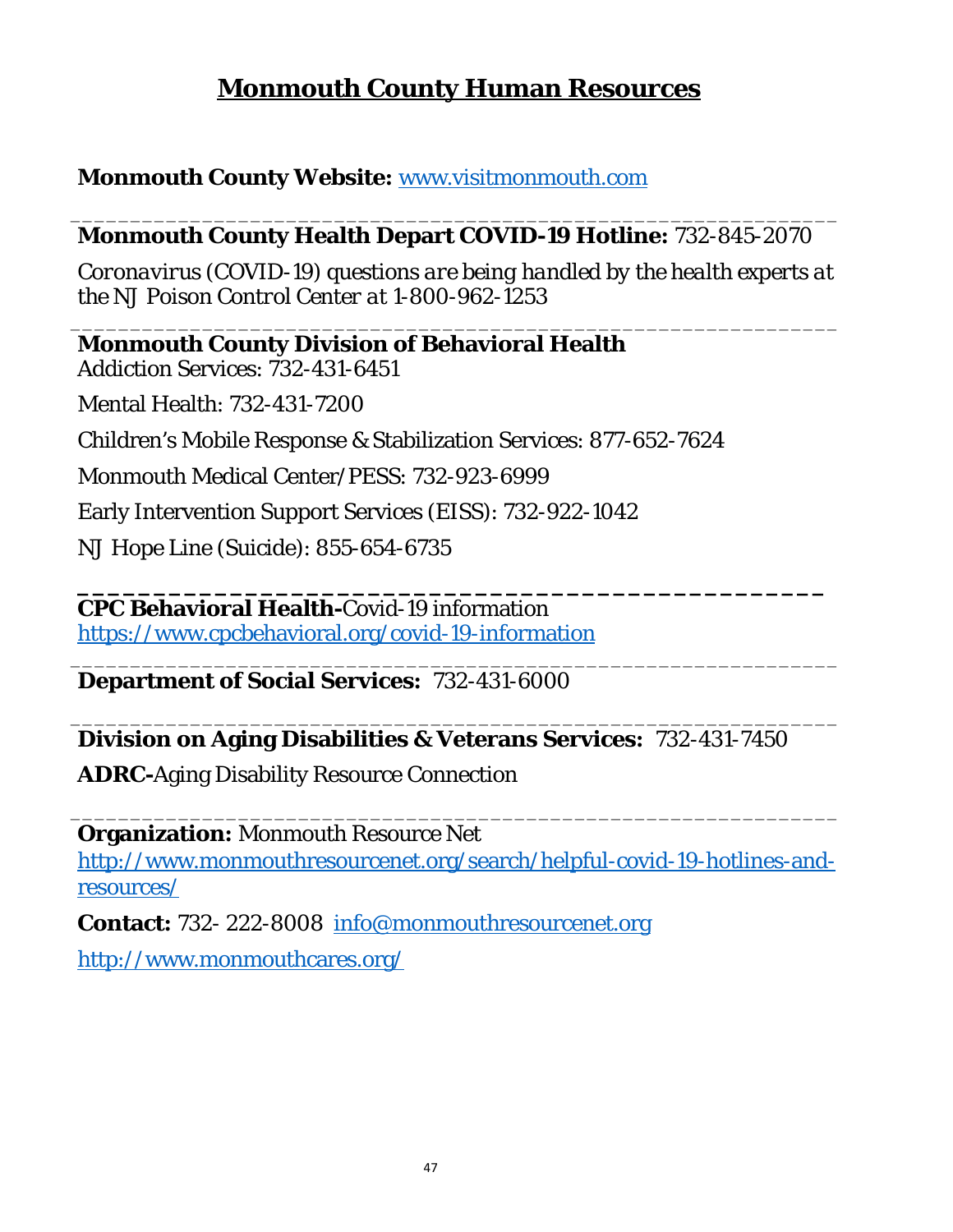# **Caregivers Support**

<span id="page-47-0"></span>**Resource:** Alzheimer's Support **Organization:** Alzheimer's New Jersey

<https://www.alznj.org/services/>

Helpline, caregiver support, please see website.

**Contact:** 973-586-4300 Helpline 888-280-6055

**Service Area:** New Jersey

**Resource:** Alzheimer's Support **Organization:** Alzheimer's New Jersey

<https://www.alznj.org/services/>

Helpline, caregiver support, please see website.

**Contact:** Susan Eberts at (908) 793-8951 for information on the Spanish support meetings on June 18th and June 25th at 7:00 pm.

\_\_\_\_\_\_\_\_\_\_\_\_\_\_\_\_\_\_\_\_\_\_\_\_\_\_\_\_\_\_\_\_\_\_\_\_\_\_\_\_\_\_\_\_\_\_\_\_\_\_\_\_\_\_\_\_\_\_\_\_\_\_\_\_

Helpline 888-280-6055

**Service Area:** New Jersey

**Resource:** Alzheimer's Support

Helping Caregivers through the isolation as a result of COVID 19. Offering activities over the phone or via web.

\_\_\_\_\_\_\_\_\_\_\_\_\_\_\_\_\_\_\_\_\_\_\_\_\_\_\_\_\_\_\_\_\_\_\_\_\_\_\_\_\_\_\_\_\_\_\_\_\_\_\_\_\_\_\_\_\_\_\_\_\_\_\_\_

**Organization:** Alzheimer's Foundation of America

**Contact:** 866-232-8484

**Service Area:** Monmouth County

**Resource:** Caregiver Support

**Organization:** Care2 Caregiver

The staff at Care2Caregiver are available to support you. Call to hear a friendly voice, discuss strategies on how to manage your day, or get ideas for activities you can do together at home to help pass the time. Email us at caregiver@ubhc.rutgers.edu or call.

\_\_\_\_\_\_\_\_\_\_\_\_\_\_\_\_\_\_\_\_\_\_\_\_\_\_\_\_\_\_\_\_\_\_\_\_\_\_\_\_\_\_\_\_\_\_\_\_\_\_\_\_\_\_\_\_\_\_\_\_\_\_\_\_

\_\_\_\_\_\_\_\_\_\_\_\_\_\_\_\_\_\_\_\_\_\_\_\_\_\_\_\_\_\_\_\_\_\_\_\_\_\_\_\_\_\_\_\_\_\_\_\_\_\_\_\_\_\_\_\_\_\_\_\_\_\_\_\_

**Contact:** 800-424-2494

**Service Area:** Services for the public.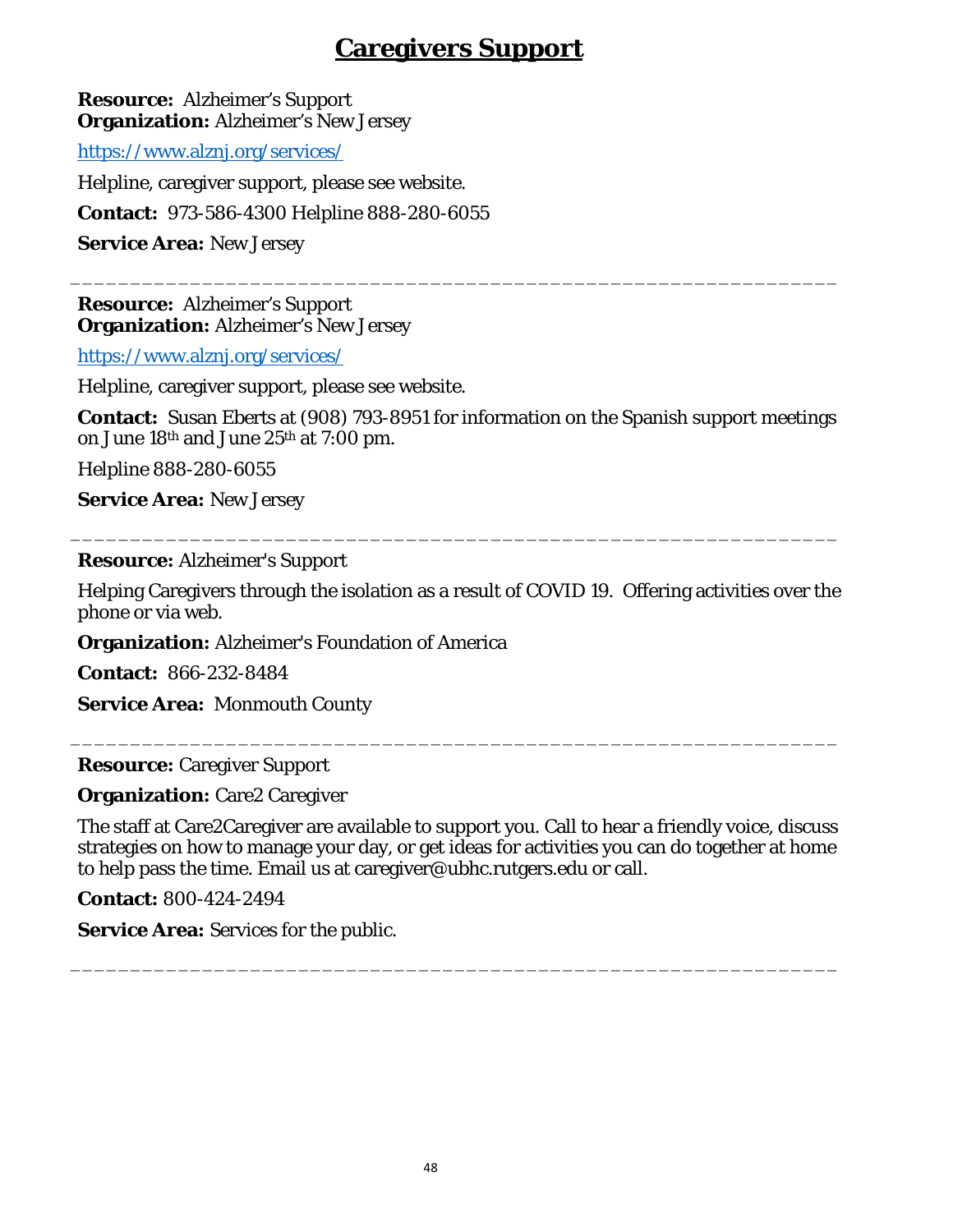**Resource:** Caregiver support for chronic and disabling health conditions.

Supports and sustains the important work of families and friends nationwide who care for adult loved ones with chronic, disabling health conditions.

<https://www.caregiver.org/>

Coronavirus (COVID-19) Resources and Articles for Family Caregivers

<https://www.caregiver.org/coronavirus-covid-19-resources-and-articles-family-caregivers>

**Organization:** Family Caregiver Alliance, National Center on Caregiving.

**Contact:** 800-445-8106

**Service Area:** National

**Resource:** Webinar "The COVID-19 Toolkit for Seniors and Caregivers" Starting Wednesday April 22nd at 1:00pm. Register by calling 732-308-0570. Not sure how to use zoom? Call 732-637-6379 for assistance. Please call for future scheduled webinars.

**Organization:** CentraState Hospital **Contact:** Register by calling 732-308-0570. Not sure how to use zoom? Call 732-637-6379

\_\_\_\_\_\_\_\_\_\_\_\_\_\_\_\_\_\_\_\_\_\_\_\_\_\_\_\_\_\_\_\_\_\_\_\_\_\_\_\_\_\_\_\_\_\_\_\_\_\_\_\_\_\_\_\_\_\_\_\_\_\_\_\_

\_\_\_\_\_\_\_\_\_\_\_\_\_\_\_\_\_\_\_\_\_\_\_\_\_\_\_\_\_\_\_\_\_\_\_\_\_\_\_\_\_\_\_\_\_\_\_\_\_\_\_\_\_\_\_\_\_\_\_\_\_\_\_\_

\_\_\_\_\_\_\_\_\_\_\_\_\_\_\_\_\_\_\_\_\_\_\_\_\_\_\_\_\_\_\_\_\_\_\_\_\_\_\_\_\_\_\_\_\_\_\_\_\_\_\_\_\_\_\_\_\_\_\_\_\_\_\_\_

\_\_\_\_\_\_\_\_\_\_\_\_\_\_\_\_\_\_\_\_\_\_\_\_\_\_\_\_\_\_\_\_\_\_\_\_\_\_\_\_\_\_\_\_\_\_\_\_\_\_\_\_\_\_\_\_\_\_\_\_\_\_\_\_

**Resource:** Alzheimer's Services 24/7 assistance and support

Events and other activities will be conducted online or by phone whenever possible.

**Organization:** Alzheimer's Association

**Contact:** 732-475-0944, **24-hour assistance** and support call: 800-272-3900

**Resource:** Peer Support

**Organization:** Mom2Mom

**Contact:** 24/7 Peer Support 877-914-6662

<http://www.mom2mom.us.com/GlassbookProject.htm>

**Resource:** Comfort Call

**Service Area:** Non-emergency COVID-19 Hotline, comfort call.

**Organization:** St. Rose of Lima Parish

**Contact:** 908-839-8508 (Spanish/English)

**Service Area:** Freehold Borough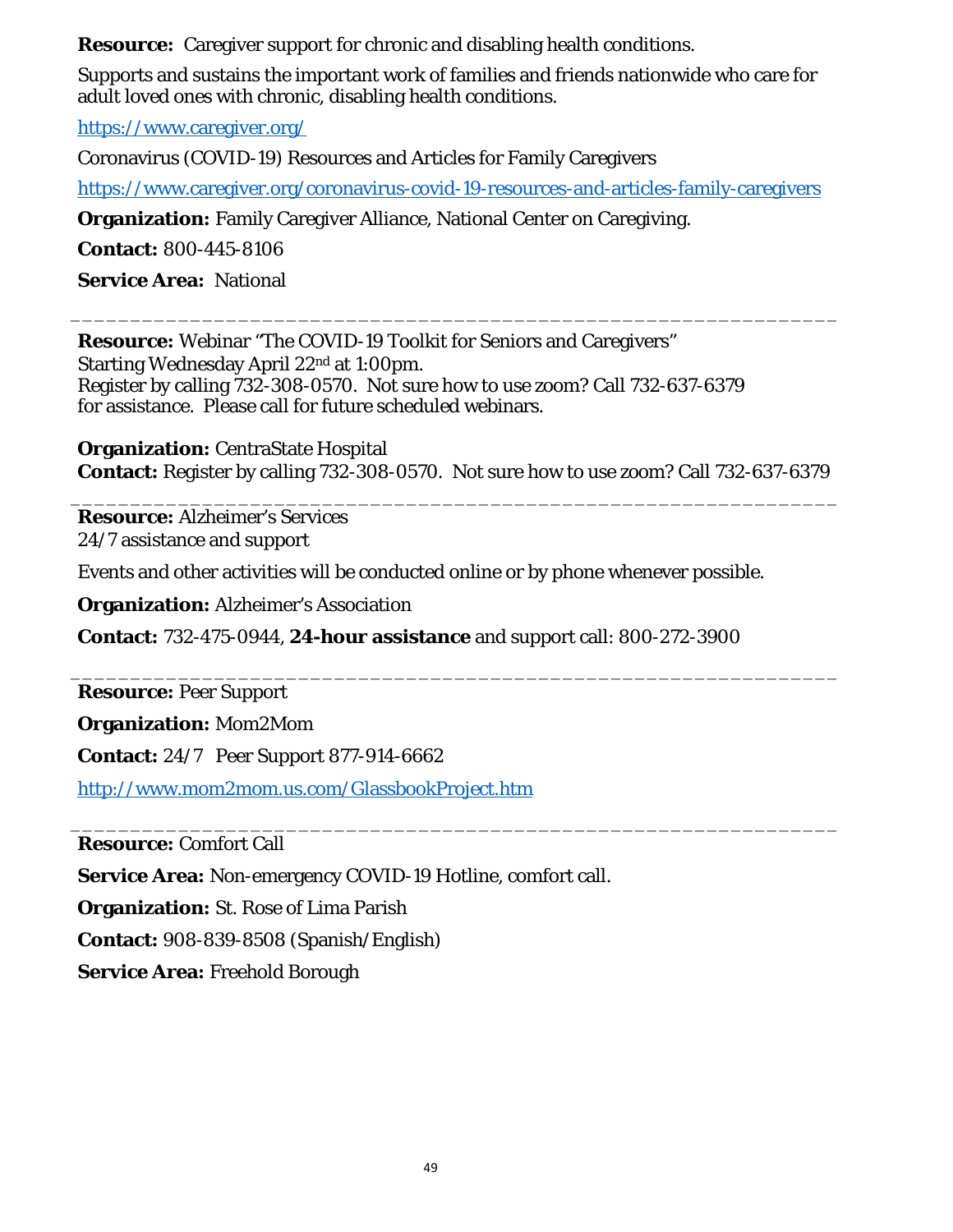# **Disability Services**

\_\_\_\_\_\_\_\_\_\_\_\_\_\_\_\_\_\_\_\_\_\_\_\_\_\_\_\_\_\_\_\_\_\_\_\_\_\_\_\_\_\_\_\_\_\_\_\_\_\_\_\_\_\_\_\_\_\_\_\_\_\_\_\_

\_\_\_\_\_\_\_\_\_\_\_\_\_\_\_\_\_\_\_\_\_\_\_\_\_\_\_\_\_\_\_\_\_\_\_\_\_\_\_\_\_\_\_\_\_\_\_\_\_\_\_\_\_\_\_\_\_\_\_\_\_\_\_\_

\_\_\_\_\_\_\_\_\_\_\_\_\_\_\_\_\_\_\_\_\_\_\_\_\_\_\_\_\_\_\_\_\_\_\_\_\_\_\_\_\_\_\_\_\_\_\_\_\_\_\_\_\_\_\_\_\_\_\_\_\_\_\_\_

### <span id="page-49-0"></span>**Department of Human Services:**

**<https://nj.gov/humanservices/coronavirus.html>**

### **New Jersey Division of Disability Services Toll-free: 1-888-285-3036**

**<https://www.state.nj.us/humanservices/dds/news/>**

### **Division of Developmental Disabilities:**

**<https://nj.gov/humanservices/ddd/home/>**

### **Resource: Disability Support Services**

**Organization:** MOCEANS Center for Independent Living

- 1. Resource for individuals living with disabilities, their caregivers, families, friends and allies.
- 2. Daily online Peer support group, assistance in identifying and applying for resources
- 3. Applications for food assistance, unemployment, social security and more.
- 4. Phone a friend, weekly supportive calls to individuals with or without a disability.

\_\_\_\_\_\_\_\_\_\_\_\_\_\_\_\_\_\_\_\_\_\_\_\_\_\_\_\_\_\_\_\_\_\_\_\_\_\_\_\_\_\_\_\_\_\_\_\_\_\_\_\_\_\_\_\_\_\_\_\_\_\_\_\_

\_\_\_\_\_\_\_\_\_\_\_\_\_\_\_\_\_\_\_\_\_\_\_\_\_\_\_\_\_\_\_\_\_\_\_\_\_\_\_\_\_\_\_\_\_\_\_\_\_\_\_\_\_\_\_\_\_\_\_\_\_\_\_\_

\_\_\_\_\_\_\_\_\_\_\_\_\_\_\_\_\_\_\_\_\_\_\_\_\_\_\_\_\_\_\_\_\_\_\_\_\_\_\_\_\_\_\_\_\_\_\_\_\_\_\_\_\_\_\_\_\_\_\_\_\_\_\_\_

5. Support coordination, online social events open to all.

**Contact:** 833-662-3267 helpdesk available 24/7

**Service Area:** Serving Monmouth County, NJ.

**Resource:** Assistance for people with Hearing Loss

[https://nj.gov/humanservices/library/slides/DDHH%20Communication%20Tips%20-](https://nj.gov/humanservices/library/slides/DDHH%20Communication%20Tips%20-%20CoVid-0420.pdf) [%20CoVid-0420.pdf](https://nj.gov/humanservices/library/slides/DDHH%20Communication%20Tips%20-%20CoVid-0420.pdf)

COVID-19 Emotional Support Hotline: from 9:00am-5:00pm call 973-870-0677 VP

**Organization:** NJ Human Services Division of Deaf and Hard of Hearing

**Contact:** If you are deaf or hard of hearing, please call 1-877-294-4356 TTY

To access any hotline: (voice callers use 7-1-1 NJ Relay)

**Service Area:** New Jersey

**Resource:** Information regarding Hearing Aid Assistance for Low Income

**Organization:** State of NJ Department of Human Services

**Contact:** 1-800-792-9745

**Service Area:** New Jersey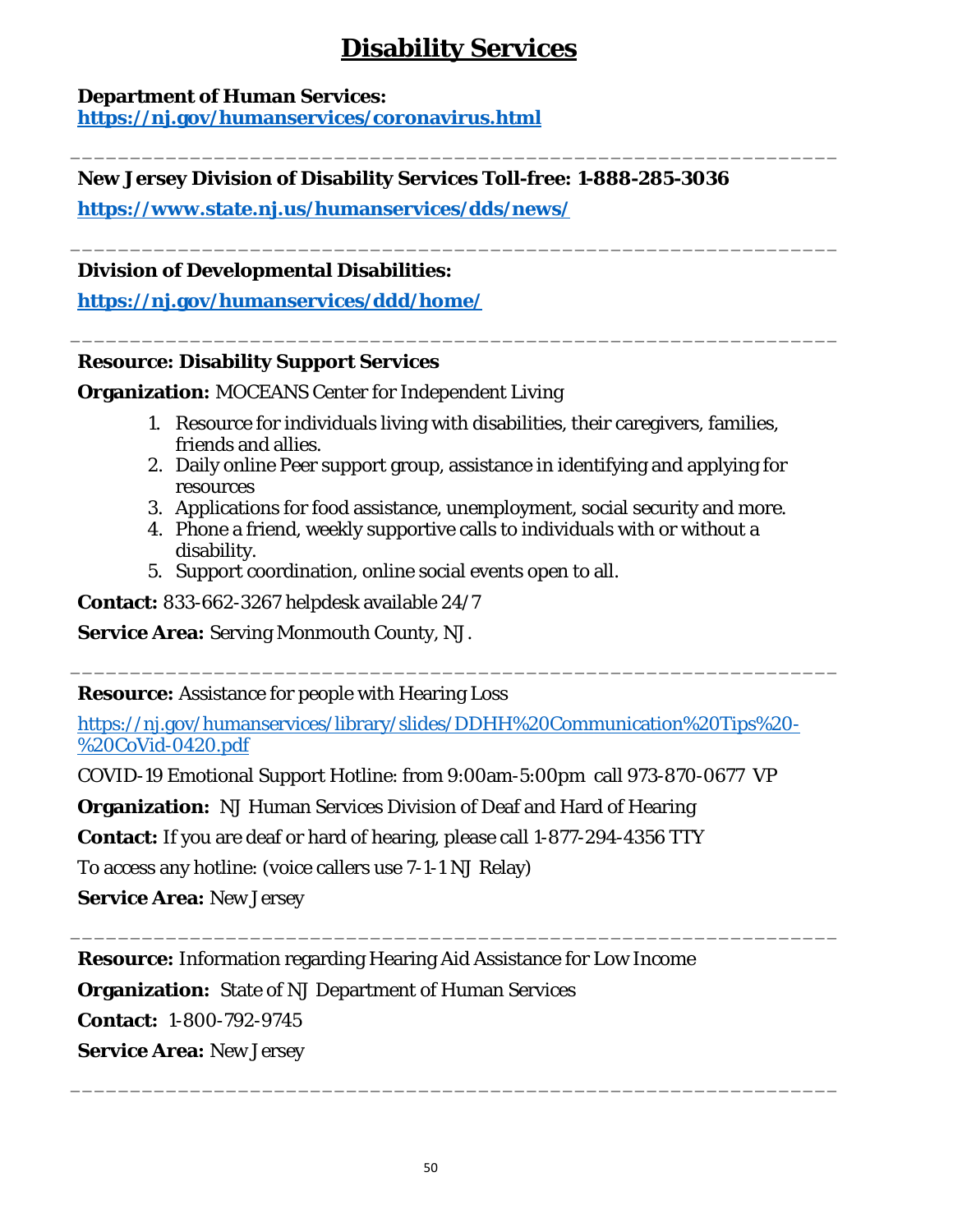**Resource:** Assistance for people with Vision Loss **Organization:** NJ Commission for Blind & Visually Impaired **Contact:** 1-877-685-8878 **Service Area:** New Jersey

**Resource:** Questions regarding Medicare **Organization:** NJ State SHIP (State Health Insurance Program) **Contact:** 1-800-792-8820 **Service Area:** New Jersey

**Resource:** Information regarding Prescription Assistance for Low Income **Organization:** State of NJ Department of Human Services **Contact:** 1-800-792-9745 **Service Area:** New Jersey

**Resource:** Lifeline Utility Assistance for Low Income **Organization:** State of NJ Dept. of Human Services **Contact:** 1-800-792-9745

### **The ARC**

The Arc is the largest national community-based organization advocating for and with people with intellectual and developmental disabilities (I/DD) and serving them and their families.

\_\_\_\_\_\_\_\_\_\_\_\_\_\_\_\_\_\_\_\_\_\_\_\_\_\_\_\_\_\_\_\_\_\_\_\_\_\_\_\_\_\_\_\_\_\_\_\_\_\_\_\_\_\_\_\_\_\_\_\_\_\_\_\_

\_\_\_\_\_\_\_\_\_\_\_\_\_\_\_\_\_\_\_\_\_\_\_\_\_\_\_\_\_\_\_\_\_\_\_\_\_\_\_\_\_\_\_\_\_\_\_\_\_\_\_\_\_\_\_\_\_\_\_\_\_\_\_\_

\_\_\_\_\_\_\_\_\_\_\_\_\_\_\_\_\_\_\_\_\_\_\_\_\_\_\_\_\_\_\_\_\_\_\_\_\_\_\_\_\_\_\_\_\_\_\_\_\_\_\_\_\_\_\_\_\_\_\_\_\_\_\_\_

\_\_\_\_\_\_\_\_\_\_\_\_\_\_\_\_\_\_\_\_\_\_\_\_\_\_\_\_\_\_\_\_\_\_\_\_\_\_\_\_\_\_\_\_\_\_\_\_\_\_\_\_\_\_\_\_\_\_\_\_\_\_\_\_

**The Arc is greatly concerned about the threat of COVID-19 to people with disabilities, their families, and the workforce that supports them.** We are compiling resources to help people with intellectual and /or developmental disabilities (I/DD), their families, and service providers to understand this global pandemic.

[https://thearc.org/covid/?utm\\_source=cc&utm\\_medium=email&utm\\_campaign=fusion](https://thearc.org/covid/?utm_source=cc&utm_medium=email&utm_campaign=fusion)

\_\_\_\_\_\_\_\_\_\_\_\_\_\_\_\_\_\_\_\_\_\_\_\_\_\_\_\_\_\_\_\_\_\_\_\_\_\_\_\_\_\_\_\_\_\_\_\_\_\_\_\_\_\_\_\_\_\_\_\_\_\_\_\_

### **State of New Jersey Parent Link**

<http://www.njparentlink.nj.gov/njparentlink/services/special/disabilities/>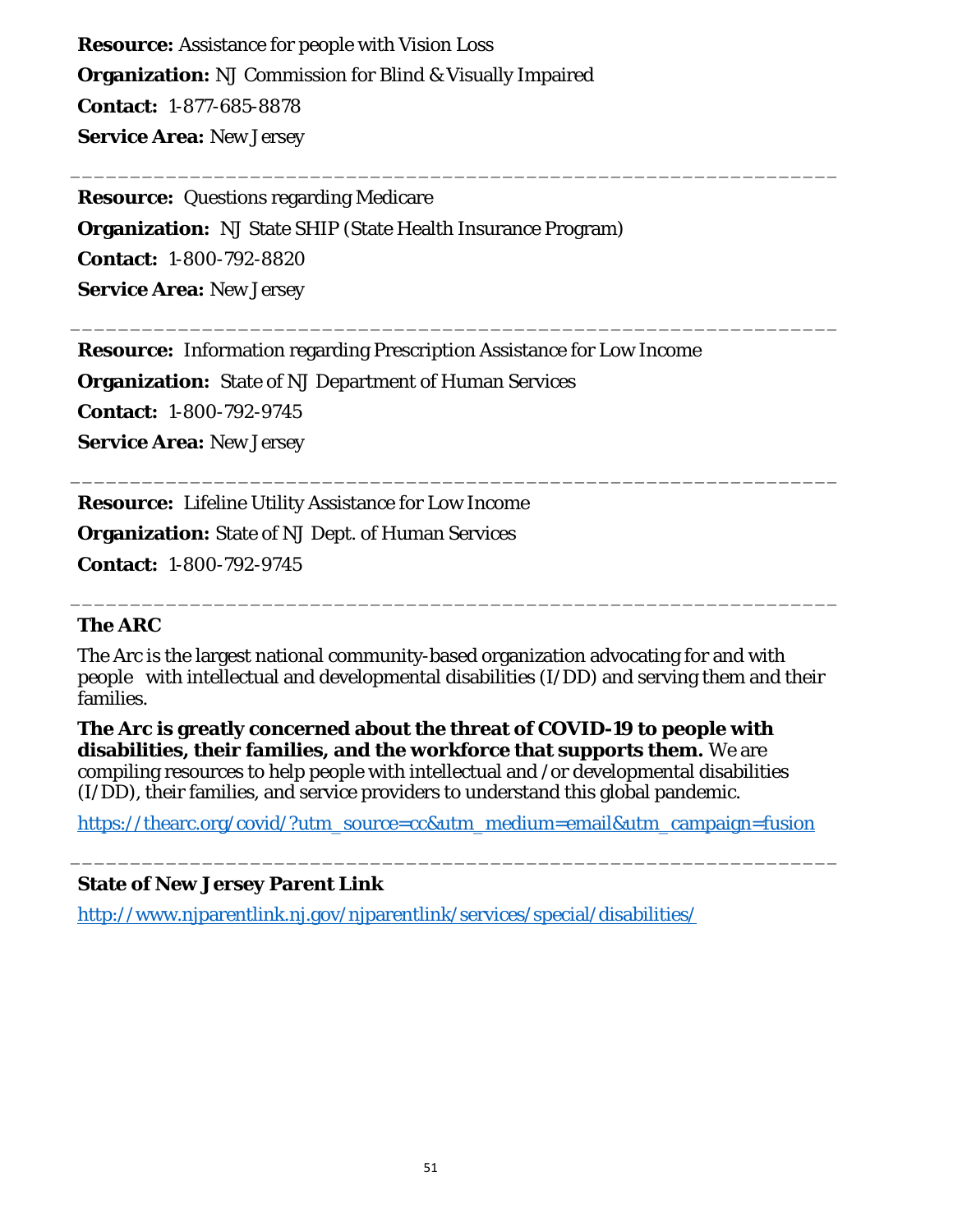# **Facemasks**

# <span id="page-51-0"></span>**City of Asbury Park**

**Resource:** Facemasks KN 95 masks sold 2 for \$8.00 or disposable masks sole 5 for \$5.00. Curbside pick-up available

**Organization:** Quick Med Pharmacy/Health Mart 1221 Main Street Fifth Avenue, Asbury Park, NJ

**Contact:** 732-897-1500

**Service Area:** Open to the public

**Resource:** Facemasks

Selling KN 95 masks for \$5.00 each; Surgical masks \$1.00. Call ahead and ring the bell when you arrive and they will bring them out to you.

\_\_\_\_\_\_\_\_\_\_\_\_\_\_\_\_\_\_\_\_\_\_\_\_\_\_\_\_\_\_\_\_\_\_\_\_\_\_\_\_\_\_\_\_\_\_\_\_\_\_\_\_\_\_\_\_\_\_\_\_\_\_\_\_

**Organization**: Home Drug Store Inc. 814 Main Street, Asbury Park, NJ

**Contact**: 732 774-3400

**Service Area**: Open to the public

# **Borough of Belmar**

Selling disposable masks 3/\$5.00 or 7/\$9.99; KN 95 \$8.00; With curbside pickup.

\_\_\_\_\_\_\_\_\_\_\_\_\_\_\_\_\_\_\_\_\_\_\_\_\_\_\_\_\_\_\_\_\_\_\_\_\_\_\_\_\_\_\_\_\_\_\_\_\_\_\_\_\_\_\_\_\_\_\_\_\_\_\_\_

**Organization**: Colfax Pharmacy 2510 Belmar Blvd., Belmar, NJ

**Contact**: 732-280-3535

**Service Area**: Open to the public

# **Township of Colts Neck**

**Resource:** Facemasks Surgical masks 10/\$13.00 or 50/\$65.00. With curbside pickup.

**Organization:** Colts Neck Pharmacy 420 Highway 34, Colts Neck, NJ

**Contact:** 732-780-5480

**Service Area:** Open to the public

# **Borough of Englishtown**

**Resource:** Facemasks Selling KN 95 masks for \$5.00 each with curbside pickup.

**Organization:** Union Hill Supermo Pharmacy 324 Highway 9, Englishtown, NJ

**Contact:** 732-972-2333

**Service Area:** Open to the public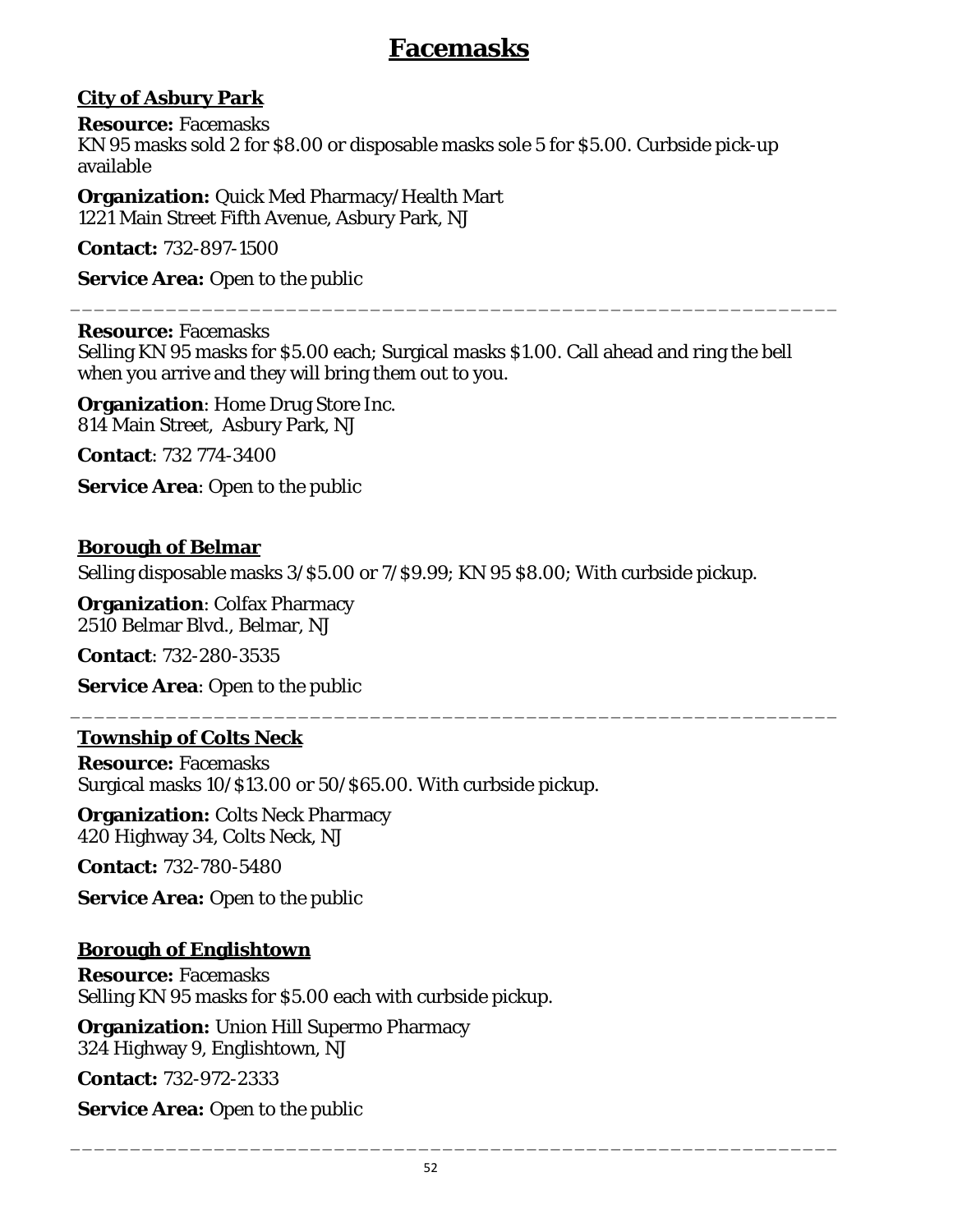**Resource:** Face Masks Surgical masks \$2.50

**Organization:** Ohm Shivay Inc. 345 Union Hill Rd. Englishtown, NJ 07726

**Contact:** A.J. 732-536-4705

**Service Area:** Open to public

**Resource:** Face Masks

Selling KN 95 \$5.99 each and Blue surgical masks \$1.25 each

**Organization:** A Plus Pharmacy 100 U.S. 9 Englishtown, NJ 07726

**Contact:** 732-308-9099

**Service Area:** Open to public

### **Borough of Freehold**

**Resource:** Facemasks Selling disposable facemasks for \$1.25 ; KN 95 \$5.00. No curbside pickup but if you call and giver credit card information, he will meet you outside.

\_\_\_\_\_\_\_\_\_\_\_\_\_\_\_\_\_\_\_\_\_\_\_\_\_\_\_\_\_\_\_\_\_\_\_\_\_\_\_\_\_\_\_\_\_\_\_\_\_\_\_\_\_\_\_\_\_\_\_\_\_\_\_\_

**Organization:** Provision Pharmacy 30 W. Main Street, Freehold, NJ

**Contact:** 732-333-0226

**Service Area:** Open to the public

### **Township of Hazlet**

**Resource:** Facemasks Washable facemasks \$9.95 each or 2/\$19.95. Curbside only 30 W. Main Street, Freehold, NJ

\_\_\_\_\_\_\_\_\_\_\_\_\_\_\_\_\_\_\_\_\_\_\_\_\_\_\_\_\_\_\_\_\_\_\_\_\_\_\_\_\_\_\_\_\_\_\_\_\_\_\_\_\_\_\_\_\_\_\_\_\_\_\_\_

**Organization:** Hazlet Pharmacy 2874 Highway 35, Hazlet, NJ

**Contact:** 732-264-3310

**Service Area:** Open to the public

**Resource:** Facemasks KN 95 \$7.00. Will provide curbside pickup when requested.

**Organization:** The Medicine Shoppe 3253Highway 35, Suite 1, Hazlet, NJ

**Contact:** 732-888-7900

**Service Area:** Open to the public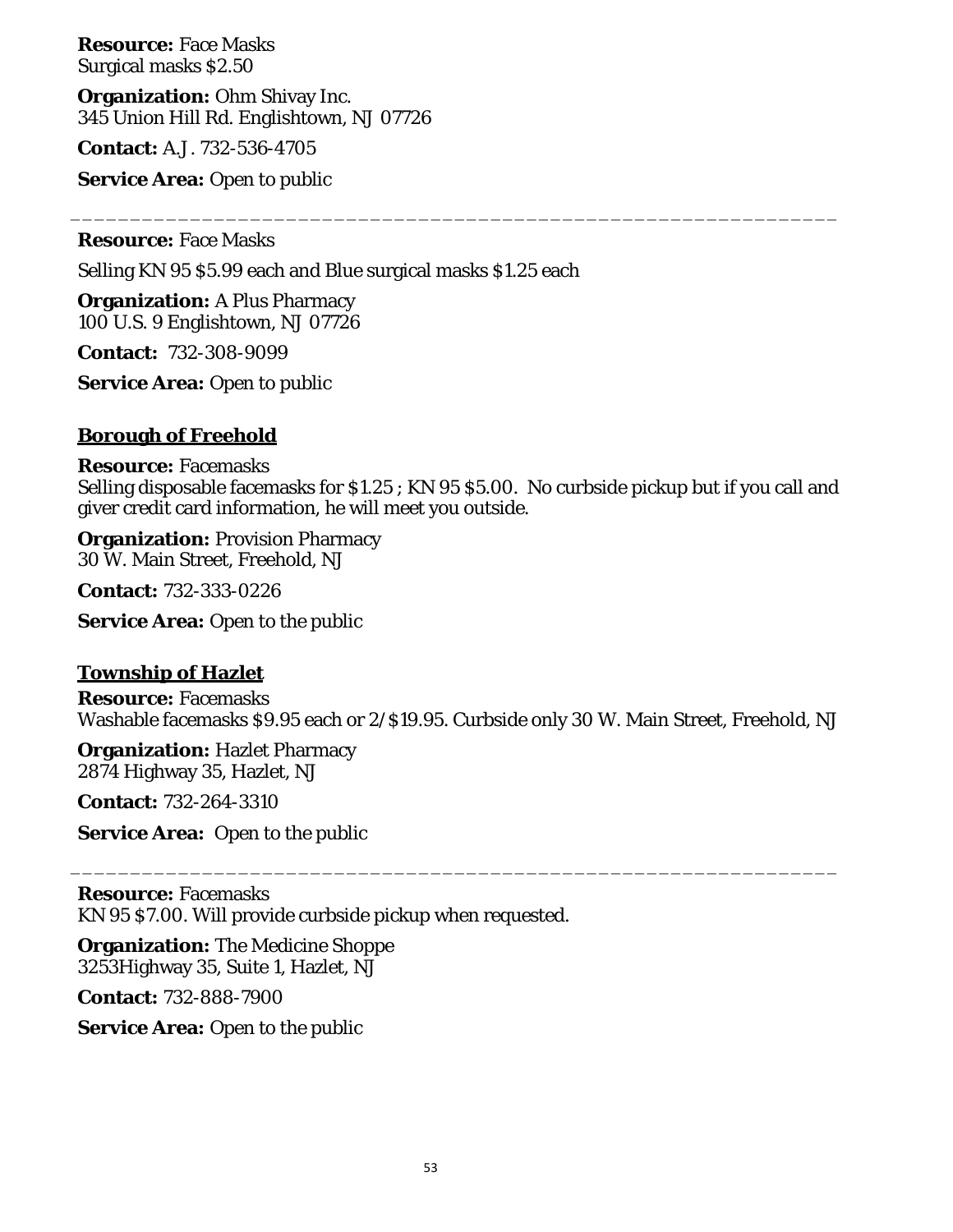# **Township of Holmdel**

**Resource:** Facemasks Selling KN 95 masks for \$5.00, limit of 5 per customer; Surgical masks \$1.99 and will provide curbside pickup.

**Organization**: Bayshore Homecare Pharmacy

733 N. Beers Street, STE L1, Holmdel, NJ

**Contact**: 732-888-0303

**Service Area**: Open to the public

### **Township of Howell**

**Resource:** Facemasks \$1.00 each mask.

**Organization:** Future Pharmacy 979 Highway 9, Howell, NJ

**Contact:** 732-431-8170

**Service Area:** Open to the public

**Resource:** Facemasks Selling disposable masks for \$2.00 each; KN 95 \$8.00 each. Will provide curbside pickup.

\_\_\_\_\_\_\_\_\_\_\_\_\_\_\_\_\_\_\_\_\_\_\_\_\_\_\_\_\_\_\_\_\_\_\_\_\_\_\_\_\_\_\_\_\_\_\_\_\_\_\_\_\_\_\_\_\_\_\_\_\_\_\_\_

**Organization:** Soma Pharmacy 3420 Highway 9, Howell, NJ

**Contact:** 732-987-9969

**Service Area:** Open to the public

### **Borough of Keansburg**

**Resource:** Facemasks KN 95 \$4.49; Surgical masks 5/\$9.99 or 10/\$19.99. Curbside only

**Organization:** Keansburg Pharmacy 199 Main Street, Keansburg, NJ

**Contact:** 732-787-1414

**Service Area:** Open to the public

### **Borough of Little Silver**

**Resource:** Facemasks Selling disposable masks in a 5 pack for \$10.00 and KN 95 at \$5.99 each and will provide curbside pickup.

**Organization:** Little Silver Family Pharmacy 10 Church Street, Little Silver, NJ

**Contact:** 732 -741-1121

**Service Area:** Open to the public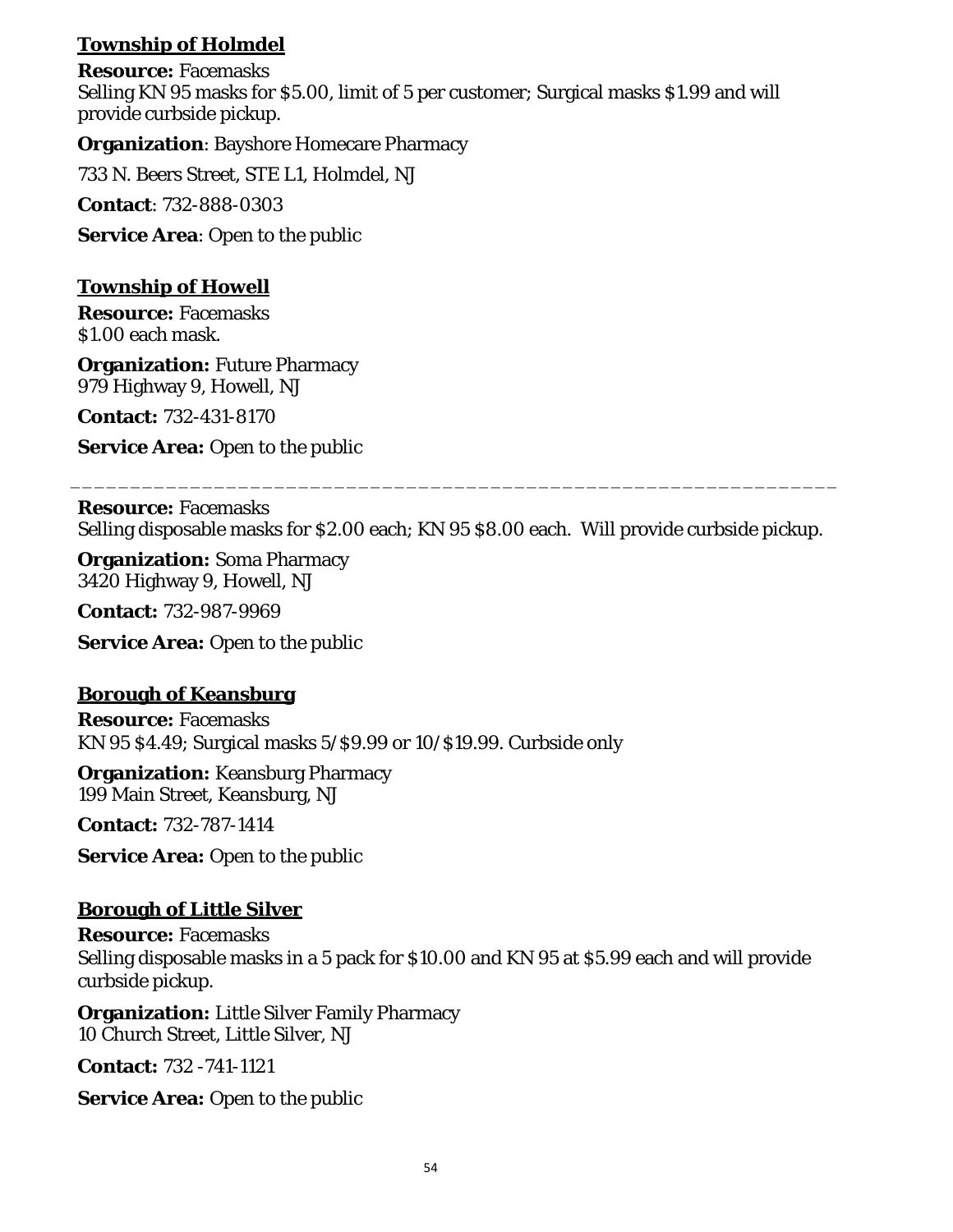# **Township of Manalapan**

**Resource:** Facemasks

Selling KN 95 face masks for \$8.00 each or disposable masks for \$1.00 each with curbside pickup.

\_\_\_\_\_\_\_\_\_\_\_\_\_\_\_\_\_\_\_\_\_\_\_\_\_\_\_\_\_\_\_\_\_\_\_\_\_\_\_\_\_\_\_\_\_\_\_\_\_\_\_\_\_\_\_\_\_\_\_\_\_\_\_\_

\_\_\_\_\_\_\_\_\_\_\_\_\_\_\_\_\_\_\_\_\_\_\_\_\_\_\_\_\_\_\_\_\_\_\_\_\_\_\_\_\_\_\_\_\_\_\_\_\_\_\_\_\_\_\_\_\_\_\_\_\_\_\_\_

**Organization:** Andee Plaza Pharmacy 130 Highway 33, Manalapan, NJ

**Contact:** 732-431- 9400

**Service Area:** Open to the public

**Resource:** Face Masks Call to be added onto waiting list. \$21.95 for 50 masks.

**Organization:** First Care Medical Supplies 329 U.S. 9 Manalapan, NJ 07726

**Contact:** Ray 732-303-8450

**Service Area:** Open to public

**Resource:** Face Masks Selling Blue surgical masks \$1.00 each; KN 95 \$5.99; Reusable masks \$12.99

**Organization**: Future Pharmacy 700 Tennent Rd. Manalapan, NJ 07726

**Contact**: 732-851-7100

**Service Area**: Open to public

**Resource:** Face Masks

Pre-order the Blue surgical masks for \$2.00 Selling each KN 95 for \$7.99 and masks with shields for \$5.99.

\_\_\_\_\_\_\_\_\_\_\_\_\_\_\_\_\_\_\_\_\_\_\_\_\_\_\_\_\_\_\_\_\_\_\_\_\_\_\_\_\_\_\_\_\_\_\_\_\_\_\_\_\_\_\_\_\_\_\_\_\_\_\_\_

**Organization:** Rx Express Pharmacy 356 U.S. 9 Manalapan, NJ 07726

**Contact:** 732-851-7272

**Service Area:** Open to public

### **Township of Marlboro**

**Resource:** Face Masks Selling KN 95 \$7.00 each and Blue surgical masks box 20/\$13.99

**Organization**: Pharmacy Emporium 460 County Rd. 520 Marlboro, NJ 07746

**Contact:** Heeth 732-526-4450

**Service Area:** Open to public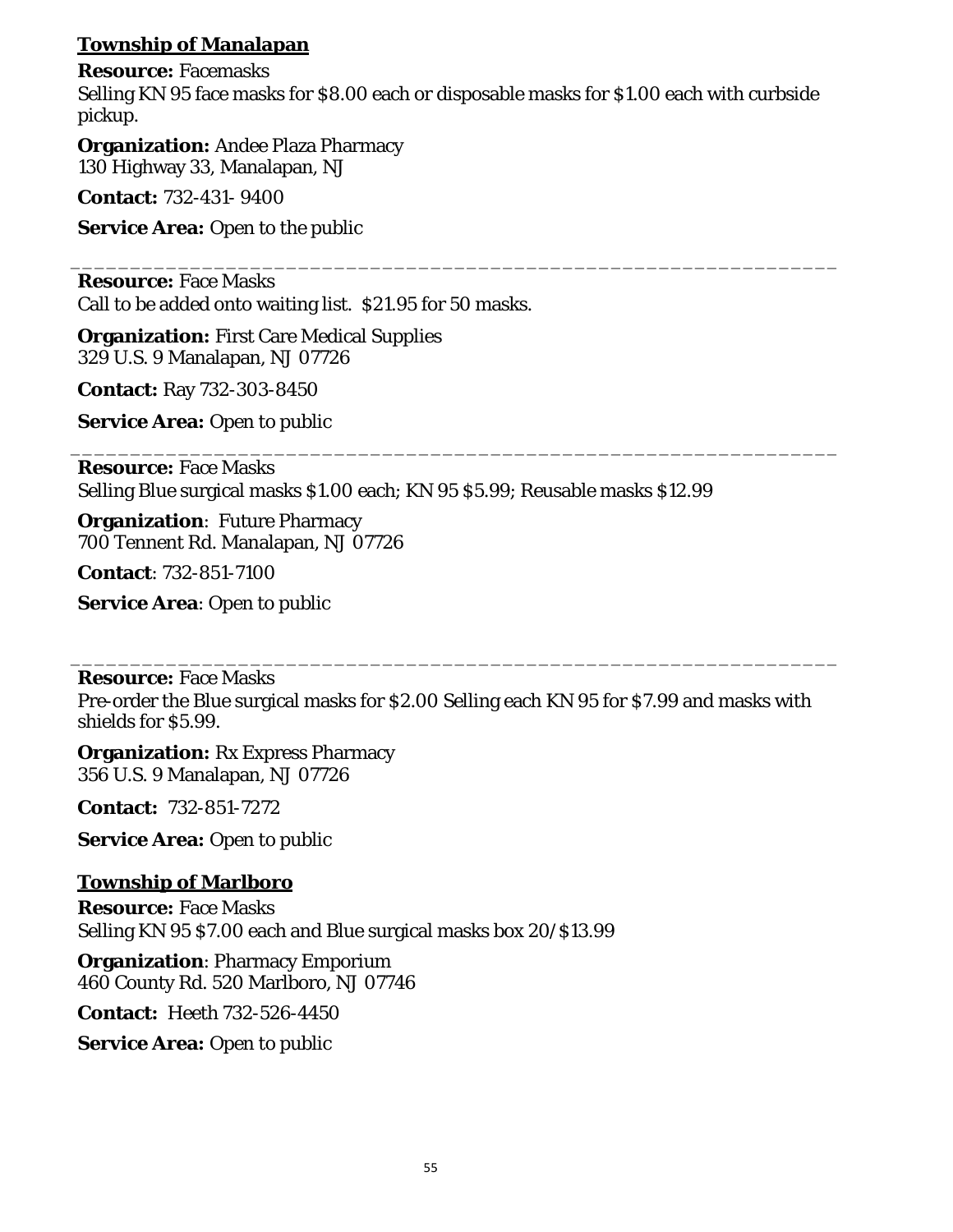# **Township of Millstone**

**Resource:** Facemasks Selling disposable masks for \$2.00 each; Neoprene masks \$5.99; Mask with filter \$14.00. With curbside pickup.

**Organization:** Millstone Pharmacy 221 Millstone Road, Perrineville, NJ

**Contact:** 732-446-5050

**Service Area:** Open to the public

### **Township of Monroe, Middlesex County**

**Resource:** Face Masks \$50.00/ 50 Blue surgical masks.

**Organization:** Franklin Pharmacy 557 Englishtown Rd. Suite 141, Monroe Twp. NJ 08831

**Contact:** 732-446-5445

**Service Area:** Open to public

### **Borough of Neptune City**

**Resource:** Facemasks Selling disposable masks for \$2.00 each; KN 95 \$8.00. Must go into store to purchase.

\_\_\_\_\_\_\_\_\_\_\_\_\_\_\_\_\_\_\_\_\_\_\_\_\_\_\_\_\_\_\_\_\_\_\_\_\_\_\_\_\_\_\_\_\_\_\_\_\_\_\_\_\_\_\_\_\_\_\_\_\_\_\_\_

\_\_\_\_\_\_\_\_\_\_\_\_\_\_\_\_\_\_\_\_\_\_\_\_\_\_\_\_\_\_\_\_\_\_\_\_\_\_\_\_\_\_\_\_\_\_\_\_\_\_\_\_\_\_\_\_\_\_\_\_\_\_\_\_

**Organization:** Jersey Shore Pharmacy 2040 Highway 33, Neptune City, NJ

**Contact:** 732-455-8102

**Service Area:** Open to public

**Resource:** Face Masks Selling KN 95 \$6.99 each and Blue surgical masks \$2.00 each

**Organization:** Garden Pharmacy 2467 State Hwy. No. 33, Neptune City, NJ 07753

**Contact:** 732-922-4121

**Service Area:** Open to public

**Resource:** Face Masks Pre-order hand sewn double layered 100% soft cotton masks which are washable. \$7.95 each; Blue surgical \$2.00.

**Organization**: Carlton Surgical Supply 1520 NJ -33 Neptune City, NJ 07753

**Contact:** Rick 732-988-0180

**Service Area:** Open to public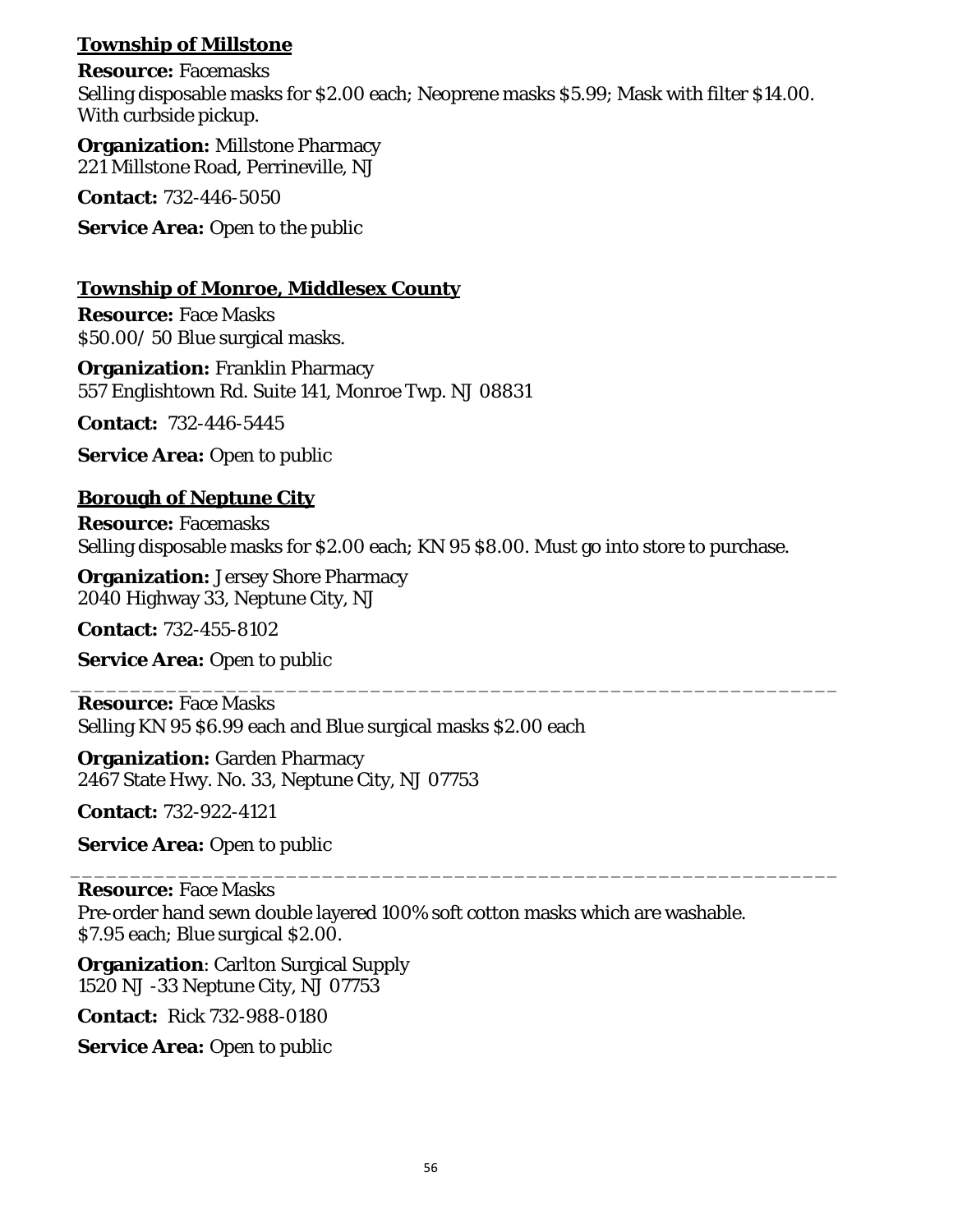### **Township of Ocean**

**Resource:** Face Masks Selling Blue surgical masks \$1.00 each/2 per person

**Organization**: Oakhurst Pharmacy 1915 NJ- 35 Oakhurst, NJ 07755

**Contact**: 732-531-3784

**Service Area**: Open to public

**Resource:** Face Masks Selling KN 95 \$3.50 each and Blue surgical masks \$1.00 each

\_\_\_\_\_\_\_\_\_\_\_\_\_\_\_\_\_\_\_\_\_\_\_\_\_\_\_\_\_\_\_\_\_\_\_\_\_\_\_\_\_\_\_\_\_\_\_\_\_\_\_\_\_\_\_\_\_\_\_\_\_\_\_\_

**Organization**: Pharmacy Town 1560 NJ-35 Ocean Twp. NJ 07712

**Contact**: 732-493-5100

**Service Area**: Open to public

### **Borough of Red Bank**

**Resource:** Face Masks Selling Blue surgical masks \$2.00 each; KN 95 \$7.00

**Organization**: Avenue Pharmacy 224 Shrewsbury Ave, Red Bank, NJ 07701

**Contact**: 732-530-2880

**Service Area**: Open to public

**Resource:** Face Masks

Selling Blue surgical masks \$2.00 each

**Organization**: Red Bank Family Pharmacy 141 Broad St. Red Bank, NJ 07701

**Contact**: 732-530-9460

**Service Area**: Open to public

### **Borough of Rumson**

**Resource:** Facemasks Selling KN 95 masks for \$6.99 each. There is no curbside pick-up but they will meet you at the door.

\_\_\_\_\_\_\_\_\_\_\_\_\_\_\_\_\_\_\_\_\_\_\_\_\_\_\_\_\_\_\_\_\_\_\_\_\_\_\_\_\_\_\_\_\_\_\_\_\_\_\_\_\_\_\_\_\_\_\_\_\_\_\_\_

**Organization:** Rumson Pharmacy 22 W. River Road, Rumson, NJ

**Contact:** 732-842-1234

**Service Area:** Open to the public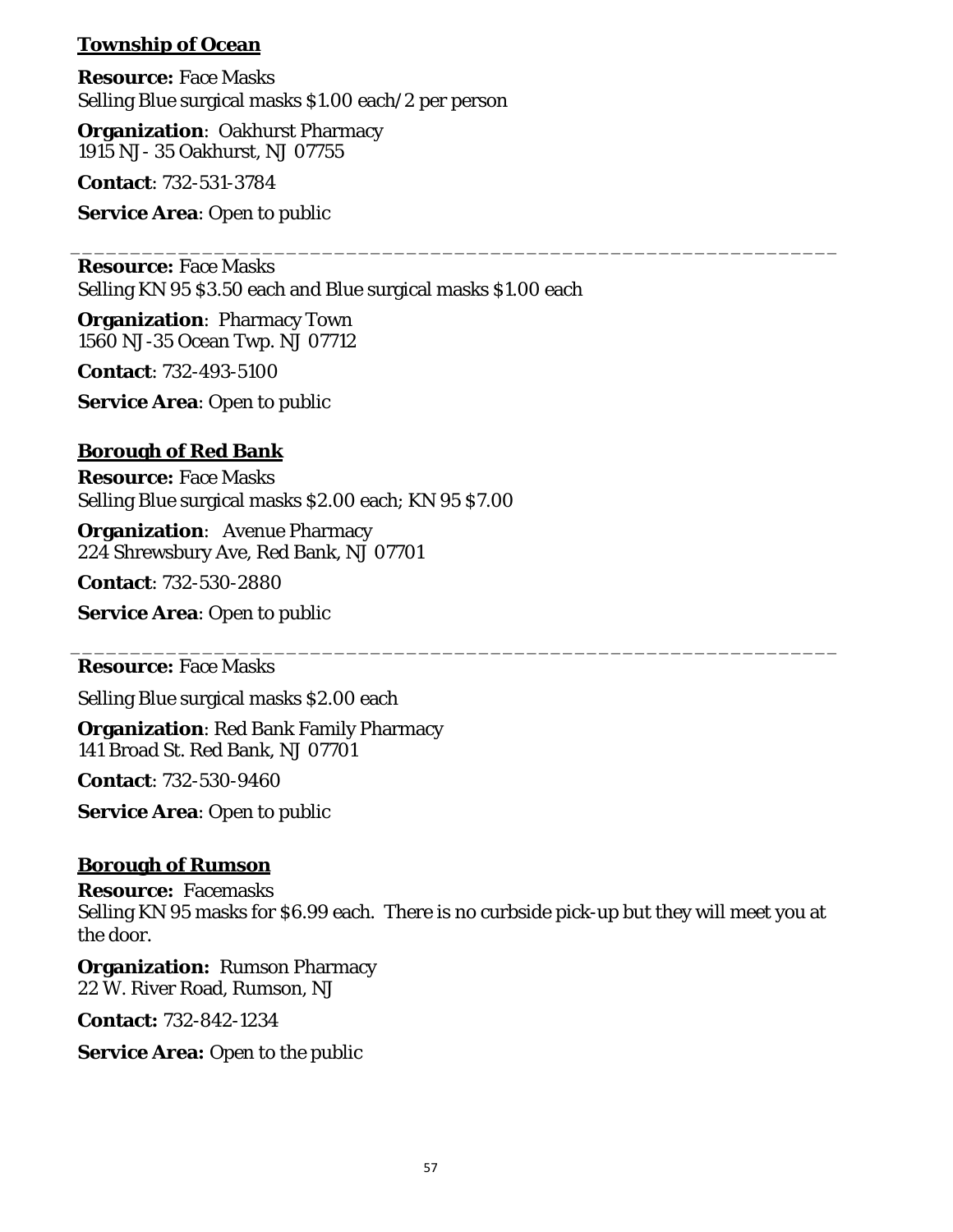## **Borough of Sea Girt**

Resource: Face Masks Selling handmade masks \$6.00 each/2 per person

**Organization:** Campbell's Pharmacy 2175 NJ-35 Sea Girt, NJ 08750

Contact: 732-974-2929

**Service Area:** Open to public

### **Borough of Spring Lake**

**Resource:** Facemasks Selling KN 95 masks \$7.00 each; Surgical box 7/\$10.00 or 50/\$50.00

**Organization**: Main Pharmacy of Spring Lake 1206 3rd Ave. Spring Lake, NJ 07762

**Contact**: 732-449-6157

**Service Area**: Open to public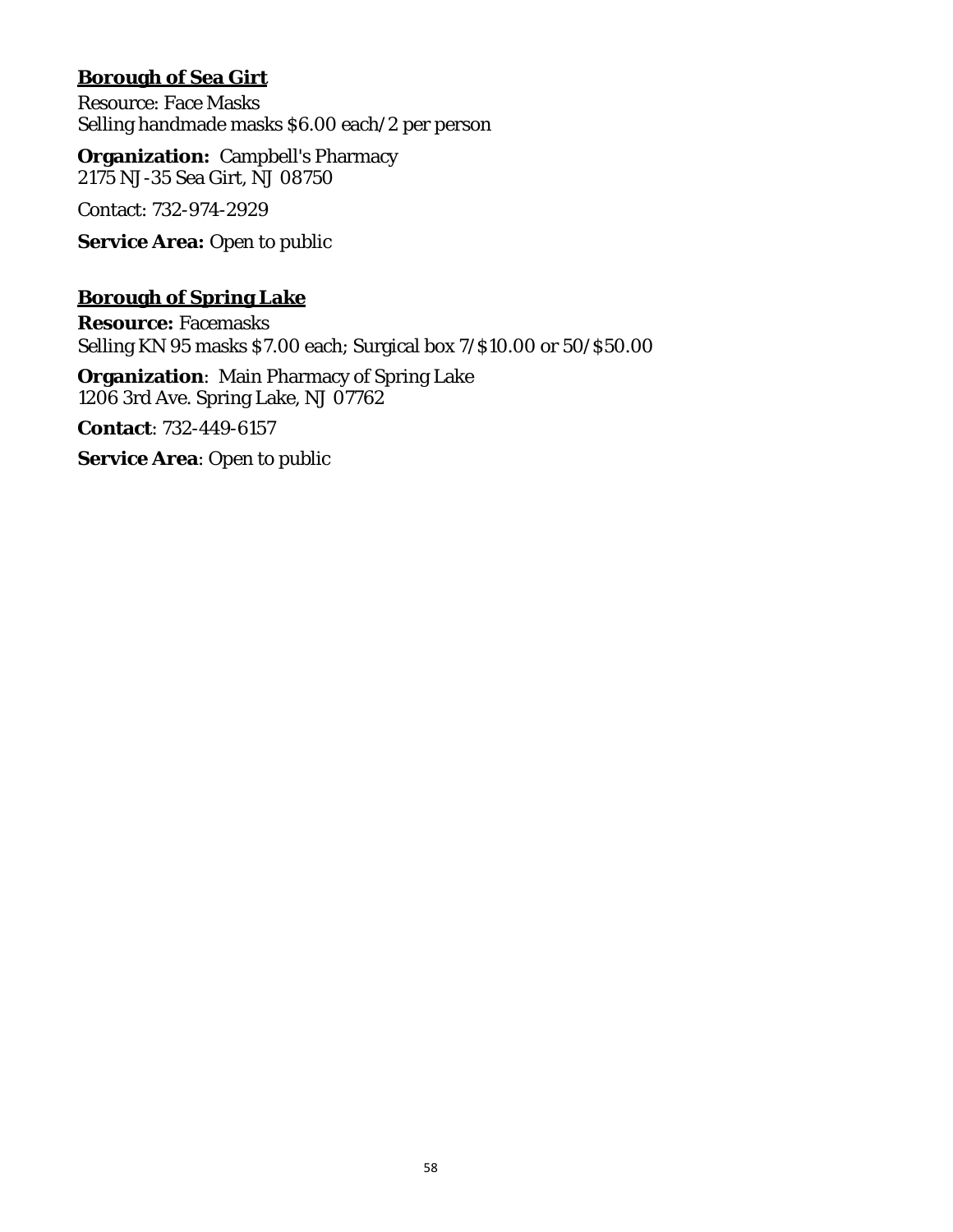# **Transportation Services**

(Includes State, County and local and Medical transportation Services)

<span id="page-58-1"></span><span id="page-58-0"></span>**Resource:** SCAT-Monmouth County Special Citizen Area Transportation.

Monmouth County transportation is available during these challenging times and will be accommodating all early morning and regular food shopping trips including local pantry

locations. Shopping hours: **Monday to Friday 8:00am to 10:00am.**

**Organization:** Monmouth County Division of Transportation

**Contact:** 732-431-6480 Option: 1

**Service Area:** Please call for details.

**Resource:** New Jersey Transit, Buses and Trains

No one permitted on any bus or train without a mask and they DO NOT provide masks.

\_\_\_\_\_\_\_\_\_\_\_\_\_\_\_\_\_\_\_\_\_\_\_\_\_\_\_\_\_\_\_\_\_\_\_\_\_\_\_\_\_\_\_\_\_\_\_\_\_\_\_\_\_\_\_\_\_\_\_\_\_\_\_\_

**Organization:** New Jersey Transit for busses and rails

**Contact**: 973-275-5555 https://www.njtransit.com/hp/hp\_servlet.srv?hdnPageAction=HomePageTo **Service Area:** New Jersey, along with portions of New York State and Pennsylvania.

**Resource:** Transportation

Operates 24 hours with reservation. Mandatory that both driver and patron wear masks.

\_\_\_\_\_\_\_\_\_\_\_\_\_\_\_\_\_\_\_\_\_\_\_\_\_\_\_\_\_\_\_\_\_\_\_\_\_\_\_\_\_\_\_\_\_\_\_\_\_\_\_\_\_\_\_\_\_\_\_\_\_\_\_\_

**Organization:** 33 London Taxi, 33 First Avenue, Atlantic Highlands, NJ

**Contact:** 732-291-8000, [www.londontaxiusa.com](http://www.londontaxiusa.com/)

**Service Area:** Serving all of Monmouth County \_\_\_\_\_\_\_\_\_\_\_\_\_\_\_\_\_\_\_\_\_\_\_\_\_\_\_\_\_\_\_\_\_\_\_\_\_\_\_\_\_\_\_\_\_\_\_\_\_\_\_\_\_\_\_\_\_\_\_\_\_\_\_\_

# **Resource:** Transportation

Operates 24 hour. Mandatory that both driver and patron wear masks.

**Organization:** Red Bank Yellow Taxi Cab 10 Drs. James Parker Blvd, Red Bank, NJ

**Contact:** 732-747-0747

**Service Area:** Serving all of Monmouth County and more

# **Resource:** Transportation

Drivers wear masks and gloves. Rider must wear mask. Disinfecting vehicle frequently.

\_\_\_\_\_\_\_\_\_\_\_\_\_\_\_\_\_\_\_\_\_\_\_\_\_\_\_\_\_\_\_\_\_\_\_\_\_\_\_\_\_\_\_\_\_\_\_\_\_\_\_\_\_\_\_\_\_\_\_\_\_\_\_\_

Service 6am to 10 pm

**Organization:** Big Moe Taxi Service 1701 Ocean Ave, Belmar, NJ

**Contact:** 732-500-5004

**Service Area:** Monmouth County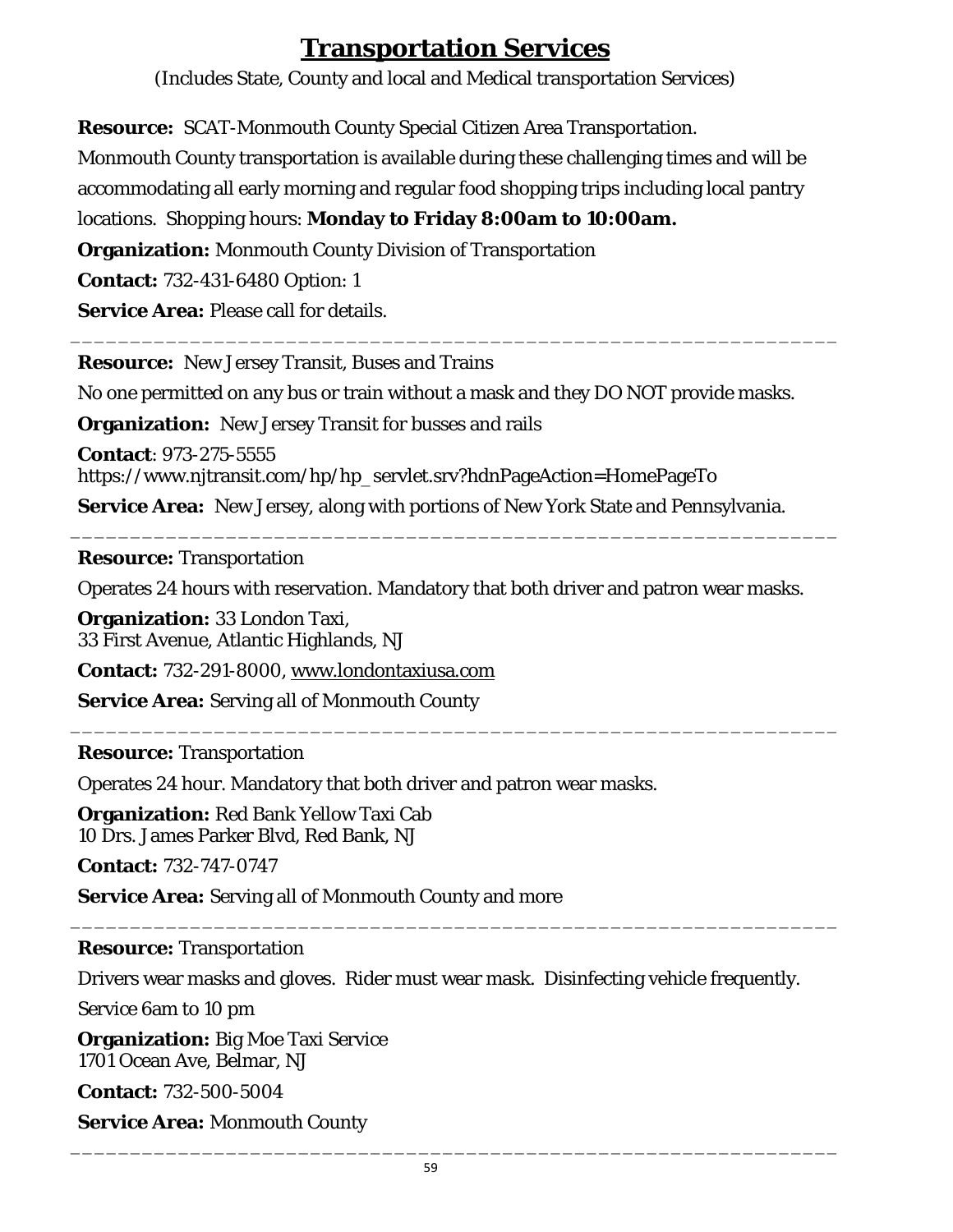### **Resource:** Transportation

Drivers wear masks and gloves. Rider must wear mask. Disinfecting vehicle frequently. Service is

24 hour per day.

**Organization:** Surf City Taxi & Car Service 103 16th Ave, Belmar, NJ, www.surfciti.business.site

**Contact:** 888-366-8294

**Service Area:** Monmouth County

#### \_\_\_\_\_\_\_\_\_\_\_\_\_\_\_\_\_\_\_\_\_\_\_\_\_\_\_\_\_\_\_\_\_\_\_\_\_\_\_\_\_\_\_\_\_\_\_\_\_\_\_\_\_\_\_\_\_\_\_\_\_\_\_\_ **Resource:** Transportation

Drivers wear masks and gloves. Rider must wear mask. Disinfecting vehicle frequently.

\_\_\_\_\_\_\_\_\_\_\_\_\_\_\_\_\_\_\_\_\_\_\_\_\_\_\_\_\_\_\_\_\_\_\_\_\_\_\_\_\_\_\_\_\_\_\_\_\_\_\_\_\_\_\_\_\_\_\_\_\_\_\_\_

Operating 24 hours per day.

**Organization:** Bradley Taxi 300 McCabe Ave, Bradley Beach, NJ 07720

**Contact:** 732-776-6001

**Service Area:** Monmouth County

### **Resource:** Transportation

Drivers and patrons must wear masks. Disinfecting vehicle frequently. Service 6:00 am to 10:00 pm; Cash only.

**Organization:** Sandy's New Manasquan Taxi www.sandysmanasquantaxicab.com

**Contact:** 908-670-9071,

**Service Area:** Monmouth County

**Resource:** Transportation

Drivers wear masks and gloves. Rider must wear mask. Disinfecting vehicle frequently.

\_\_\_\_\_\_\_\_\_\_\_\_\_\_\_\_\_\_\_\_\_\_\_\_\_\_\_\_\_\_\_\_\_\_\_\_\_\_\_\_\_\_\_\_\_\_\_\_\_\_\_\_\_\_\_\_\_\_\_\_\_\_\_\_

Service 6:00 am to 11:00 pm

**Organization:** Homestead Transportation & Taxi Service, 2012 State Route 35, Ste 14, Spring Lake, NJ

**Contact:** 732-449-2113

**Service Area:** Monmouth County

### **Resource:** Transportation

They will make arrangements with Lyft to pick you up and rides will automatically be charged to your invoice and tips are not required. Both drive and patrons must wear masks.

\_\_\_\_\_\_\_\_\_\_\_\_\_\_\_\_\_\_\_\_\_\_\_\_\_\_\_\_\_\_\_\_\_\_\_\_\_\_\_\_\_\_\_\_\_\_\_\_\_\_\_\_\_\_\_\_\_\_\_\_\_\_\_\_

**Organization:** Right at Home,

902 Main Street, Suite 205, Belmar, NJ 07719, https://www.rightathome.net/states/newjersey

**Contact:** 732-775-3003

**Service Area:** Southern Monmouth County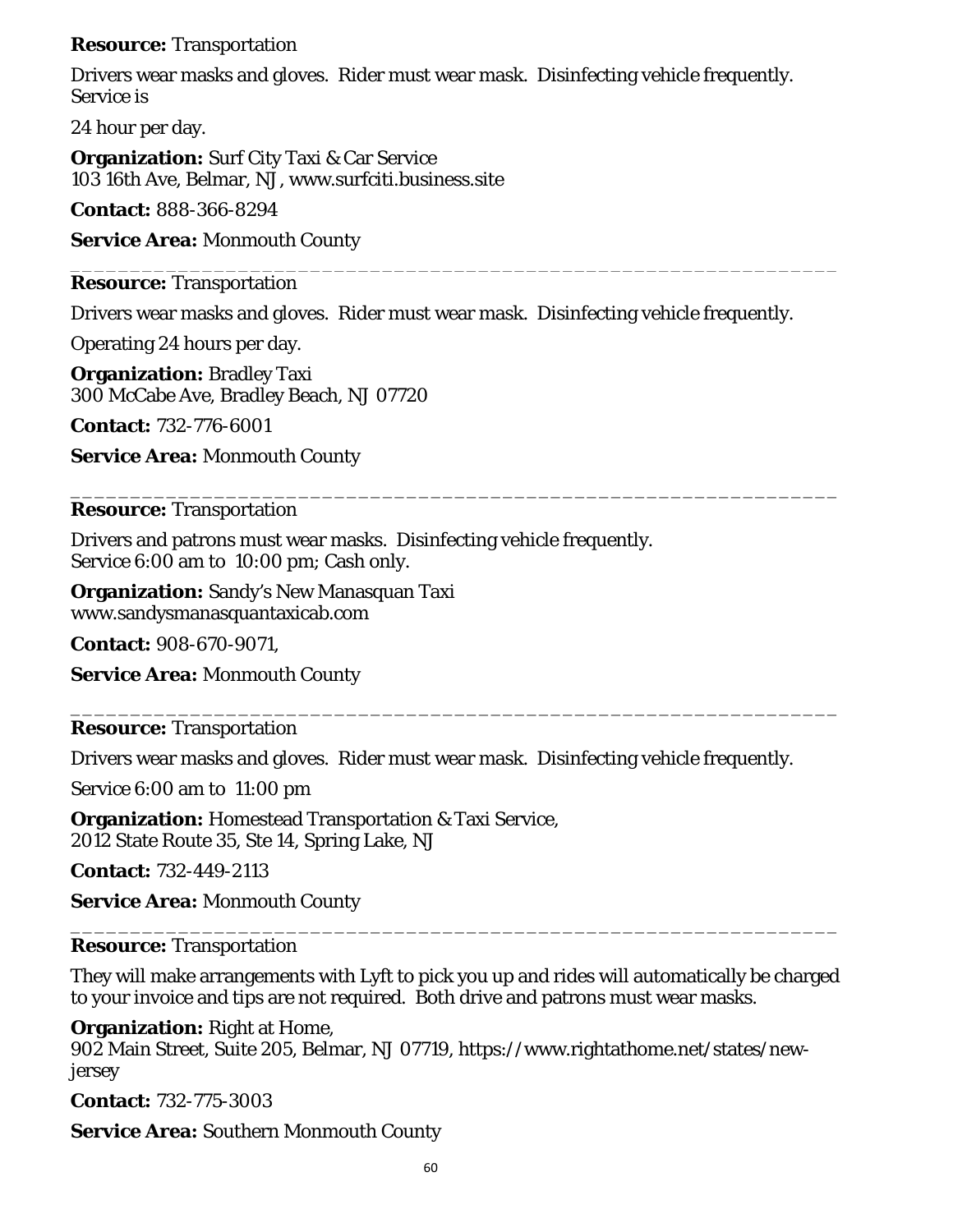# **Transportation Services**

(Listed by municipality service areas)

### <span id="page-60-1"></span><span id="page-60-0"></span>**City of Asbury Park**

**Resource:** Transportation

### **Organization:** EZ Ride

Free rides Monday thru Friday 8:00 am to 5:00 pm. All riders must have a face covering and a phone for smoother communication for time of pick up. Maximum distance for grocery shopping or medical appointment is 15 miles.

**Contact:** 201-939-4242 option 1

**Service Area:** Asbury Park

# **Borough of Atlantic Highlands**

**Resource:** Transportation Operates 24 hours. Driver will wear mask upon request.

**Organization:** Full House Elite Car Service, Atlantic Highlands, NJ

**Contact:** 732-333-3306 [www.fullhousetaxi.com](http://www.fullhousetaxi.com/)

**Service Area:** Serving Atlantic Highlands and the Bayshore area

### **Borough of Keansburg**

**Resource:** Transportation Operates from 5:00 am to 8:00 pm. Mandatory that both driver and patron wear masks.

**Organization:** Around the Clock Taxi. Main Street, Keansburg, NJ

**Contact:** 732-787-2464

**Service Area:** Keansburg and surrounding towns

### **Township of Ocean**

**Resource:** Transportation Operates from 5:00 am to 8:00 pm. Mandatory that both driver and patron wear masks.

**Organization:** Ocean Taxi LLC., 43 Cindy Lane, Ocean Township, NJ

**Contact:** 732-493-0200

**Service Area:** Ocean Township, Asbury Park and Long Branch

### **Borough of Matawan**

**Resource:** Transportation Operates from 7:00 am to 4:00 pm. Mandatory that both driver and patron wear masks.

**Organization:** La Costera Taxi Service 17 Little Street, Matawan, NJ

**Contact:** 732-290-6661 **Service Area:** Matawan and surrounding towns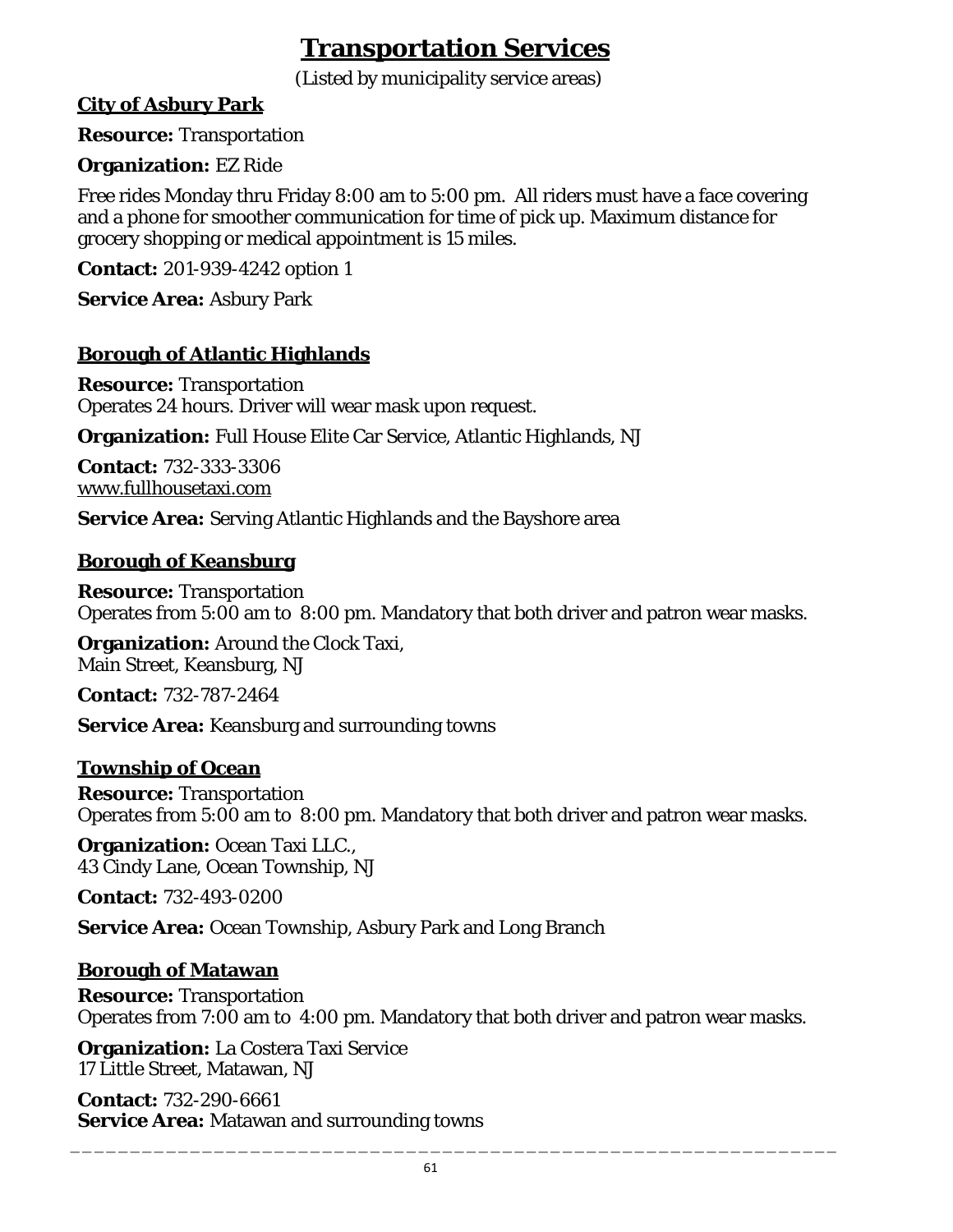**Resource:** Transportation

Operates from 6:00 am to 10:00 pm. Mandatory that both driver and patron wear masks.

**Organization:** USA Taxi Service Lower Main Street, Matawan, NJ

**Contact:** 732-977-5177

**Service Area:** Matawan and surrounding towns

### **Resource:** Transportation

Operates from 7:00 am to 12:00 am. Mandatory that both driver and patron wear masks.

\_\_\_\_\_\_\_\_\_\_\_\_\_\_\_\_\_\_\_\_\_\_\_\_\_\_\_\_\_\_\_\_\_\_\_\_\_\_\_\_\_\_\_\_\_\_\_\_\_\_\_\_\_\_\_\_\_\_\_\_\_\_\_\_

**Organization:** Apache Taxi, LLC 67 Main Street, Matawan, NJ

**Contact:** 732-543-0003

**Service Area:** Matawan and surrounding towns

### **Resource:** Transportation

Operates from 4:00 am to 10:00 pm. Mandatory that both driver and patron wear masks.

\_\_\_\_\_\_\_\_\_\_\_\_\_\_\_\_\_\_\_\_\_\_\_\_\_\_\_\_\_\_\_\_\_\_\_\_\_\_\_\_\_\_\_\_\_\_\_\_\_\_\_\_\_\_\_\_\_\_\_\_\_\_\_\_

**Organization:** Patsy's Car Service 60 Main Street, Matawan, NJ

**Contact:** 732-566-2375

**Service Area:** Matawan and surrounding towns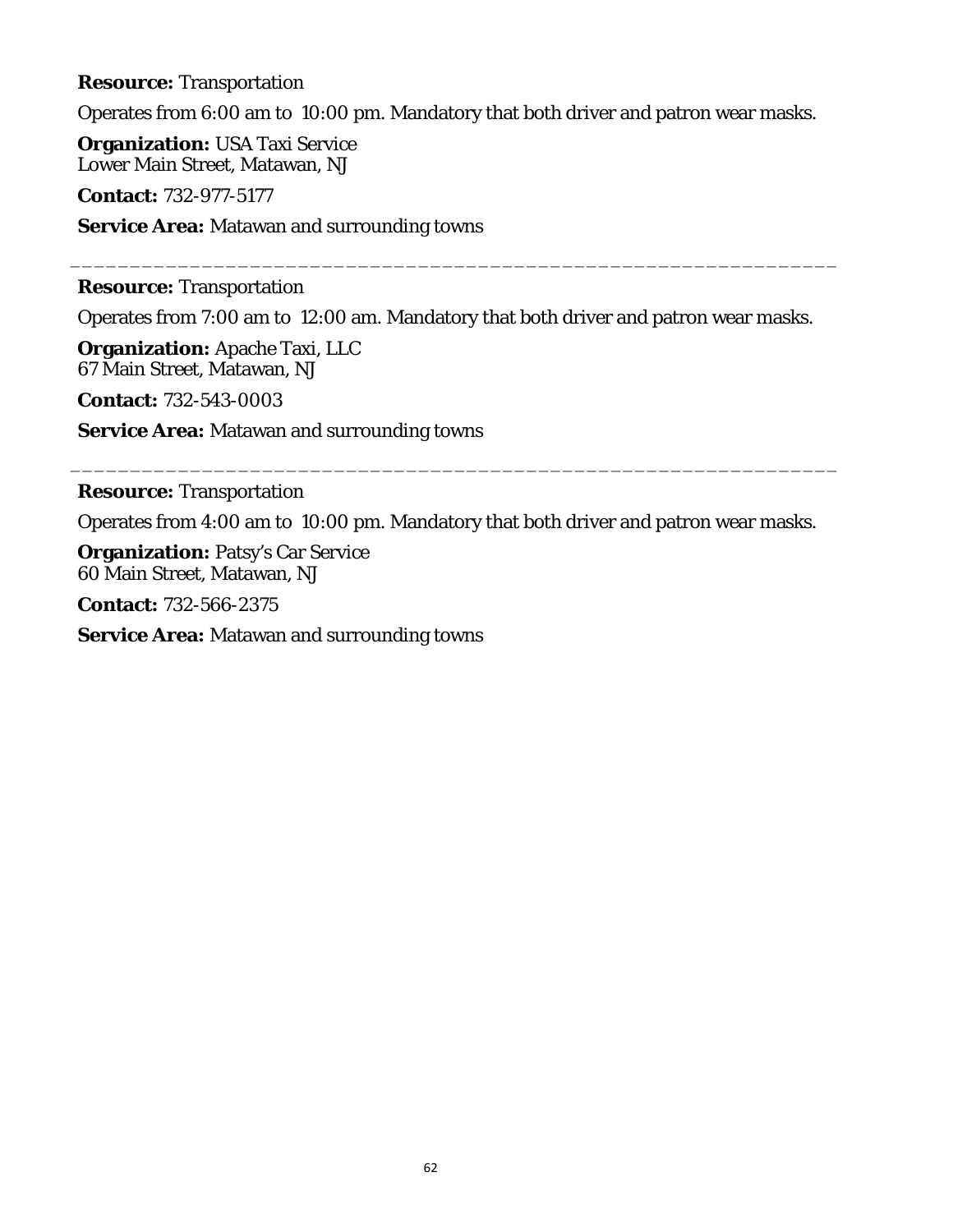# **Medical Transportation Services**

# <span id="page-62-0"></span>**Monmouth County**

**Resource:** Medical Transportation

Operating 24 hours 7 days a week and taking all precautions to protect you. Emergency and non-emergency services.

\_\_\_\_\_\_\_\_\_\_\_\_\_\_\_\_\_\_\_\_\_\_\_\_\_\_\_\_\_\_\_\_\_\_\_\_\_\_\_\_\_\_\_\_\_\_\_\_\_\_\_\_\_\_\_\_\_\_\_\_\_\_\_\_

**Organization:** Abba Medical

**Contact:** 732-583-1121

**Service Area:** Monmouth County

### **Resource:** Medical Transportation

Operating 24 hours a day 7 days a week for stretchers but no wheelchairs on Sundays. Emergency and non-emergency services.

**Organization:** Able Medical Transportation

**Contact:** 800-662-0059

**Service Area:** Monmouth County

### **Resource:** Medical Transportation

Operating 24 hours a day 7 days a week. Around-the-clock transportation. Door-to-door hospital or doctor's offices. Recreational and wheelchair services.

\_\_\_\_\_\_\_\_\_\_\_\_\_\_\_\_\_\_\_\_\_\_\_\_\_\_\_\_\_\_\_\_\_\_\_\_\_\_\_\_\_\_\_\_\_\_\_\_\_\_\_\_\_\_\_\_\_\_\_\_\_\_\_\_

\_\_\_\_\_\_\_\_\_\_\_\_\_\_\_\_\_\_\_\_\_\_\_\_\_\_\_\_\_\_\_\_\_\_\_\_\_\_\_\_\_\_\_\_\_\_\_\_\_\_\_\_\_\_\_\_\_\_\_\_\_\_\_\_

**Organization:** APEX Ambulance

**Contact:** 732-599-4050

**Service Area:** Monmouth County

**Resource:** Medical Transportation

Hours vary and only non-emergency stretcher and wheelchair transportation.

**Organization:** Medex Transportation

**Contact:** 732-490-5300

**Service Area:** Monmouth County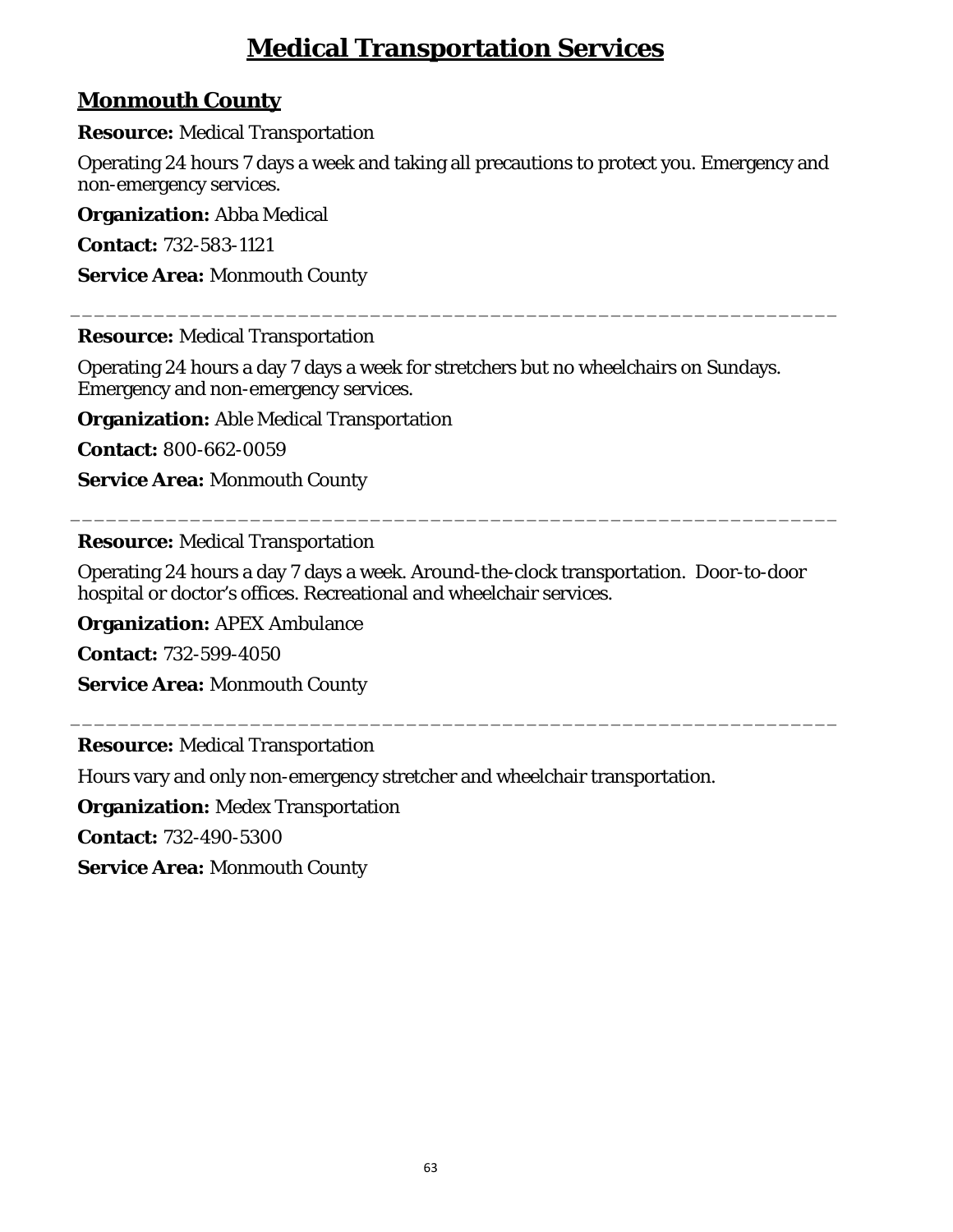# **Hotlines**

- <span id="page-63-0"></span>**National Suicide Prevention Lifeline: 1-800-273-8255**
- **The NJ Poison Control Center: Call (24/7): 1-800-962-1253**
- **Regarding COVID-19, please note that a 24/7 call center has been opened at the NJ Poison Information and Education System (NJPIES) and can be reached at 1-800-962-1253.**
- **The NJ Poison Control Center and 211 have partnered with the State to provide information to the Public on COVID-19:**
- **Call: 2-1-1**
- **Call (24/7): 1-800-962-1253**
- **Text: NJCOVID to 898-211**
- **Text: your zip code to 898-211 for live text assistance**
- **NJ Deaf and Hard of Hearing COVID-19 Emotional Support 973-870-0677 (video phone).**
- **New Jersey Supplemental Nutrition Assistance Program (SNAP) Hotline: 1- 800-687-9512**
- **New Jersey Department of Health 24-hour hotline: 1-800-222-1222**
- **Crisis Text Line: Text TALK to 741741**
- **NJ Hope Line (suicide prevention): 1-855-654-6735**
- **NJ Coalition Against Sexual Assault: 1-800-601-7200**
- **Reach NJ: 1-844-732-2465**
- **IME Addictions Access Center: 1-844-276-2777**
- **NJ Connect for Recovery: 1-855-652-3737**
- **The Peer Recovery Warmline: 1-877-292-5588**
- **NJ Mental Health Cares: 1-866-202 - 4357**
- **TTY: 1-877-294-4356**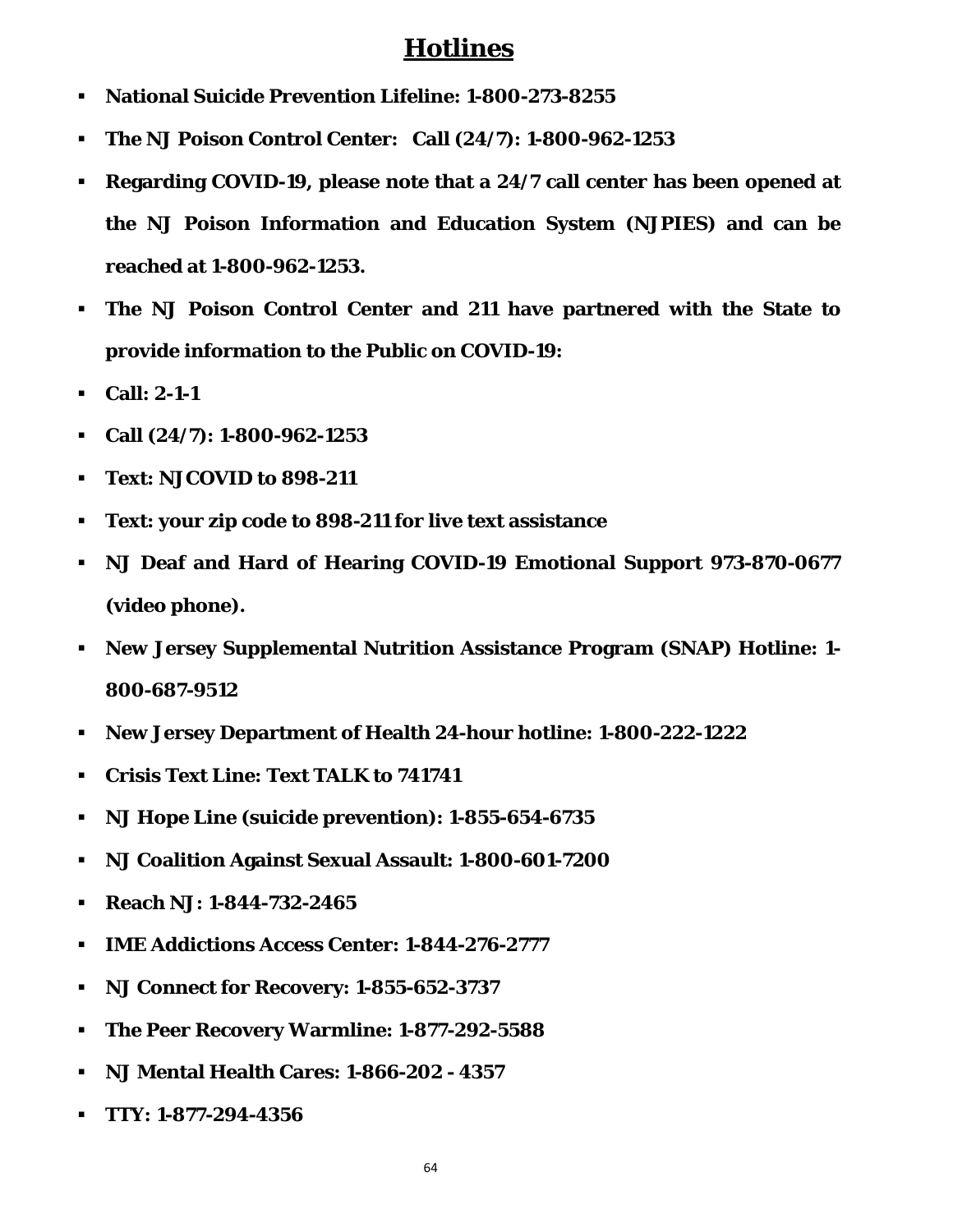- **E-mail: help@njmentalhealthcares.org**
- **Veterans Counseling Hotline: 1-866-(838-7654)**
- **Council on Compulsive Gambling of NJ: 1-800-(426-2537)**
- **Family Helpline: 1-800-843-5437**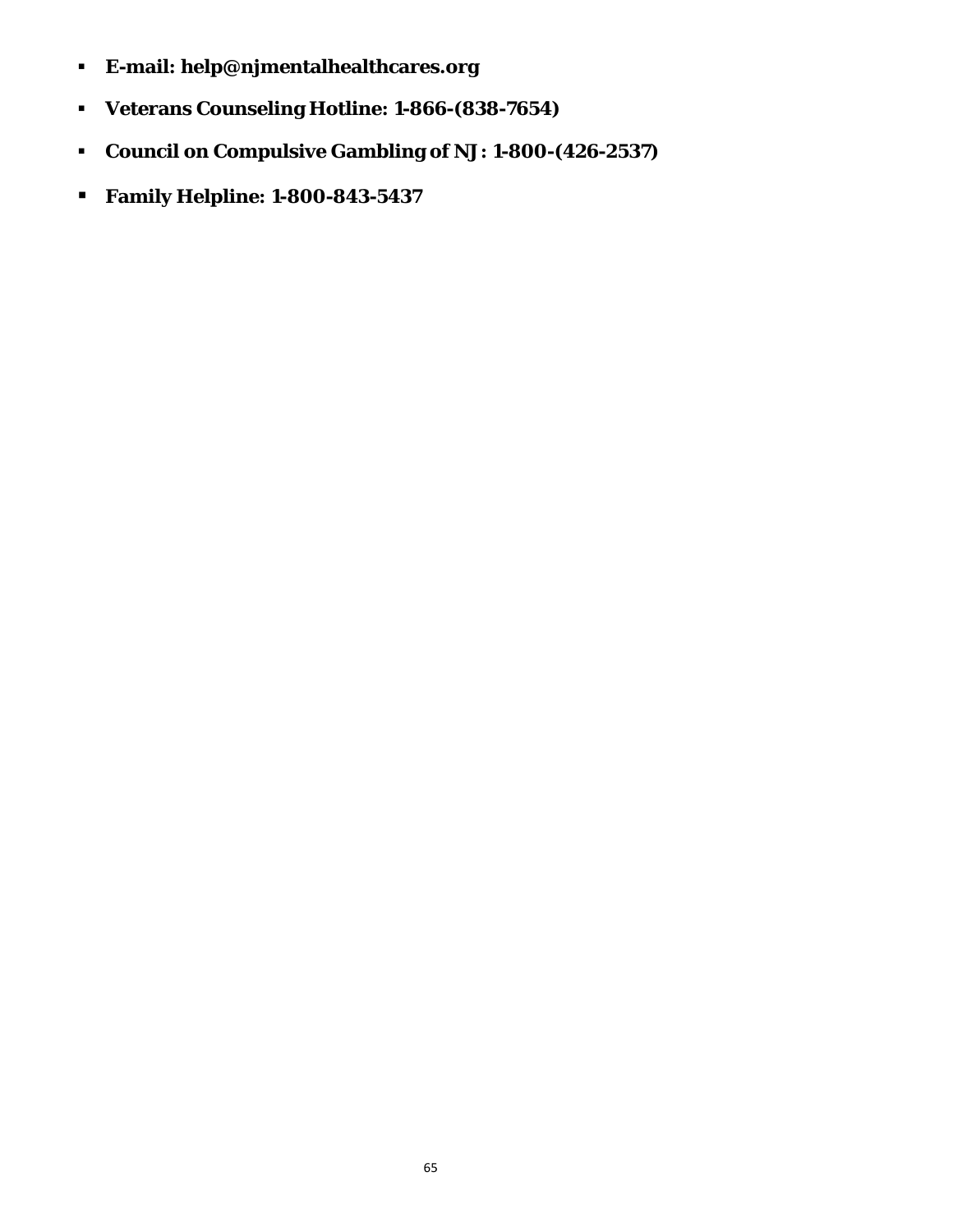# **United States Veteran's Benefits and Self Care**

### <span id="page-65-0"></span>**VA -Public Health Novel Coronavirus Disease (COVID-19) Nationwide**

Public health page hosted by the US Dept. of Veterans Affairs regarding COVID-19. It includes information on what the VA is currently doing, how veterans and their families can protect themselves, and viral statistics on veterans with positive COVID-19 diagnoses.

\_\_\_\_\_\_\_\_\_\_\_\_\_\_\_\_\_\_\_\_\_\_\_\_\_\_\_\_\_\_\_\_\_\_\_\_\_\_\_\_\_\_\_\_\_\_\_\_\_\_\_\_\_\_\_\_\_\_\_\_\_\_\_\_

**<https://www.publichealth.va.gov/n-coronavirus/index.asp>**

### **VA National Center for PTSD -COVID-19: Resources for Managing Stress**

### **Nationwide**

Resources from the National Center for PTSD for managing stress and anxiety associated with the COVID-19 outbreak.

\_\_\_\_\_\_\_\_\_\_\_\_\_\_\_\_\_\_\_\_\_\_\_\_\_\_\_\_\_\_\_\_\_\_\_\_\_\_\_\_\_\_\_\_\_\_\_\_\_\_\_\_\_\_\_\_\_\_\_\_\_\_\_\_

\_\_\_\_\_\_\_\_\_\_\_\_\_\_\_\_\_\_\_\_\_\_\_\_\_\_\_\_\_\_\_\_\_\_\_\_\_\_\_\_\_\_\_\_\_\_\_\_\_\_\_\_\_\_\_\_\_\_\_\_\_\_\_\_

**<https://www.ptsd.va.gov/covid/index.asp>**

**Monmouth County Veterans Services Office, Freehold, New Jersey**

**732-683-8675**

**<https://co.monmouth.nj.us/page.aspx?ID=2078>**

## **New Jersey Department of Military and Veterans Affairs Statewide**

### **Department of Military and Veterans Affairs**

**<https://www.nj.gov/military/veterans/>**

### **NJ Vet 2 Vet New Jersey**

Veterans Counseling Hotline NJVet2Vet understands and wants to assure you that we have worked through contingency plans that allow our peers to remain standing by 24/7 to talk with you and connect you to needed resources. 866-VETS-NJ4

\_\_\_\_\_\_\_\_\_\_\_\_\_\_\_\_\_\_\_\_\_\_\_\_\_\_\_\_\_\_\_\_\_\_\_\_\_\_\_\_\_\_\_\_\_\_\_\_\_\_\_\_\_\_\_\_\_\_\_\_\_\_\_\_

**[www.njvet2vet.com](http://www.njvet2vet.com/)**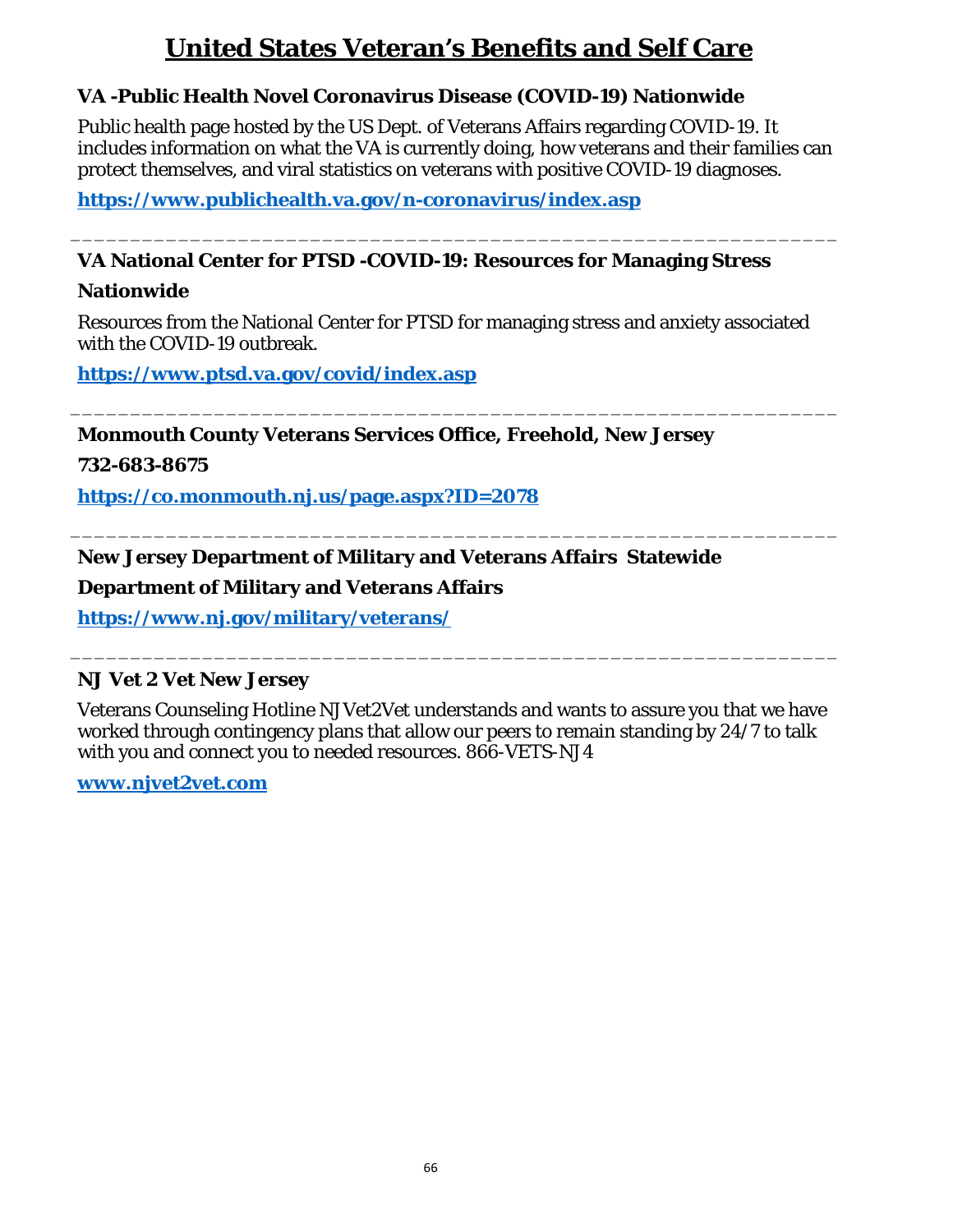# **First Responders**

### <span id="page-66-0"></span>**CDC Nationwide Resources for First Responders and Law Enforcement**

**[https://www.cdc.gov/coronavirus/2019-ncov/community/first](https://www.cdc.gov/coronavirus/2019-ncov/community/first-responders.html)[responders.html](https://www.cdc.gov/coronavirus/2019-ncov/community/first-responders.html)**

### **CDC COVID-19 Interim Guidance for EMS Nationwide**

Interim Guidance for Emergency Medical Services (EMS) Systems and 911 Public Safety Answering Points (PSAPs) for COVID-19 in the United States

\_\_\_\_\_\_\_\_\_\_\_\_\_\_\_\_\_\_\_\_\_\_\_\_\_\_\_\_\_\_\_\_\_\_\_\_\_\_\_\_\_\_\_\_\_\_\_\_\_\_\_\_\_\_\_\_\_\_\_\_\_\_\_\_

**<https://www.cdc.gov/coronavirus/2019-ncov/hcp/guidance-for-ems.html>**

### **First Responder Center of Excellence Nationwide**

It doesn't matter the day of the week or the time of day, but our nation's first responders answer their call to duty without hesitation. While they train and prepare tactically for their daily responses, they must also be physically and mentally prepared for those same calls.

\_\_\_\_\_\_\_\_\_\_\_\_\_\_\_\_\_\_\_\_\_\_\_\_\_\_\_\_\_\_\_\_\_\_\_\_\_\_\_\_\_\_\_\_\_\_\_\_\_\_\_\_\_\_\_\_\_\_\_\_\_\_\_\_

\_\_\_\_\_\_\_\_\_\_\_\_\_\_\_\_\_\_\_\_\_\_\_\_\_\_\_\_\_\_\_\_\_\_\_\_\_\_\_\_\_\_\_\_\_\_\_\_\_\_\_\_\_\_\_\_\_\_\_\_\_\_\_\_

**<https://www.firstrespondercenter.org/>**

### **NENA Nationwide**

NENA works with public policy leaders; emergency services and telecommunications industry partners; like-minded public safety associations; and other stakeholder groups to develop and carry out critical programs and initiatives; to facilitate the creation of an IPbased Next Generation 9-1-1 system; and to establish industry leading standards, training, and certifications

\_\_\_\_\_\_\_\_\_\_\_\_\_\_\_\_\_\_\_\_\_\_\_\_\_\_\_\_\_\_\_\_\_\_\_\_\_\_\_\_\_\_\_\_\_\_\_\_\_\_\_\_\_\_\_\_\_\_\_\_\_\_\_\_

\_\_\_\_\_\_\_\_\_\_\_\_\_\_\_\_\_\_\_\_\_\_\_\_\_\_\_\_\_\_\_\_\_\_\_\_\_\_\_\_\_\_\_\_\_\_\_\_\_\_\_\_\_\_\_\_\_\_\_\_\_\_\_\_

**<https://www.nena.org/page/covid19>**

### **Centers for Disease Control & Prevention Nationwide**

Emergency Responders: Tips for taking care of yourself

**<https://emergency.cdc.gov/coping/responders.asp>**

**Fire Rescue 1 Nationwide**

**COVID-19: Simple steps firefighters can implement today**

**[https://www.firerescue1.com/coronavirus-covid-19/articles/covid-19-simple](https://www.firerescue1.com/coronavirus-covid-19/articles/covid-19-simple-steps-firefighters-can-implement-today-rdpwgkjdXjdIQLPt/)[steps-firefighters-can-implement-today-rdpwgkjdXjdIQLPt/](https://www.firerescue1.com/coronavirus-covid-19/articles/covid-19-simple-steps-firefighters-can-implement-today-rdpwgkjdXjdIQLPt/)**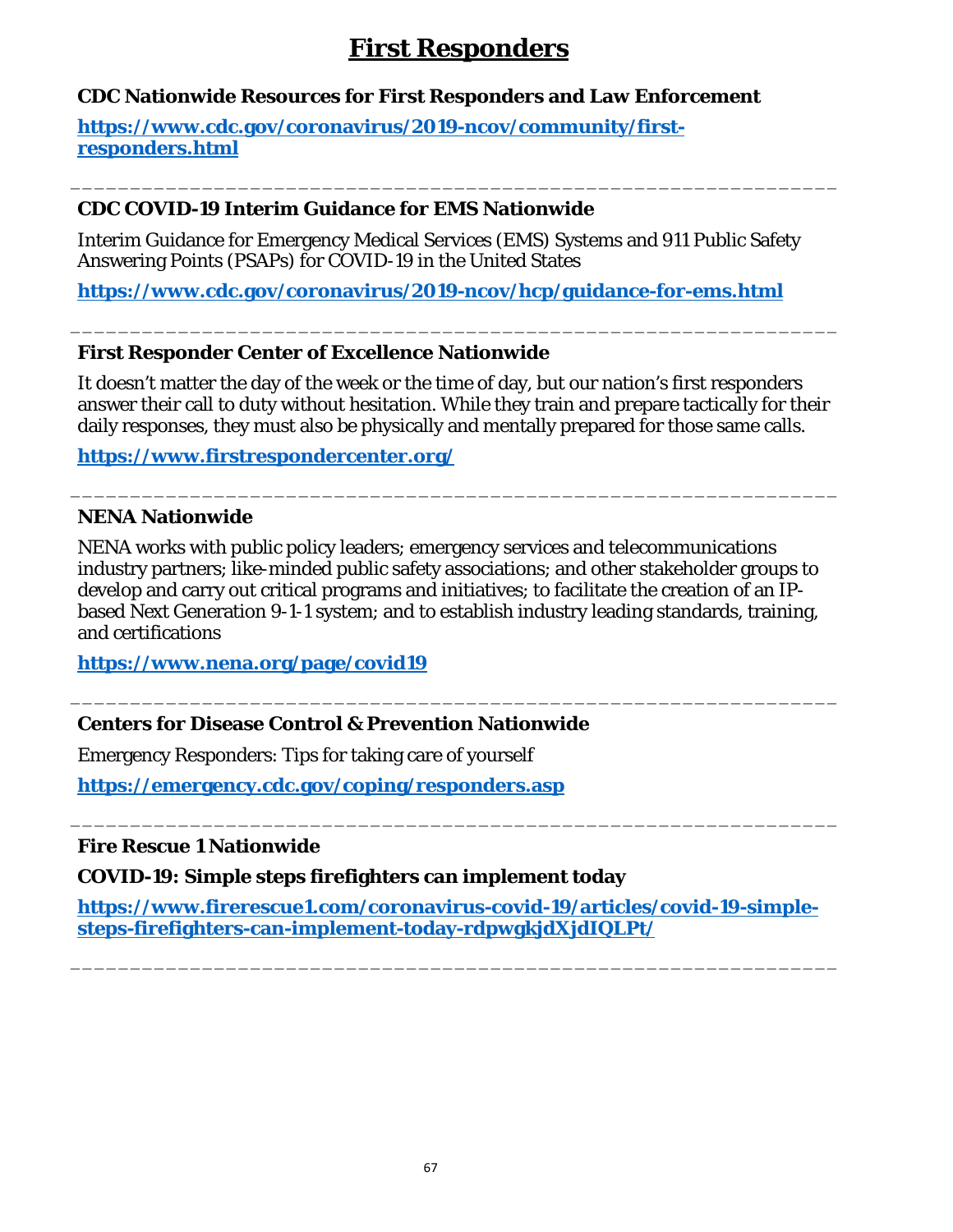# **EMS1 Nationwide Self-care is critical for managing stress levels in EMTs and paramedics responding to COVID-19**

**[https://www.ems1.com/mental-health/articles/self-care-is-critical-for](https://www.ems1.com/mental-health/articles/self-care-is-critical-for-managing-stress-levels-in-emts-and-paramedics-responding-to-covid-19-tXvclhD64dZnqPqY/)[managing-stress-levels-in-emts-and-paramedics-responding-to-covid-19](https://www.ems1.com/mental-health/articles/self-care-is-critical-for-managing-stress-levels-in-emts-and-paramedics-responding-to-covid-19-tXvclhD64dZnqPqY/) [tXvclhD64dZnqPqY/](https://www.ems1.com/mental-health/articles/self-care-is-critical-for-managing-stress-levels-in-emts-and-paramedics-responding-to-covid-19-tXvclhD64dZnqPqY/)**

\_\_\_\_\_\_\_\_\_\_\_\_\_\_\_\_\_\_\_\_\_\_\_\_\_\_\_\_\_\_\_\_\_\_\_\_\_\_\_\_\_\_\_\_\_\_\_\_\_\_\_\_\_\_\_\_\_\_\_\_\_\_\_\_

**Policeone.com Nationwide**

**Coronavirus considerations for law enforcement**

**[https://www.policeone.com/police-products/infection](https://www.policeone.com/police-products/infection-control/articles/coronavirus-considerations-for-law-enforcement-for0uubfrYuriZaG/)[control/articles/coronavirus-considerations-for-law-enforcement](https://www.policeone.com/police-products/infection-control/articles/coronavirus-considerations-for-law-enforcement-for0uubfrYuriZaG/)[for0uubfrYuriZaG/](https://www.policeone.com/police-products/infection-control/articles/coronavirus-considerations-for-law-enforcement-for0uubfrYuriZaG/)**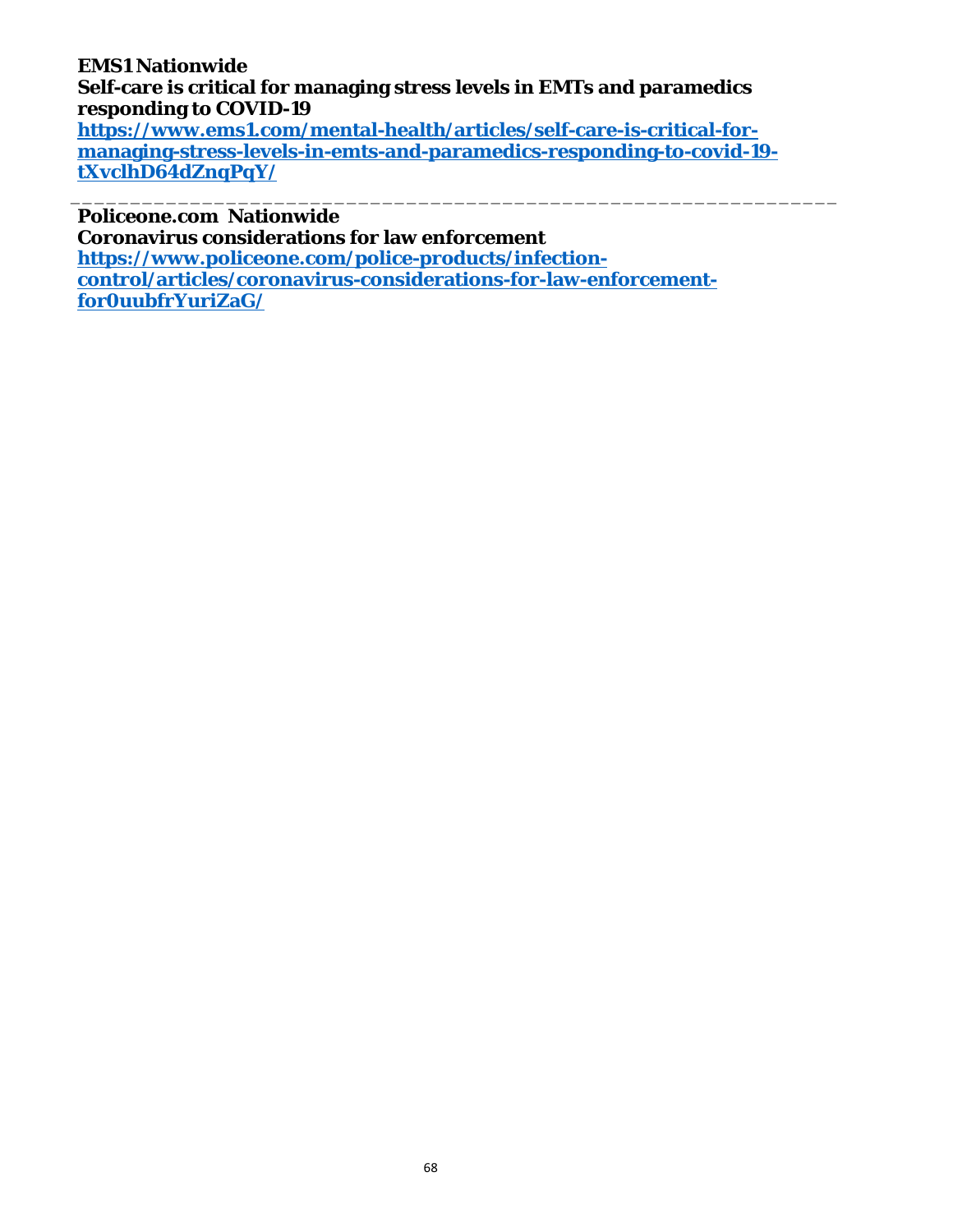# **Financial Assistance**

(Housing, Mortgage, FEMA, SBA, Local Resources)

### <span id="page-68-1"></span><span id="page-68-0"></span>**New Jersey Housing and Mortgage Finance Agency: 1-800-NJHOUSE <https://www.nj.gov/dca/hmfa/foreclosure/>**

\_\_\_\_\_\_\_\_\_\_\_\_\_\_\_\_\_\_\_\_\_\_\_\_\_\_\_\_\_\_\_\_\_\_\_\_\_\_\_\_\_\_\_\_\_\_\_\_\_\_\_\_\_\_\_\_\_\_\_\_\_\_\_\_ **FEMA:<https://covid19.nj.gov/index.html>**

\_\_\_\_\_\_\_\_\_\_\_\_\_\_\_\_\_\_\_\_\_\_\_\_\_\_\_\_\_\_\_\_\_\_\_\_\_\_\_\_\_\_\_\_\_\_\_\_\_\_\_\_\_\_\_\_\_\_\_\_\_\_\_\_ **Small Business Administration (SBA) COVID: [https://www.sba.gov/page/coronavirus-covid-19-small-business-guidance](https://www.sba.gov/page/coronavirus-covid-19-small-business-guidance-loan-resources)[loan-resources](https://www.sba.gov/page/coronavirus-covid-19-small-business-guidance-loan-resources)**

\_\_\_\_\_\_\_\_\_\_\_\_\_\_\_\_\_\_\_\_\_\_\_\_\_\_\_\_\_\_\_\_\_\_\_\_\_\_\_\_\_\_\_\_\_\_\_\_\_\_\_\_\_\_\_\_\_\_\_\_\_\_\_\_

\_\_\_\_\_\_\_\_\_\_\_\_\_\_\_\_\_\_\_\_\_\_\_\_\_\_\_\_\_\_\_\_\_\_\_\_\_\_\_\_\_\_\_\_\_\_\_\_\_\_\_\_\_\_\_\_\_\_\_\_\_\_\_\_

\_\_\_\_\_\_\_\_\_\_\_\_\_\_\_\_\_\_\_\_\_\_\_\_\_\_\_\_\_\_\_\_\_\_\_\_\_\_\_\_\_\_\_\_\_\_\_\_\_\_\_\_\_\_\_\_\_\_\_\_\_\_\_\_

**\_\_\_\_\_\_\_\_\_\_\_\_\_\_\_\_\_\_\_\_\_\_\_\_\_\_\_\_\_\_\_\_\_\_\_\_\_\_\_\_\_\_\_\_\_\_\_\_\_\_\_\_\_\_\_\_\_\_**

\_\_\_\_\_\_\_\_\_\_\_\_\_\_\_\_\_\_\_\_\_\_\_\_\_\_\_\_\_\_\_\_\_\_\_\_\_\_\_\_\_\_\_\_\_\_\_\_\_\_\_\_\_\_\_\_\_\_\_\_\_\_\_\_ **Resource:** COVID-19 Emergency Funds

Relief of up to \$1,000 for urgent living expenses

**Organization:** Interfaith Neighbors

**Contact:** 732-775-0525 ex: 205

**Resource:** COVID-19 Emergency Funds

Relief for urgent needs, please call for details.

**Organization:** Family & Children Services

**Contact:** 732-222-9111

**Resource:** COVID-19 Emergency Funds **Organization:** Parker Family Health Center Relief of up to \$1,000 for urgent living expenses **Contact:** 732-212-0777

**Resource:** COVID-19 Emergency Funds Relief of up to \$1,000 for urgent living expenses. **Organization:** Lunch Break **Contact:** 732-747-8577 ex: 320